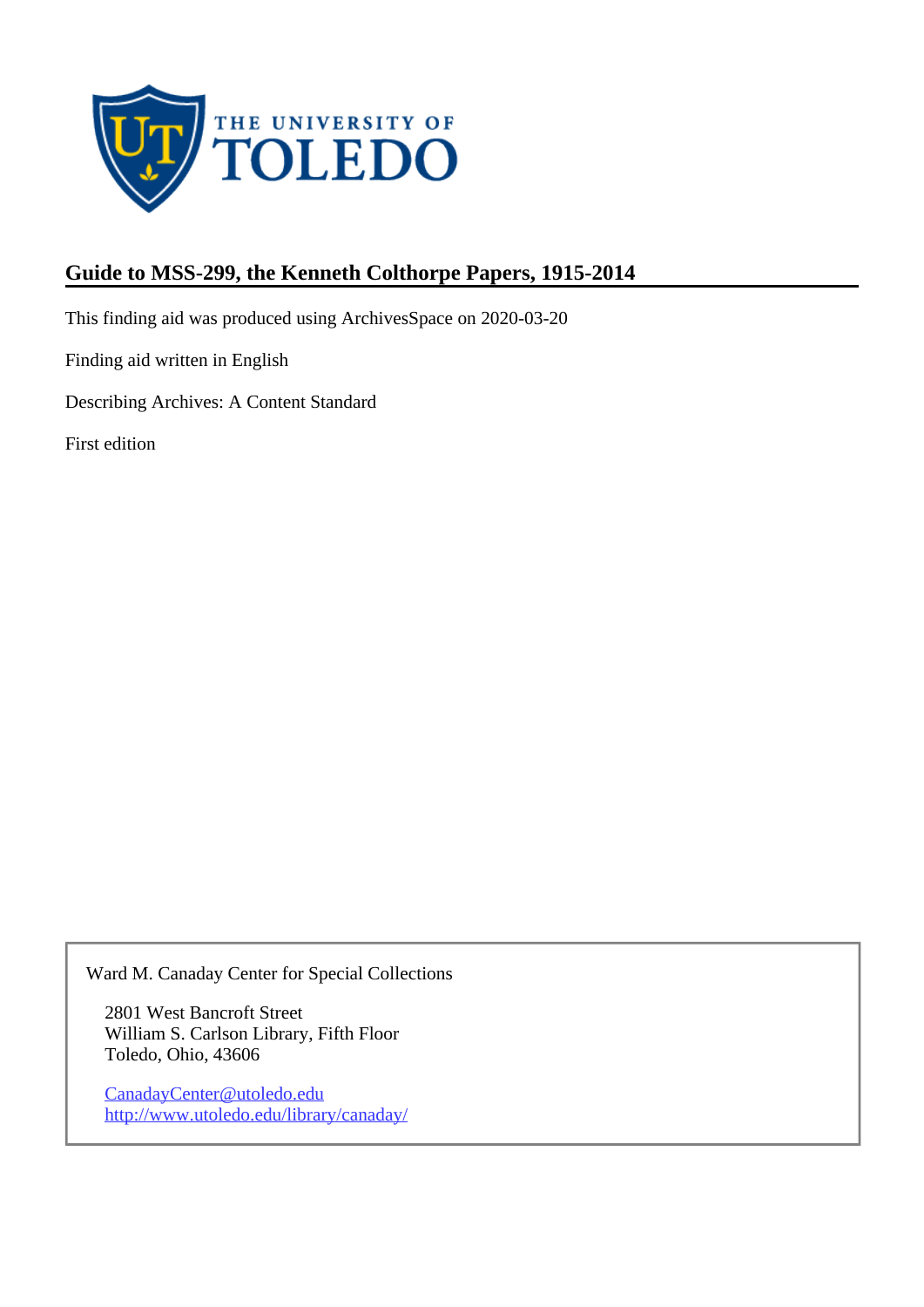# **Table Of Contents**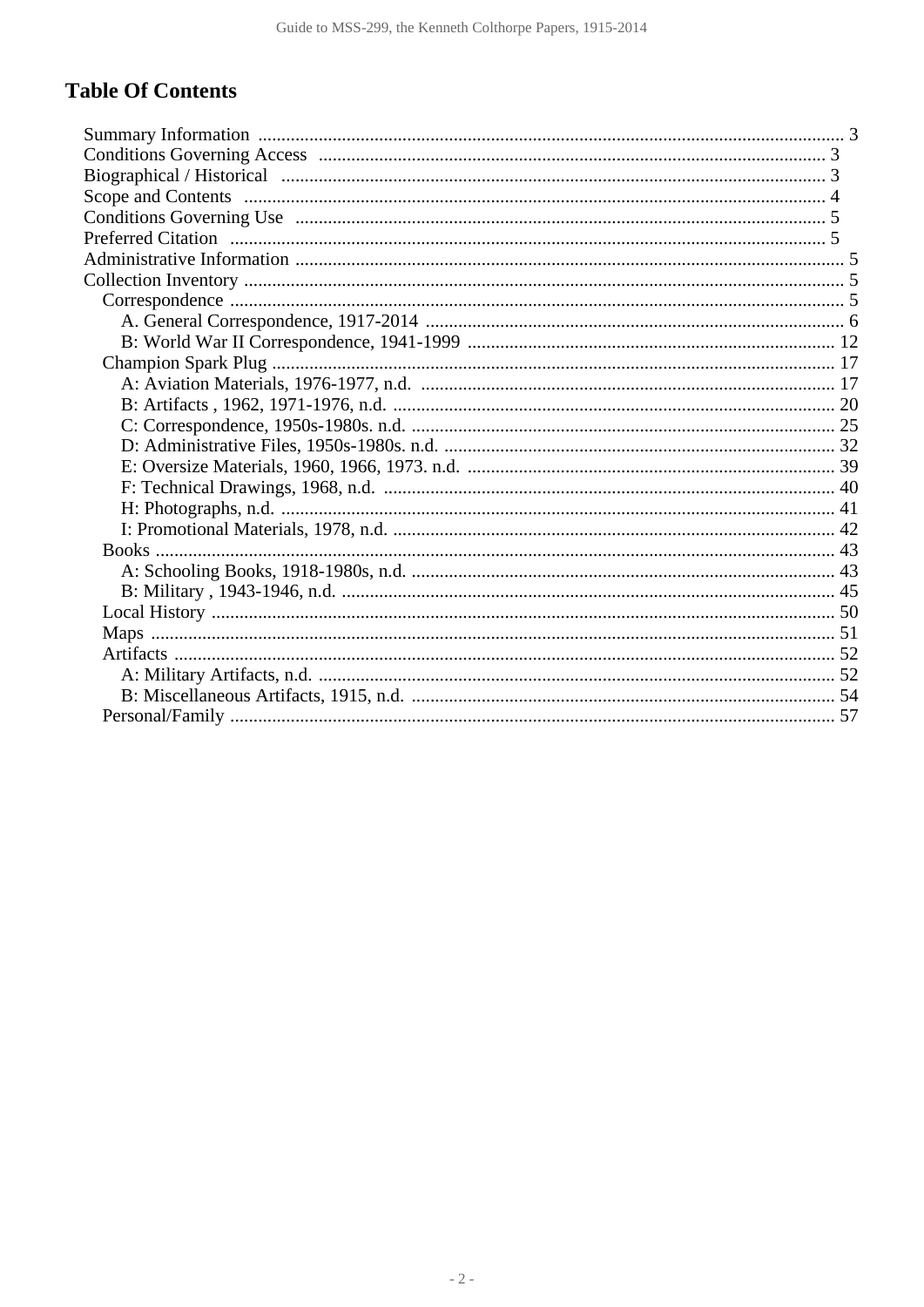## <span id="page-2-0"></span>**Summary Information**

| <b>Repository:</b>                      | Ward M. Canaday Center for Special Collections                                                                                                                                                                                                                                                                                                                                                                                                                                                                                                                                                                                                                                                                                                                                                                                                                                                                                                                                                                                                                                                                                                                |
|-----------------------------------------|---------------------------------------------------------------------------------------------------------------------------------------------------------------------------------------------------------------------------------------------------------------------------------------------------------------------------------------------------------------------------------------------------------------------------------------------------------------------------------------------------------------------------------------------------------------------------------------------------------------------------------------------------------------------------------------------------------------------------------------------------------------------------------------------------------------------------------------------------------------------------------------------------------------------------------------------------------------------------------------------------------------------------------------------------------------------------------------------------------------------------------------------------------------|
| <b>Title:</b>                           | <b>Kenneth Colthorpe Papers</b>                                                                                                                                                                                                                                                                                                                                                                                                                                                                                                                                                                                                                                                                                                                                                                                                                                                                                                                                                                                                                                                                                                                               |
| Identifier:                             | <b>MSS-299</b>                                                                                                                                                                                                                                                                                                                                                                                                                                                                                                                                                                                                                                                                                                                                                                                                                                                                                                                                                                                                                                                                                                                                                |
| Date:                                   | 1915-2014                                                                                                                                                                                                                                                                                                                                                                                                                                                                                                                                                                                                                                                                                                                                                                                                                                                                                                                                                                                                                                                                                                                                                     |
| <b>Physical</b><br><b>Description:</b>  | 16 Linear Feet                                                                                                                                                                                                                                                                                                                                                                                                                                                                                                                                                                                                                                                                                                                                                                                                                                                                                                                                                                                                                                                                                                                                                |
| <b>Physical</b><br><b>Description:</b>  | 14 Linear Feet (Includes all oversize and custom containers)                                                                                                                                                                                                                                                                                                                                                                                                                                                                                                                                                                                                                                                                                                                                                                                                                                                                                                                                                                                                                                                                                                  |
| Language of<br><b>Materials:</b>        | English                                                                                                                                                                                                                                                                                                                                                                                                                                                                                                                                                                                                                                                                                                                                                                                                                                                                                                                                                                                                                                                                                                                                                       |
| <b>Container</b><br><b>Information:</b> | Box 1: [32887922534849] (Text), Box 2: [32887922535010] (Text), Box<br>3: [32887922535028] (Text), Box 4: [32887922548757] (Text), Box 5:<br>[32887922535002] (Mixed Materials), Box 6: [32887922535044]<br>(Realia), Box 7: [32887922549813] (Text), Box 8: [32887922549854]<br>(Text), Box 9: [32887922549938] (Text), Box 10: [32887922549979]<br>(Text), Box 11: [32887922550019] (Text), Box 12: [32887922475373]<br>(Mixed Materials), Box 13: [32887922550092] (Mixed Materials), Box<br>15: [32887922550175] (Graphic Materials), Box 16: [32887922550381]<br>(Books), Box 17: [32887922550183] (Mixed Materials), Box 18:<br>[32887922550225] (Mixed Materials), Box 19: [32887922560489]<br>(Text), Box 20: [32887922560497] (Maps), Box 21: [32887922550233]<br>(Realia), Box 22: [32887922550076] (Text), Box 23: [32887922548971]<br>(Graphic Materials), Object 24: [32887922548989] (Realia), Object 25:<br>[32887922560505] (Maps), Box 26: [32887922560513] (Maps), Box 27:<br>[32887922560521] (Graphic Materials), Folder 28: [32887922549029]<br>(Graphic Materials), Box 29: [32887922560398] (Text), Box 30:<br>[32887922563814] (Text) |

## <span id="page-2-1"></span>**Conditions Governing Access**

Collection is open for research. Materials may be accessed by request at the Ward M. Canaday Center for Special Collections on the fifth floor of the William S. Carlson Library on the main campus of the University of Toledo. Materials do not circulate.

## <span id="page-2-2"></span>**Biographical / Historical**

Kenneth "Kenny" Colthorpe was born in Toledo, Ohio on March 2, 1922. He developed an interest in flying from an early age, likely inspired by seeing a photograph of his father entering an airplane from a moving car. His first job, however, was that of paper boy; at the age of 4, he began helping his older brother sell copies of The Blade. He was so successful that the paper presented him with two trips to the World's Fair in Chicago in 1933-34.

Colthorpe began cultivating his interest in flying as a student at DeVilbiss high School, where he joined the Civilian Air Reserve (a precursor to the Civil Air Patrol). He graduated from DeVilbiss in 1940 with a major in aviation and received a private flying license that same year. In 1942, he enrolled in another pilot training program through then-Toledo University, and would go on to receive aviation instruction through programs in Cleveland, at the University of Minnesota, and Randolph Field in Texas. After graduating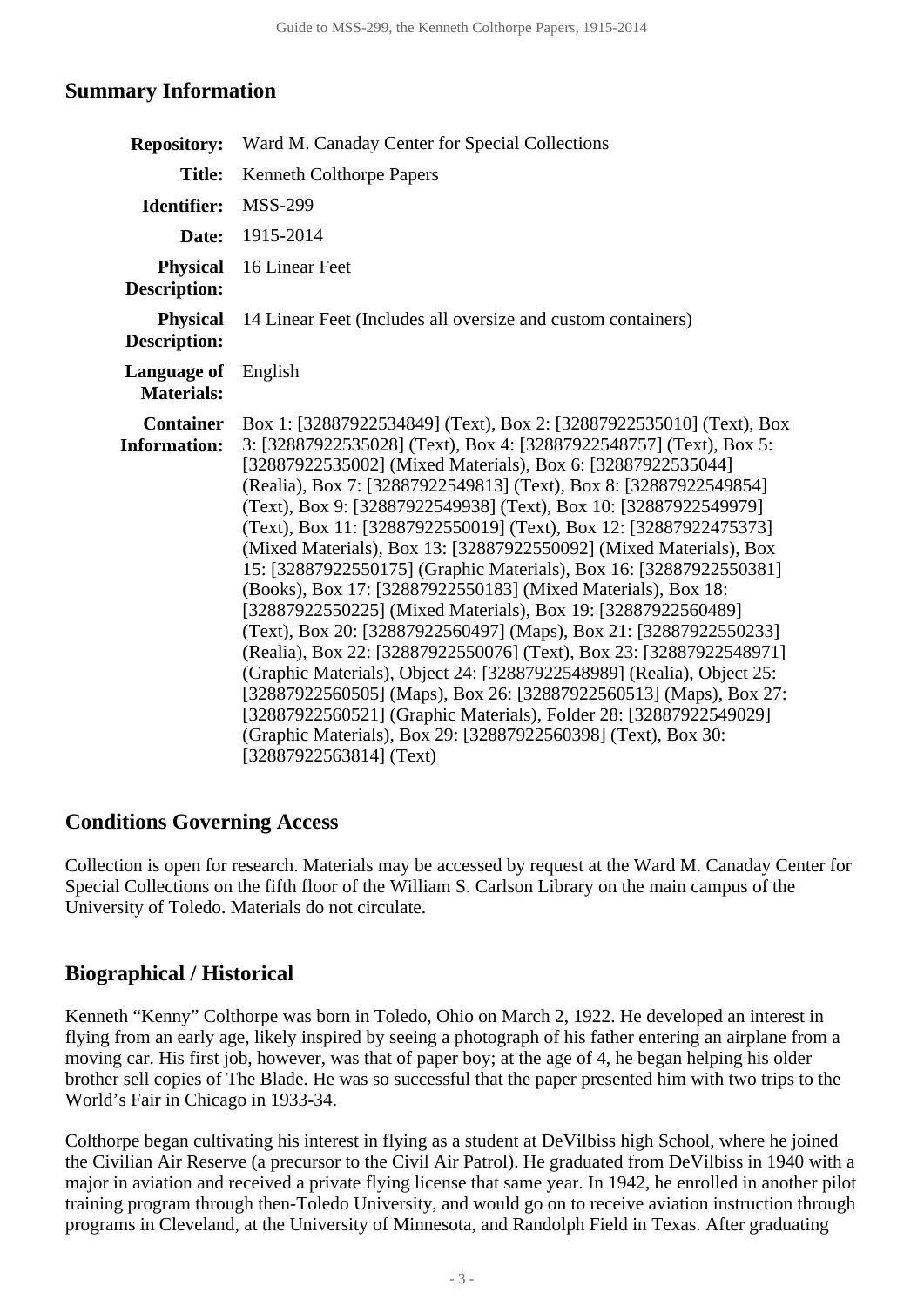from the Randolph Field program, Colthorpe was assigned as a civilian flight instructor in Lakeland, Florida, where he trained hundreds of pilots. In 1944, he married Corinne Powel, whom he credited as "the girl who had... made it possible for me to accept all of Uncle Sam's 'free' training."

1944 marked another turning point in Colthorpe's life. That year, he was part of the ferrying division of the Air Transport Command in Memphis, serving in that role as a civilian. In August, however, the Army assigned him to active duty with the Air Transport Command. He served briefly in Romulus, Michigan and Wilmington, Delaware before traveling to Casablanca. This experience was enough to qualify Colthorpe for flying over the "Hump," the nickname for the area of the Himalayan Mountains between Burma and China. In 13 months, Colthorpe flew over the Hump 144 times, delivering fuel to China. His service earned him two air medals, a Distinguished Flying Cross, and two battle stars, among other honors.

After the war, Colthorpe returned to the United States via New York City, where he was greeted by Quentin Roosevelt II, a grandson of former president Theodore Roosevelt and director of the China National Aviation Corporation (CNAC). Although he was determined to never again return to the Far East, Colthorpe returned to China in 1946 to train senior pilots for CNAC. For the next four years, he flew routes throughout China, as well as to Burma, India, Japan, the Philippines, and San Francisco. In his capacity as a CNAC Captain, Colthorpe flew several of the airline's inaugural flights. His wife Corinne later joined him in China; their son, Chris, was born in Hong Kong.

Colthorpe remained in Hong Kong until 1950. When he returned to the United States, he became co-owner and operations manager of the former Metcalf Flying Service Corporation. In 1952, he began working for Champion Spark Plug. He remained with Champion for the next 30 years, retiring as Senior Captain and Director of Travel Services.

In addition to his military service and career at Champion, Colthorpe was also a member of several organizations, including the WW II HUMP Pilots Association, Aircraft Owners and Pilots Association, Good Bears of the World, and Quiet Birdmen – Toledo Hangar. He died on April 13, 2015.

## <span id="page-3-0"></span>**Scope and Contents**

The Kenneth Colthorpe Papers consist primarily of documents and artifacts from Colthorpe's personal and professional life. Materials are arranged by series and further into subseries. Within boxes, materials are arranged alphabetically by folder where applicable.

Series 1: Correspondence, is divided into both general and World War II correspondence and contains both incoming and outgoing letters between Colthorpe and his family, including his wife, Corinne. Series 2: Champion Spark Plug, comprises the bulk of the collection and therefore has the largest number of subseries: Aviation Materials, Artifacts, Correspondence, Administrative Files, Oversize Materials, Technical Drawings, Photographs, and Promotional Materials. Specific items in this series include, but are not limited to, aircraft information; office memoranda; annual reports; and printed material. Series 3: Books, is a smaller series containing books about both military training and generation aviation. Several other items such as newsletters and intructor's logs can be found in this series as well. Series 4: Local History, is a small series comprised of materials from Toledo companies such as DeVilbiss and Libbery-Owens-Ford and include correspondence, printed material, and reports. Series 5: Maps, consists of maps of Asia (including the region known as the Hump) and the United States and largely date from World War II to the post-war era. Series 6: Artifacts, is divided into military and miscellaneous items ranging from flight instruments to military tags, patches, and badges. Series 7: Personal/Family offers insight into Colthorpe's perosnal life thorough such items as drawings, a diary, and materials from his years at DeVilbiss High School. Although many of the objects in this series are from Colthorpe's early years, others date from his wartime service and extend to well beyond the war.

This collection will be of use to many different researchers. There is a great deal of material on Colethorpe's World War II service, including personal correspondence and administrative materials. Local historians will find material on the Toledo Chamber of Commerce and some local corporations. In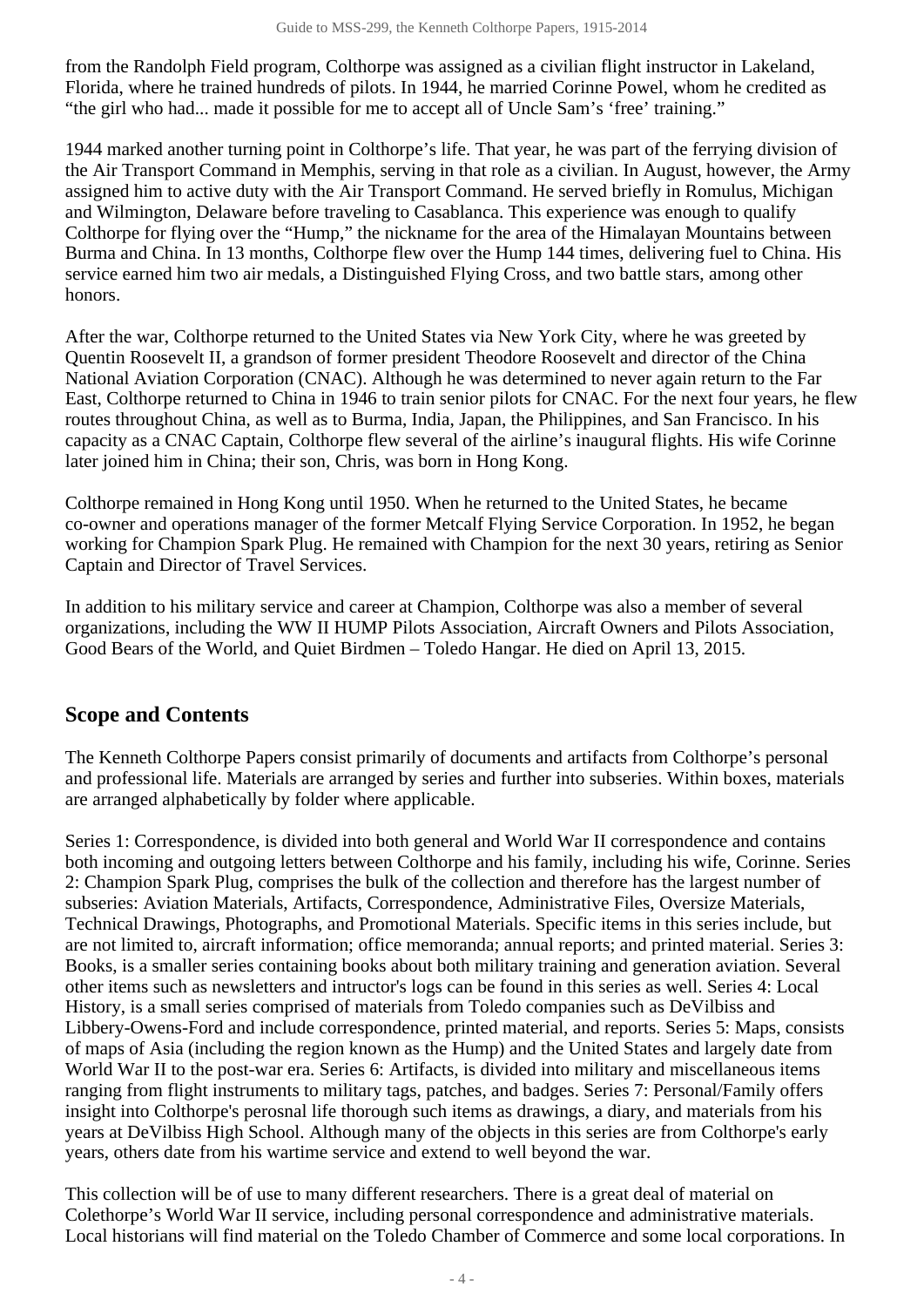addition, researchers interested in the history of aviation will find many items of note, particularly the artifacts and technical drawings.

## <span id="page-4-0"></span>**Conditions Governing Use**

In most cases, the Canaday Center does not own the copyright and literary rights to items in its collections; it is the responsibility of the researcher to adhere to U.S. Copyright and Fair Use laws, including seeking permission from the copyright holder and payment of any royalty fees, in the reproduction and use of archival materials.

Providing copies or scans does not constitute a license to publish or reproduce images in print or electronic form.

## <span id="page-4-1"></span>**Preferred Citation**

"Kenneth Colthorpe Papers, The Ward M. Canaday Center for Special Collections, The University of Toledo Libraries"

## <span id="page-4-2"></span>**Administrative Information**

#### **Publication Statement**

Ward M. Canaday Center for Special Collections

2801 West Bancroft Street William S. Carlson Library, Fifth Floor Toledo, Ohio, 43606

CanadayCenter@utoledo.edu <http://www.utoledo.edu/library/canaday/>

#### **Controlled Access Headings**

- Business and Commerce
- Education and Schools
- War, Soldiers, Veterans

## <span id="page-4-3"></span>**Collection Inventory**

<span id="page-4-4"></span>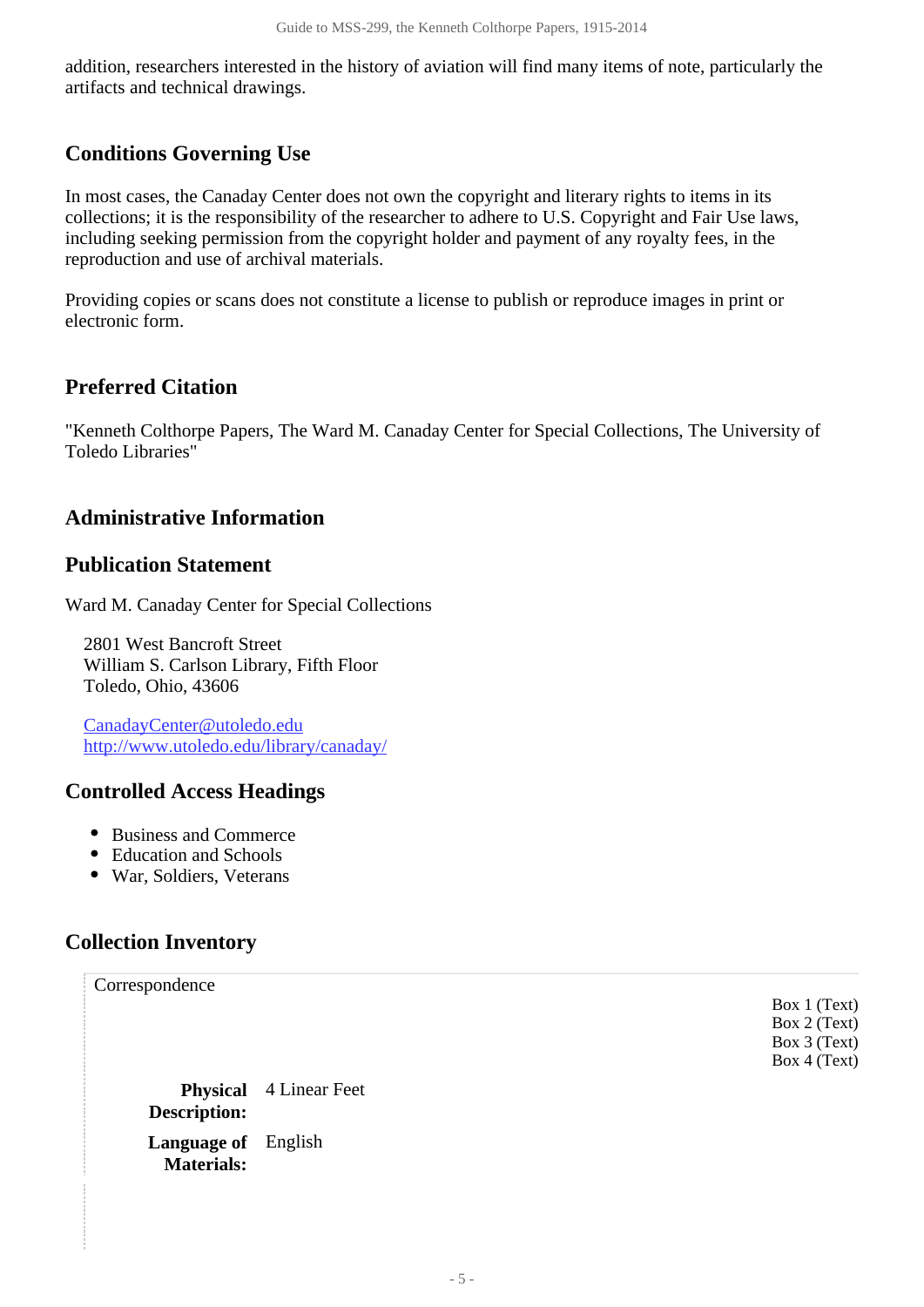<span id="page-5-0"></span>**Physical** 1 Files **Description: Physical** 1 Files **Description: Physical** 1 Files **Description: Physical** 1 Files **Description: Physical** 1 Files **Description: Physical** 1 Files **Description: Physical** 1 Files **Description: Language of** English **Materials: Physical** 2.25 Linear Feet **Description:** A. General Correspondence, 1917-2014 Box 1 (Text) Box 2 (Text) Box 3 (Text) Incoming, From Dorthy Abboth, n.d. Box 1; Folder 1 (Text) Incoming, From Robert Campbell, n.d. Box 1; Folder 2 (Text) Incoming, From Chris and Marci Colthorpe, n.d. Box 1; Folder 3 (Text) Incoming, From Donne and Sid Colthorpe, n.d. Box 1; Folder 4 (Text) Incoming, From James and Charlotte Carson, n.d. Box 1; Folder 5 (Text) Incoming, From Calvin and Jenny Howard, n.d. Box 1; Folder 6 (Text) Incoming, From Samsul Huda, n.d. Box 1; Folder 7 (Text)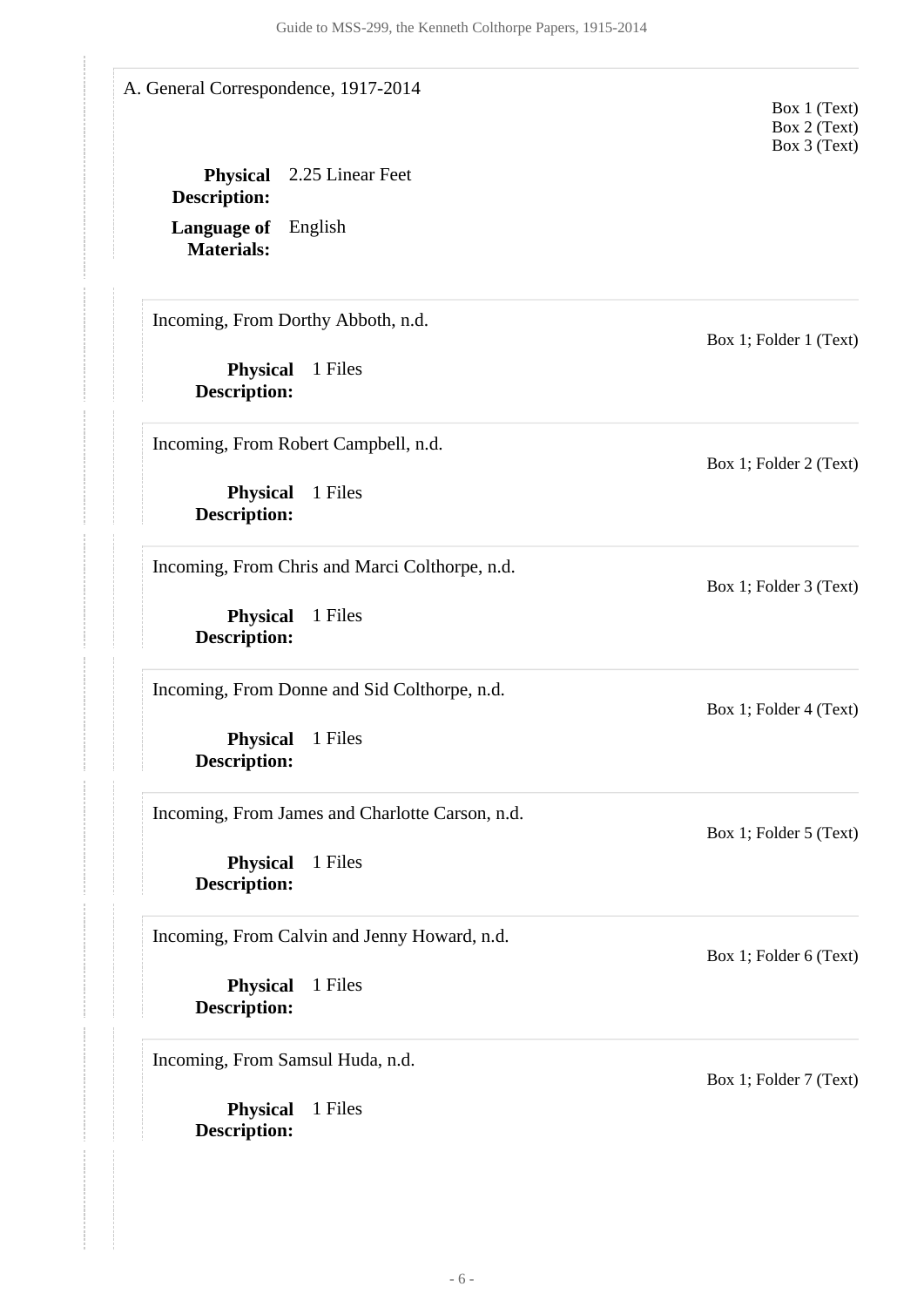Incoming, From Ralph 'Doug' James, n.d.

**Physical** 1 Files **Description:**

Incoming, From Robert James, n.d.

**Physical** 1 Files **Description:**

Incoming, From Howard and Bea Lee, n.d.

**Physical** 1 Files **Description:**

Incoming, From Grandmother Newby, n.d.

**Physical** 1 Files **Description:**

Incoming, From Caralyn Patton, n.d.

**Physical** 1 Files **Description:**

Incoming, From 'Dad' Tom Powell, n.d.

**Physical** 1 Files **Description:**

Incoming, From Mother Powell, n.d.

**Physical** 1 Files **Description:**

Incoming, From Mr. and Mrs. G. F. Scott, n.d.

**Physical** 1 Files **Description:**

Incoming, From 'Dad' Howard Venters, n.d.

**Physical** 1 Files **Description:**

Box 1; Folder 9 (Text)

Box 1; Folder 8 (Text)

Box 1; Folder 10 (Text)

Box 1; Folder 11 (Text)

Box 1; Folder 12 (Text)

Box 1; Folder 13 (Text)

Box 1; Folder 14 (Text)

Box 1; Folder 15 (Text)

Box 1; Folder 16 (Text)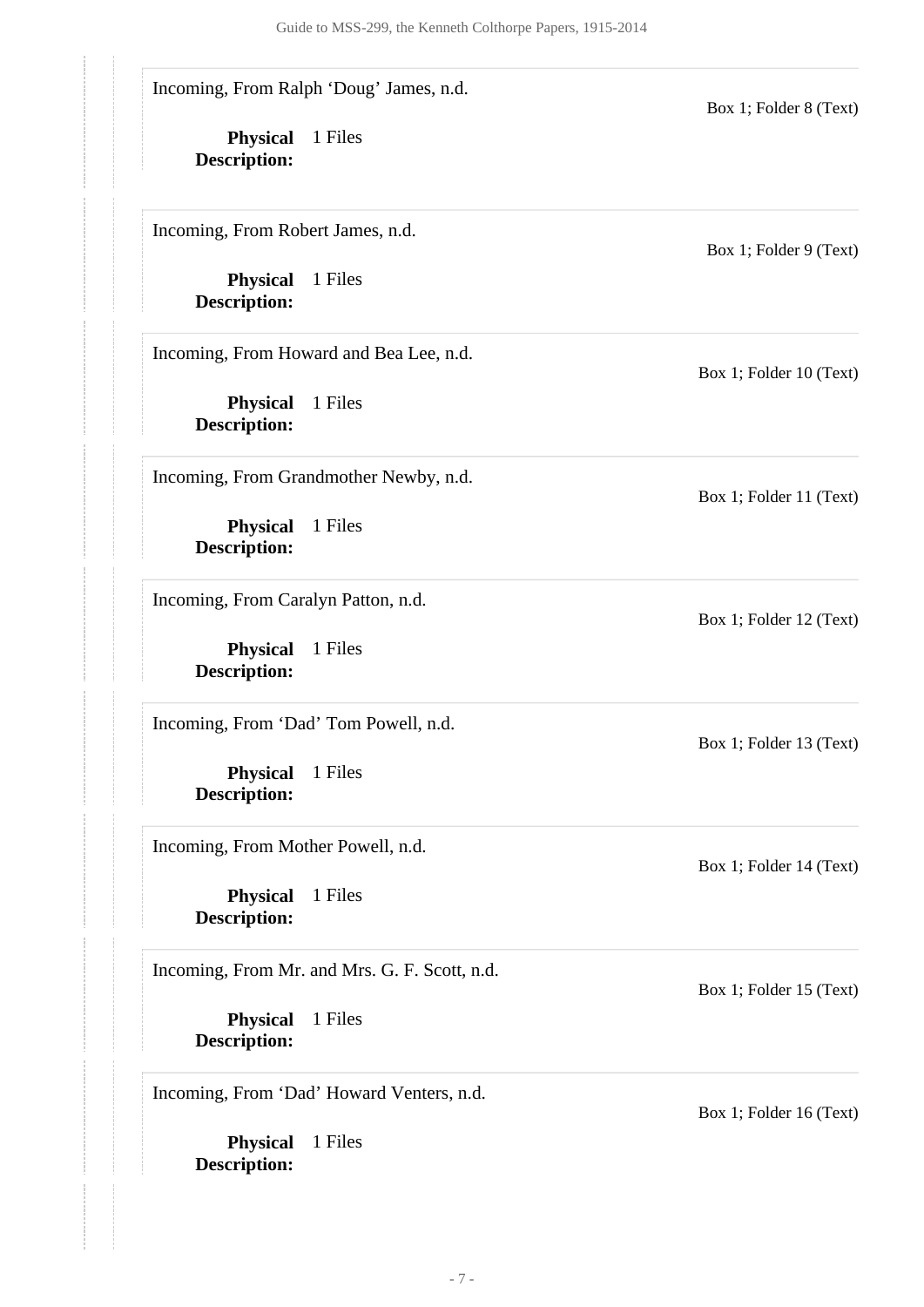Incoming, From Mother Venters , 1944

**Physical** 1 Files **Description:**

Box 1; Folder 17 (Text)

Box 1; Folder 18 (Text)

Box 1; Folder 19 (Text)

Box 1; Folder 20 (Text)

Box 1; Folder 21 (Text)

Box 1; Folder 22 (Text)

Box 1; Folder 23 (Text)

Incoming, From Mother Venters , January-June 1945

**Physical** 1 Files **Description:**

Incoming, From Mother Venters , July-December 1945

**Physical** 1 Files **Description:**

Incoming, From Mother Venters , 1946

**Physical** 1 Files **Description:**

Incoming, Albert Whitby , July-September 1943

**Physical** 1 Files **Description:**

Incoming, Albert Whitby , October- December 1943

**Physical** 1 Files **Description:**

Incoming, Albert Whitby , 1944-1945

**Physical** 1 Files **Description:**

Incoming, Travel Cards, n.d.

**Physical** 1 Files **Description:**

Incoming, Undated Letters, n.d.

**Physical** 1 Files **Description:**

Box 2; Folder 2 (Text)

Box 2; Folder 1 (Text)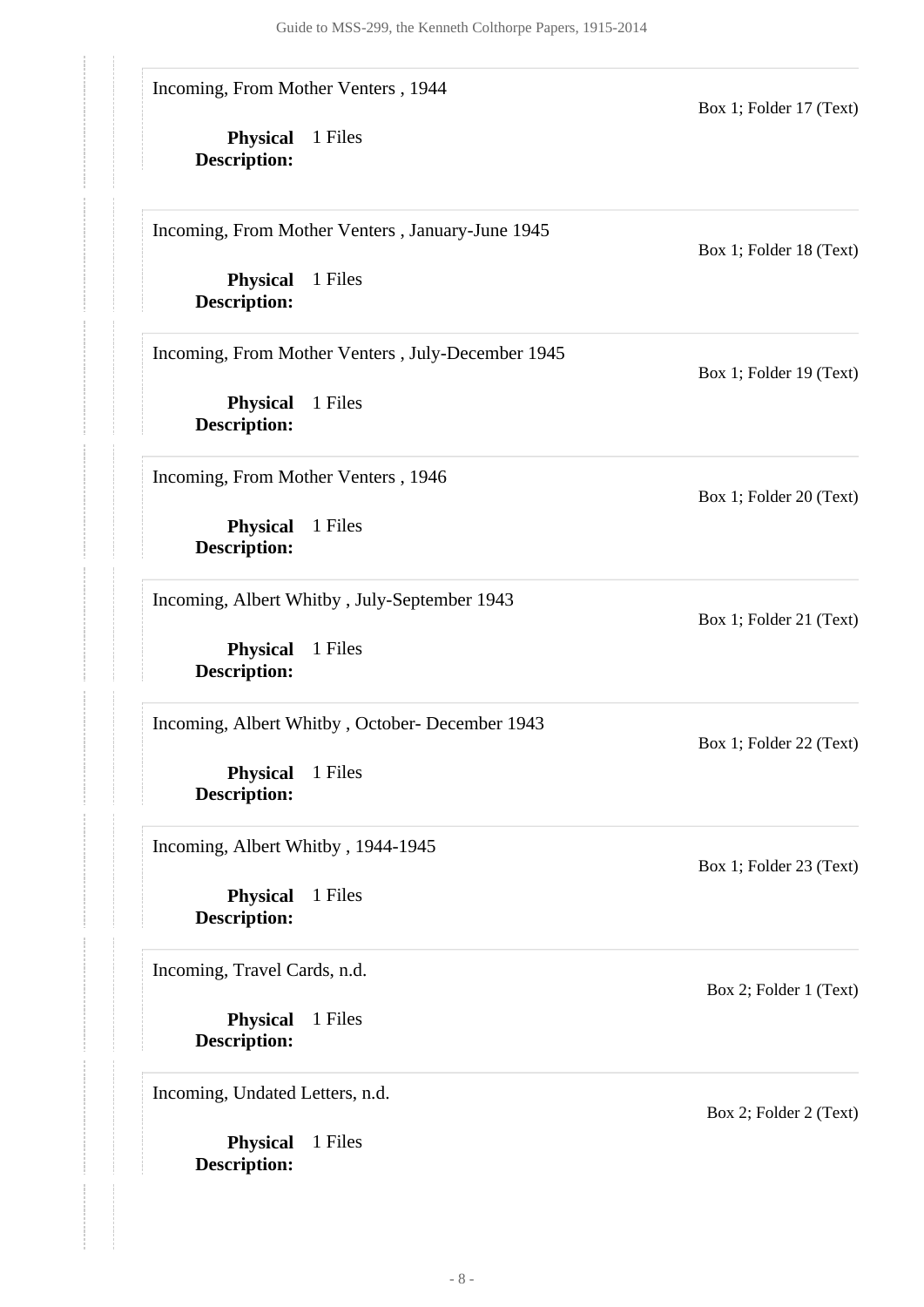Incoming, Various , 1917-1942

**Physical** 1 Files **Description:**

Incoming, Various , 1943

**Physical** 1 Files **Description:**

Incoming, Various , 1944

**Physical** 1 Files **Description:**

Incoming, Various , 1945

**Physical** 1 Files **Description:**

Incoming, Various , 1946-1947

**Physical** 1 Files **Description:**

Incoming, Various , 1950s

**Physical** 1 Files **Description:**

Incoming, Various , 1960s

**Physical** 1 Files **Description:**

Incoming, Various , 1970s

**Physical** 1 Files **Description:**

Incoming, Various , 1980s

**Physical** 1 Files **Description:**

Box 2; Folder 4 (Text)

Box 2; Folder 3 (Text)

Box 2; Folder 5 (Text)

Box 2; Folder 6 (Text)

Box 2; Folder 7 (Text)

Box 2; Folder 8 (Text)

Box 2; Folder 9 (Text)

Box 2; Folder 10 (Text)

Box 2; Folder 11 (Text)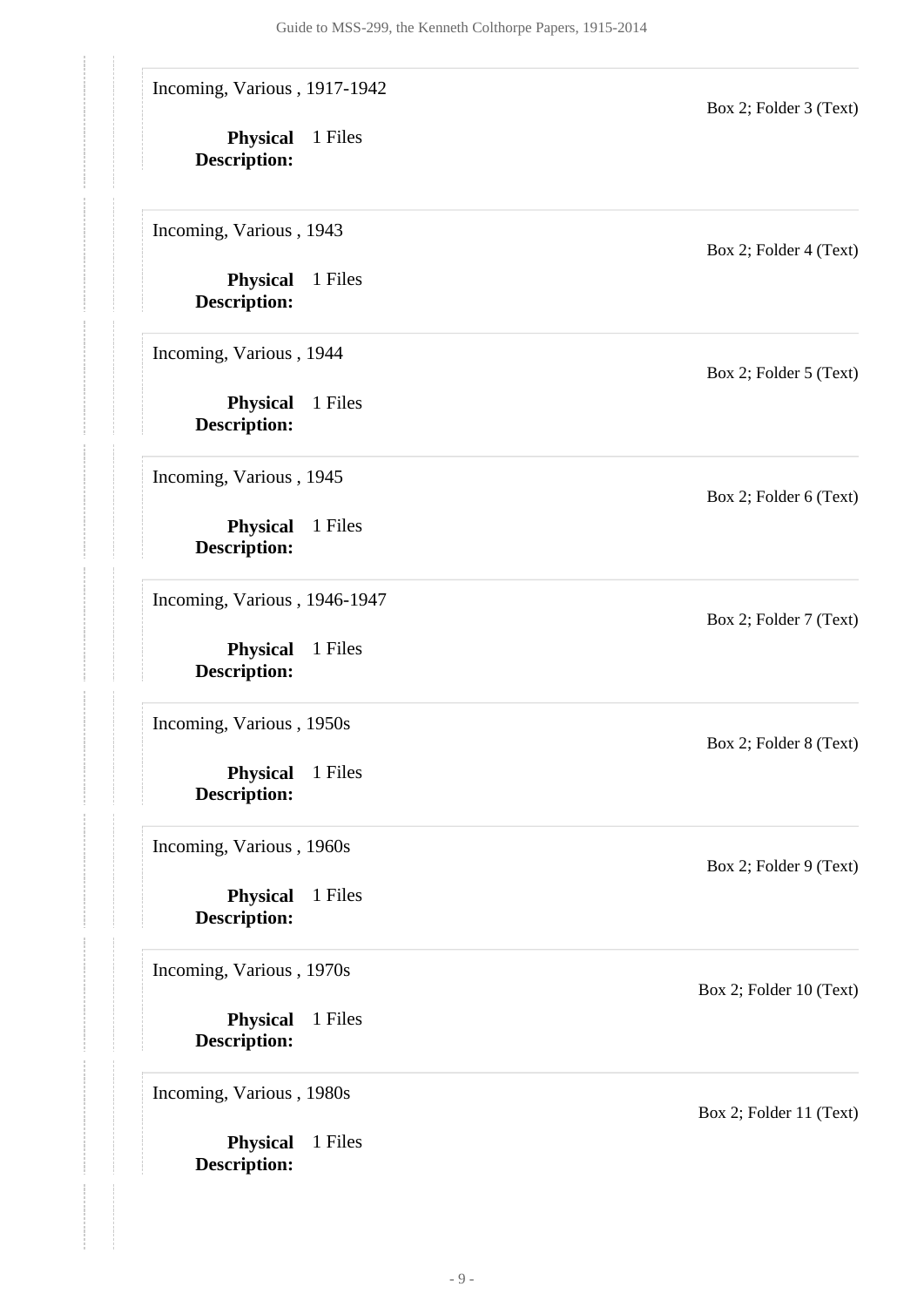Incoming, Various , 1990s

**Physical** 1 Files **Description:**

Incoming, Various , 2000-2014

**Physical** 1 Files **Description:**

Incoming, Wedding Cards, n.d.

**Physical** 1 Files **Description:**

Outgoing, Corinne to Family, 1947

**Physical** 1 Files **Description:**

Outgoing, Corinne to Family, 1948

**Physical** 1 Files **Description:**

Outgoing, Corinne to Family, 1949

**Physical** 1 Files **Description:**

Outgoing, Corinne to Family, 1950

**Physical** 1 Files **Description:**

Corinne to Kenny, 1940-1941

**Physical** 1 Files **Description:**

Corinne to Kenny, February 1943

**Physical** 1 Files **Description:**

Box 2; Folder 13 (Text)

Box 2; Folder 12 (Text)

Box 2; Folder 14 (Text)

Box 2; Folder 15 (Text)

Box 2; Folder 16 (Text)

Box 2; Folder 17 (Text)

Box 2; Folder 18 (Text)

Box 2; Folder 19 (Text)

Box 2; Folder 20 (Text)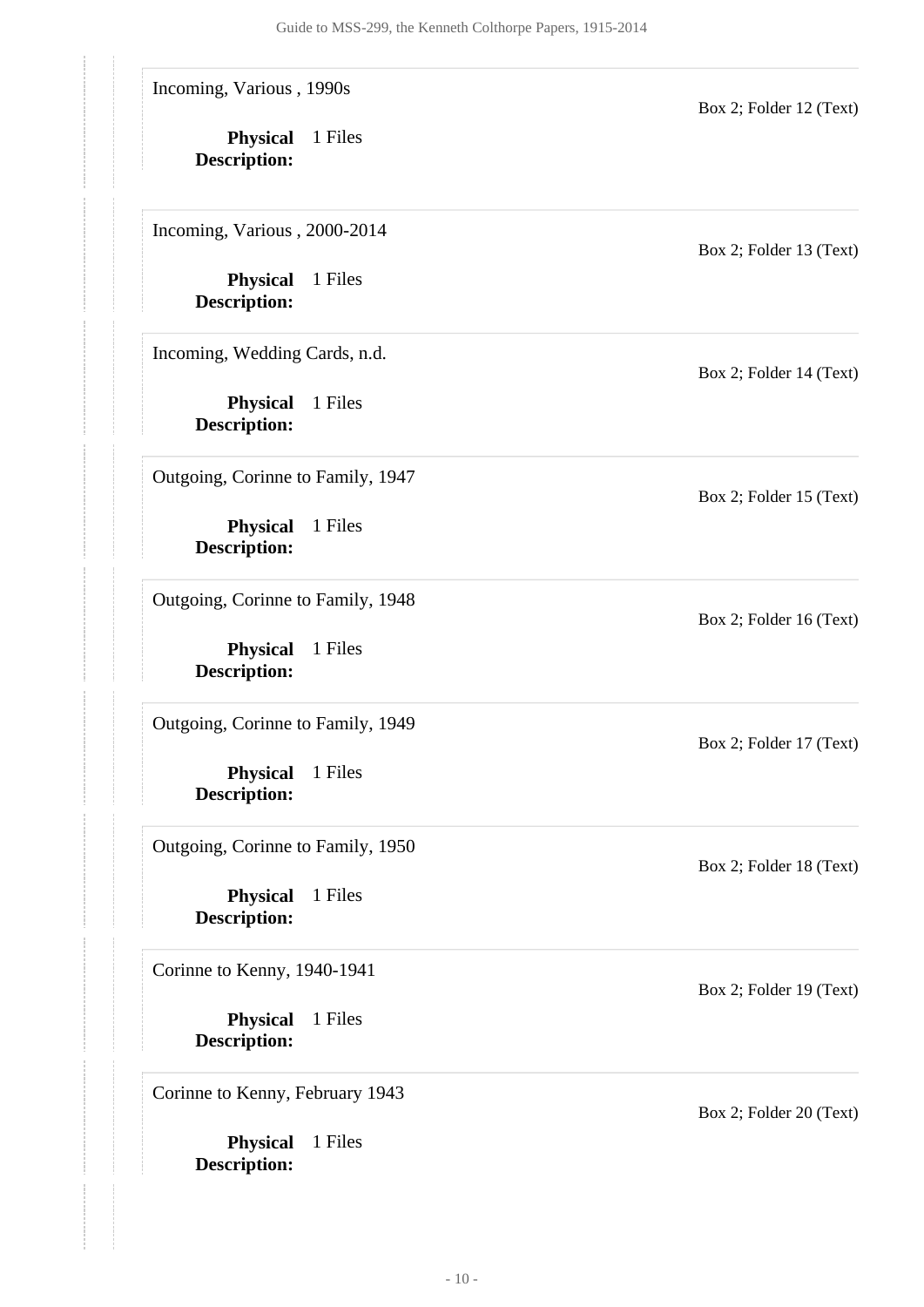Corinne to Kenny, March 1943

**Physical** 1 Files **Description:**

Corinne to Kenny, April 1943

**Physical** 1 Files **Description:**

Corinne to Kenny, May 1943

**Physical** 1 Files **Description:**

Corinne to Kenny, June 1943

**Physical** 1 Files **Description:**

Corinne to Kenny, July 1943

**Physical** 1 Files **Description:**

Corinne to Kenny, August 1943

**Physical** 1 Files **Description:**

Corinne to Kenny, September 1943

**Physical** 1 Files **Description:**

Corinne to Kenny, October 1943

**Physical** 1 Files **Description:**

Corinne to Kenny, November 1943

**Physical** 1 Files **Description:**

Box 2; Folder 22 (Text)

Box 2; Folder 21 (Text)

Box 2; Folder 23 (Text)

Box 2; Folder 24 (Text)

Box 2; Folder 25 (Text)

Box 3; Folder 1 (Text)

Box 3; Folder 2 (Text)

Box 3; Folder 3 (Text)

Box 3; Folder 4 (Text)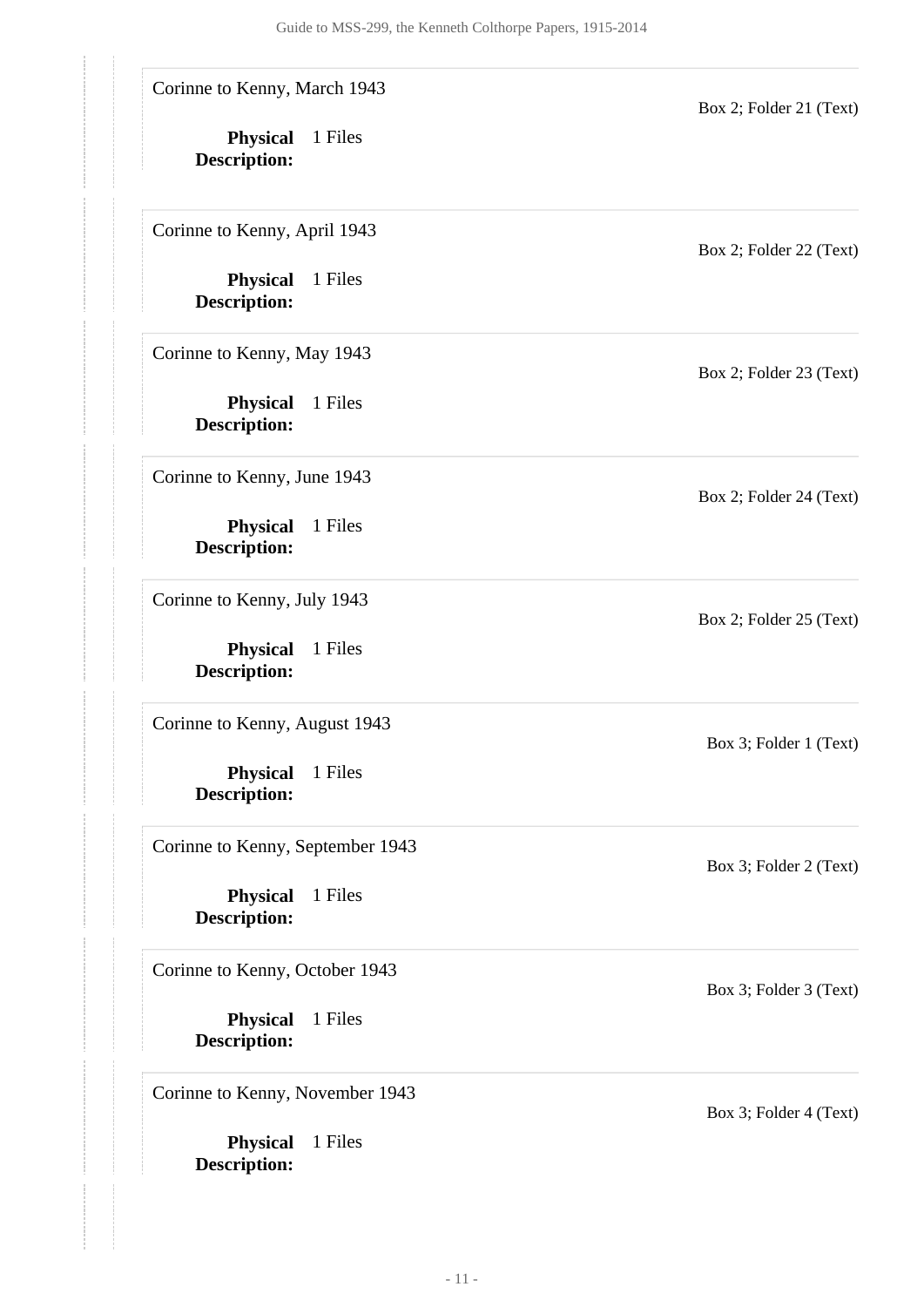Corinne to Kenny, December 1943

**Physical** 1 Files **Description:**

Corinne to Kenny, March-May 1944

**Physical** 1 Files **Description:**

Corinne to Kenny, June 1944

**Physical** 1 Files **Description:**

Corinne to Kenny, July 1944

**Physical** 1 Files **Description:**

<span id="page-11-0"></span>B: World War II Correspondence, 1941-1999

**Physical** 1.75 Linear Feet **Description:**

**Language of** English **Materials:**

Corinne to Kenny, August –September 1944

**Physical** 1 Files **Description:**

Corinne to Kenny, October 1944

**Physical** 1 Files **Description:**

Corinne to Kenny, November 1944

**Physical** 1 Files **Description:**

Corinne to Kenny, December 1944

**Physical** 1 Files **Description:**

Box 3; Folder 11 (Text)

Box 3; Folder 12 (Text)

Box 3; Folder 5 (Text)

Box 3; Folder 7 (Text)

Box 3; Folder 8 (Text)

Box 3 (Text) Box 4 (Text)

Box 3; Folder 9 (Text)

Box 3; Folder 10 (Text)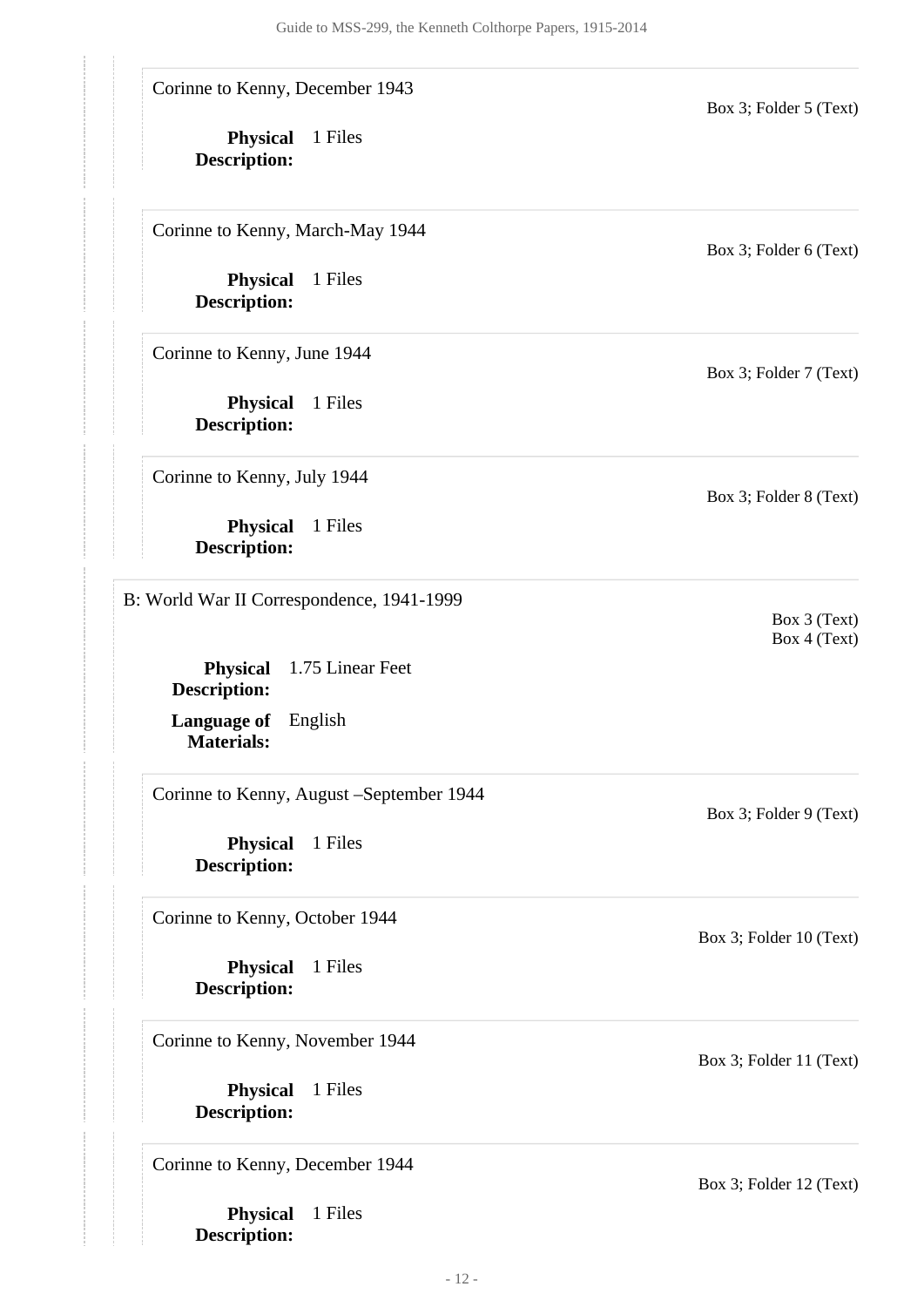Corinne to Kenny, January 1945

**Physical** 1 Files **Description:**

Corinne to Kenny, February 1945

**Physical** 1 Files **Description:**

Corinne to Kenny, March 1945

**Physical** 1 Files **Description:**

Corinne to Kenny, April 1945

**Physical** 1 Files **Description:**

Corinne to Kenny, May 1945

**Physical** 1 Files **Description:**

Corinne to Kenny, June 1945

**Physical** 1 Files **Description:**

Corinne to Kenny, July 1945

**Physical** 1 Files **Description:**

Corinne to Kenny, August 1945

**Physical** 1 Files **Description:**

Corinne to Kenny, September 1945

**Physical** 1 Files **Description:**

Box 3; Folder 13 (Text)

Box 3; Folder 14 (Text)

Box 3; Folder 15 (Text)

Box 3; Folder 16 (Text)

Box 3; Folder 17 (Text)

Box 3; Folder 18 (Text)

Box 3; Folder 19 (Text)

Box 3; Folder 20 (Text)

Box 3; Folder 21 (Text)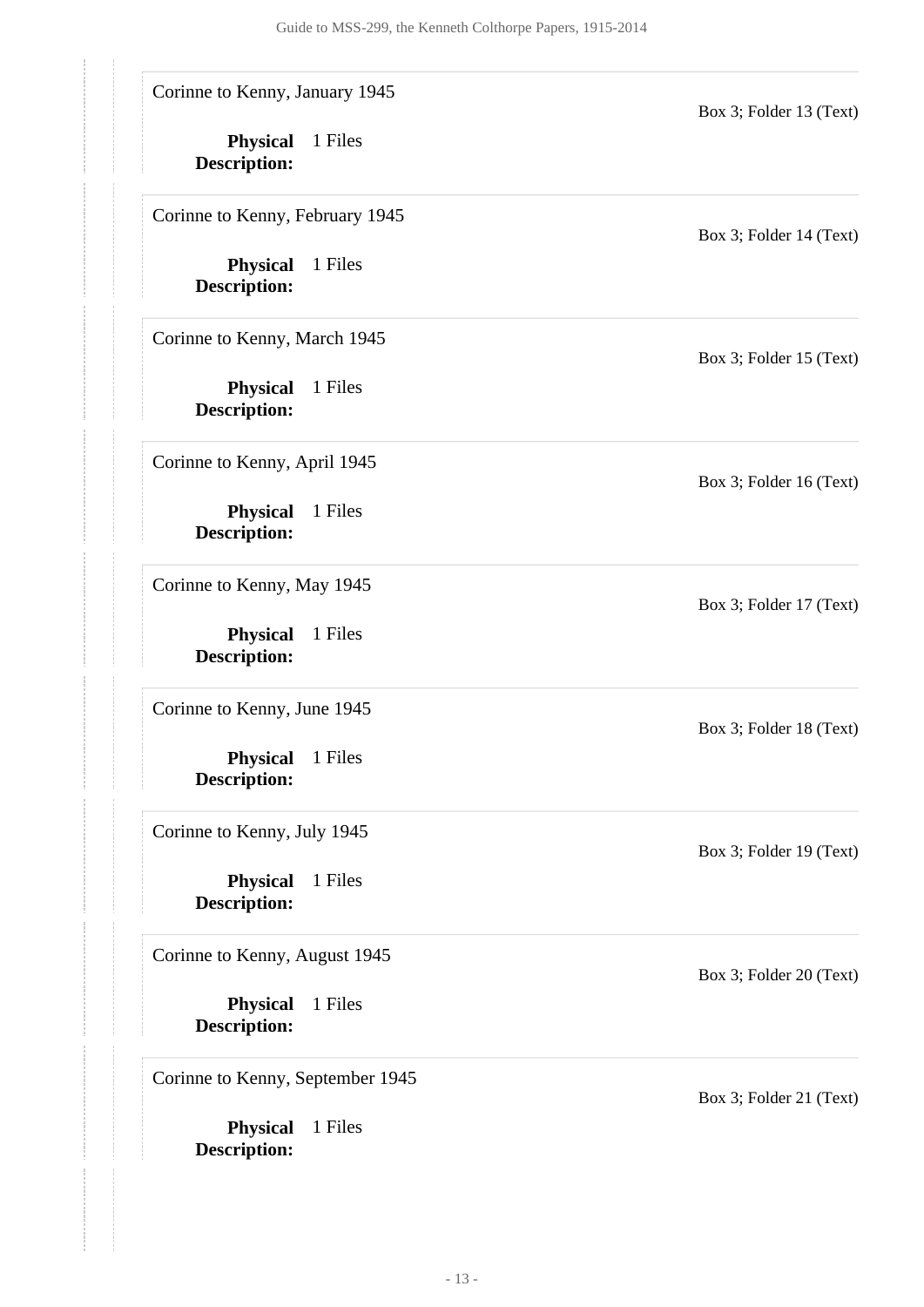Corinne to Kenny, October 1945

**Physical** 1 Files **Description:**

Corinne to Kenny, February- July 1946

**Physical** 1 Files **Description:**

Corinne to Kenny, August- October 1946

**Physical** 1 Files **Description:**

Corinne to Kenny, November- December 1946

**Physical** 1 Files **Description:**

Corinne to Kenny, January 1947

**Physical** 1 Files **Description:**

Corinne to Kenny, February-March 1947

**Physical** 1 Files **Description:**

Corinne to Kenny, April- May 1947

**Physical** 1 Files **Description:**

Corinne to Kenny, 1949

**Physical** 1 Files **Description:**

Kenny to Corinne, 1941

**Physical** 1 Files **Description:**

Box 4; Folder 1 (Text)

Box 3; Folder 22 (Text)

Box 4; Folder 2 (Text)

Box 4; Folder 3 (Text)

Box 4; Folder 4 (Text)

Box 4; Folder 5 (Text)

Box 4; Folder 6 (Text)

Box 4; Folder 7 (Text)

Box 4; Folder 8 (Text)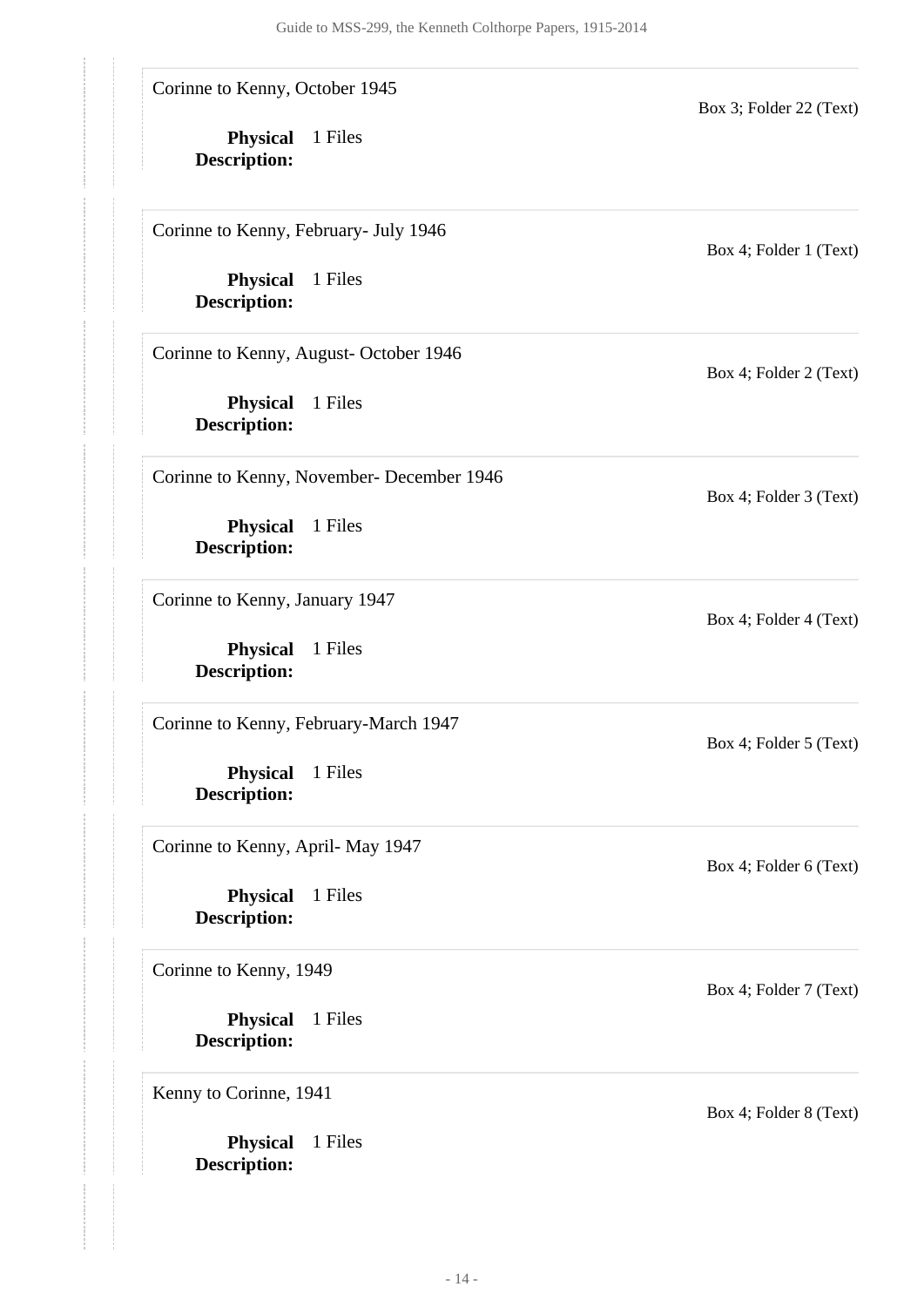Kenny to Corinne, February 1943

**Physical** 1 Files **Description:**

Kenny to Corinne, March 1943

**Physical** 1 Files **Description:**

Kenny to Corinne, April 1943

**Physical** 1 Files **Description:**

Kenny to Corinne, May 1943

**Physical** 1 Files **Description:**

Kenny to Corinne, June-July 1943

**Physical** 1 Files **Description:**

Kenny to Corinne, August 1943

**Physical** 1 Files **Description:**

Kenny to Corinne, September-November 1943

**Physical** 1 Files **Description:**

Kenny to Corinne, December 1943

**Physical** 1 Files **Description:**

Kenny to Corinne, May – September 1944

**Physical** 1 Files **Description:**

Box 4; Folder 10 (Text)

Box 4; Folder 9 (Text)

Box 4; Folder 11 (Text)

Box 4; Folder 12 (Text)

Box 4; Folder 13 (Text)

Box 4; Folder 14 (Text)

Box 4; Folder 15 (Text)

Box 4; Folder 16 (Text)

Box 4; Folder 17 (Text)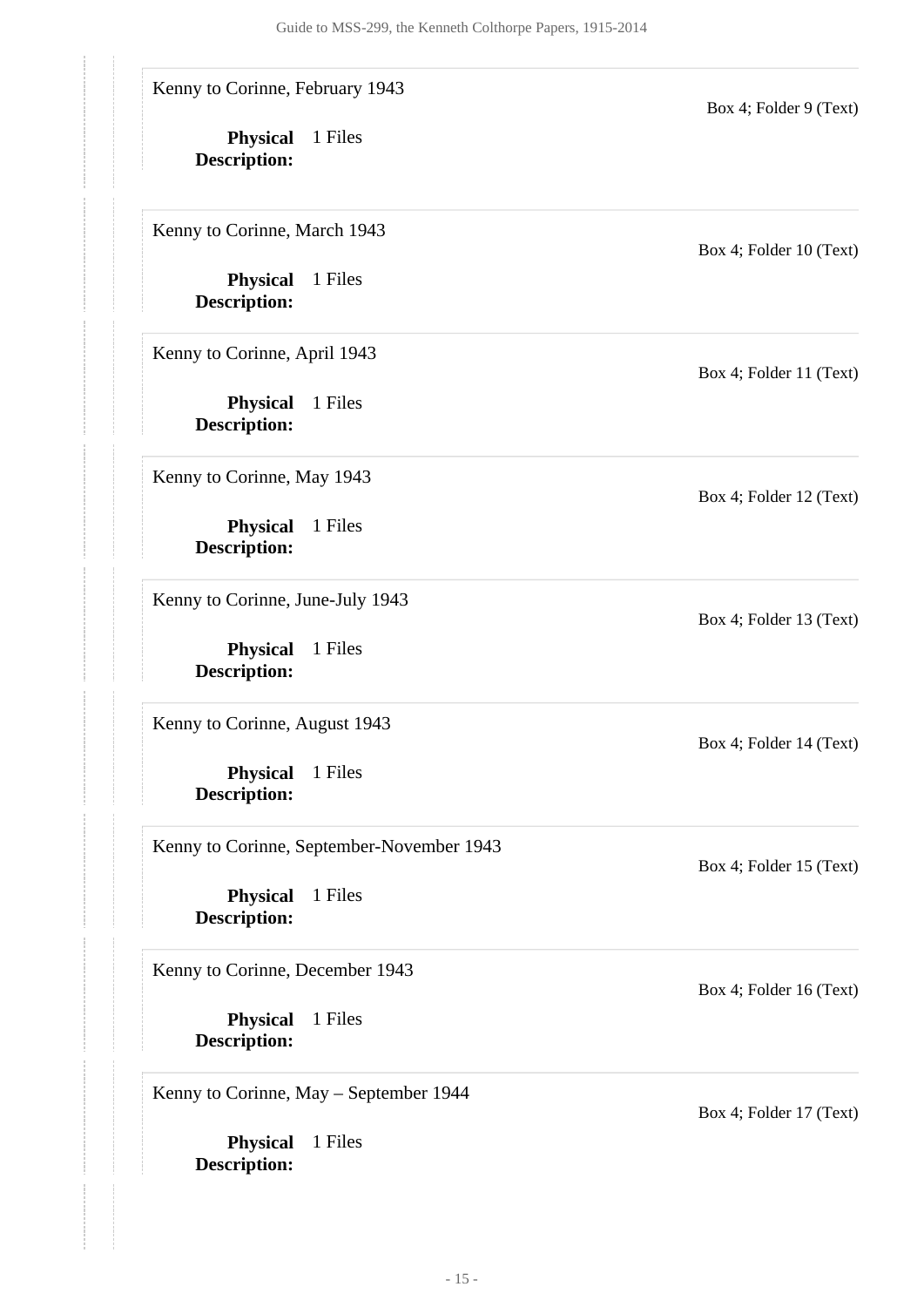Kenny to Corinne, November – December 1944

**Physical** 1 Files **Description:**

Kenny to Corinne, January – February 1945

**Physical** 1 Files **Description:**

Kenny to Corinne, March 1945

**Physical** 1 Files **Description:**

Kenny to Corinne, April 1945

**Physical** 1 Files **Description:**

Kenny to Corinne, May – June 1945

**Physical** 1 Files **Description:**

Kenny to Corinne, July – August 1945

**Physical** 1 Files **Description:**

Kenny to Corinne, September 1945

**Physical** 1 Files **Description:**

Kenny to Corinne, October – November 1945

**Physical** 1 Files **Description:**

Kenny to Corinne, 1946

**Physical** 1 Files **Description:**

Box 4; Folder 19 (Text)

Box 4; Folder 18 (Text)

Box 4; Folder 20 (Text)

Box 4; Folder 21 (Text)

Box 4; Folder 22 (Text)

Box 4; Folder 23 (Text)

Box 4; Folder 24 (Text)

Box 4; Folder 25 (Text)

Box 4; Folder 26 (Text)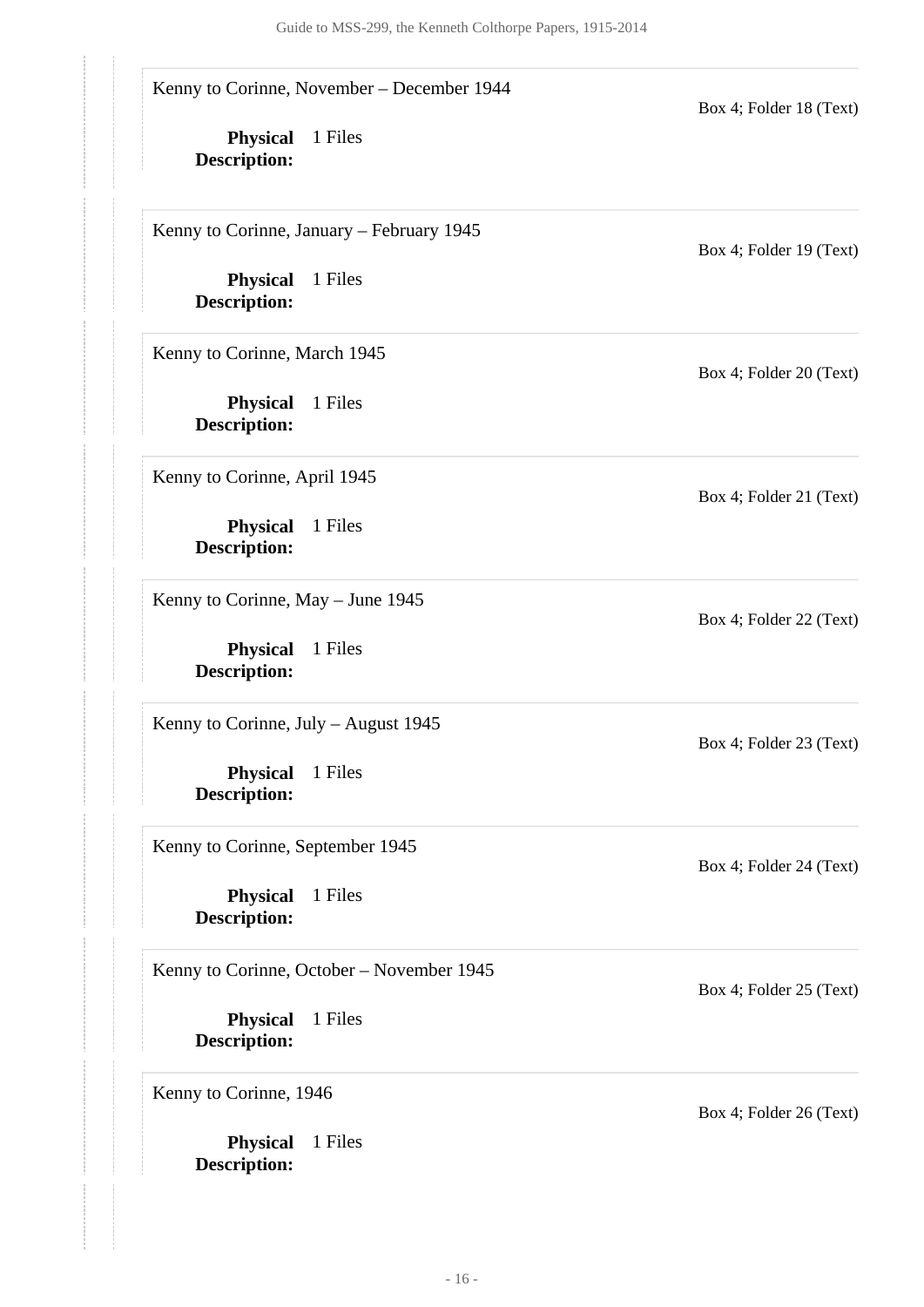Kenny to Corinne, 1947

**Physical** 1 Files **Description:**

Kenny to Family, 1943

**Physical** 1 Files **Description:**

Kenny to Family, 1944

**Physical** 1 Files **Description:**

Kenny to Family, 1945-1946

**Physical** 1 Files **Description:**

To Others from Kenny or Corinne, 1943-1946, 1952-1953, 1958, 1999

**Physical** 1 Files **Description:**

Undated Cards, n.d.

**Physical** 1 Files **Description:**

<span id="page-16-0"></span>Champion Spark Plug

Box 4; Folder 28 (Text)

Box 4; Folder 27 (Text)

Box 4; Folder 29 (Text)

Box 4; Folder 30 (Text)

Box 4; Folder 31 (Text)

Box 4; Folder 32 (Text)

Box 5 (Text) Box 6 (Realia) Box 7 (Text) Box 8 (Text) Box 9 (Text) Box 10 (Text) Box 11 (Text) Box 12 (Mixed Materials) Box 13 (Mixed Materials) Box 15 (Mixed Materials)

**Language of** English **Materials: Physical** 9.5 Linear Feet **Description:**

<span id="page-16-1"></span>A: Aviation Materials, 1976-1977, n.d.

Box 5 (Mixed Materials)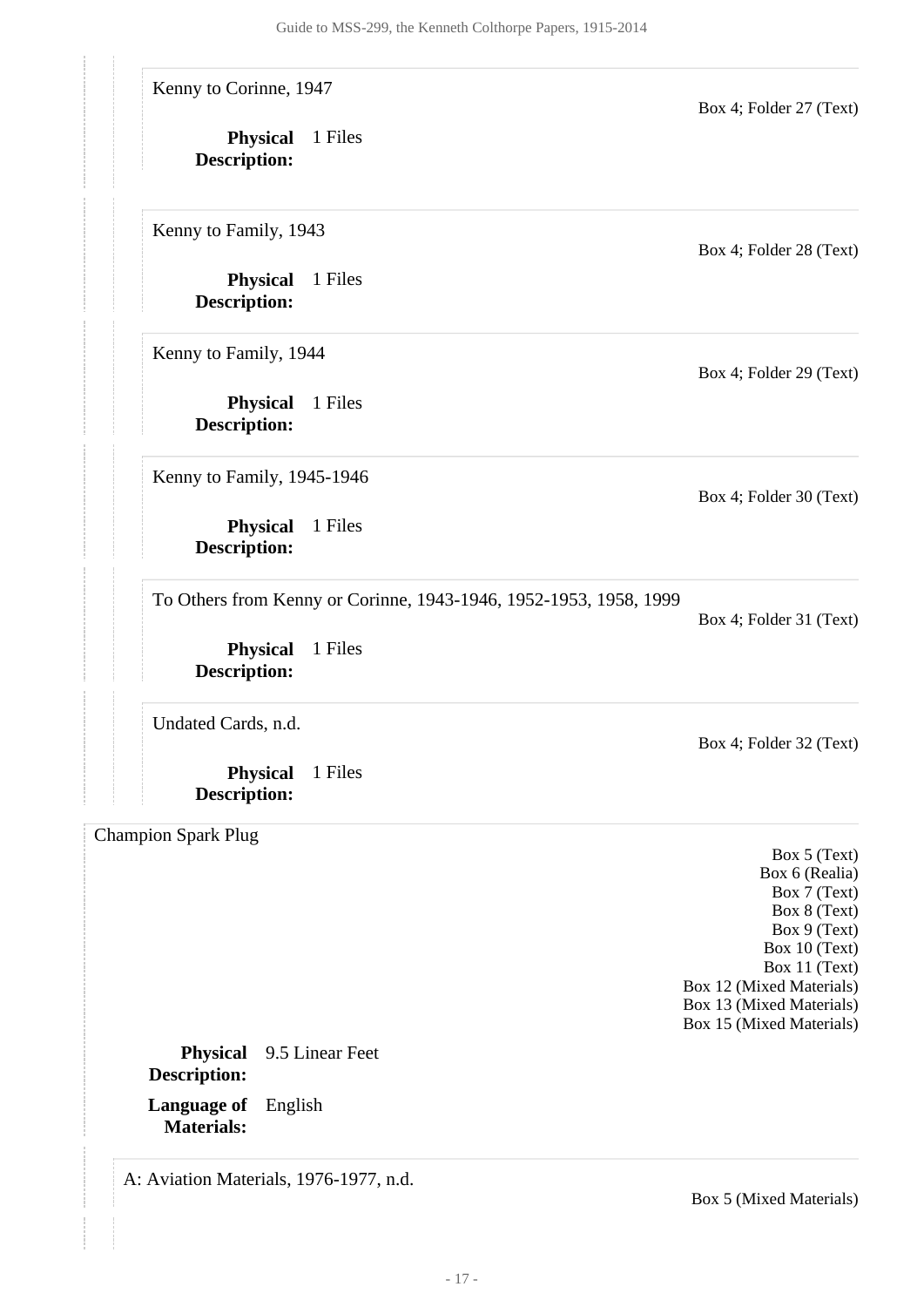Aircraft Comparison Profile, n.d.

**Physical** 1 Files **Description:**

Aircraft Estimated Cost and Expense, n.d.

**Physical** 1 Files **Description:**

Aircraft Inspections, n.d.

**Physical** 1 Files **Description:**

Aircraft Insurance, n.d.

**Physical** 1 Files **Description:**

Aircraft Priority Worksheet, n.d.

**Physical** 1 Files **Description:**

Aircraft Registration , n.d.

**Physical** 1 Files **Description:**

Aircraft Repair Station by Region, n.d.

**Physical** 1 Files **Description:**

Airport Lease, n.d.

**Physical** 1 Files **Description:**

Airshow, n.d.

**Physical** 1 Files **Description:**

Box 5; Folder 2 (Text)

Box 5; Folder 1 (Text)

Box 5; Folder 3 (Text)

Box 5; Folder 4 (Text)

Box 5; Folder 5 (Text)

Box 5; Folder 6 (Text)

Box 5; Folder 7 (Text)

Box 5; Folder 8 (Text)

Box 5; Folder 9 (Text)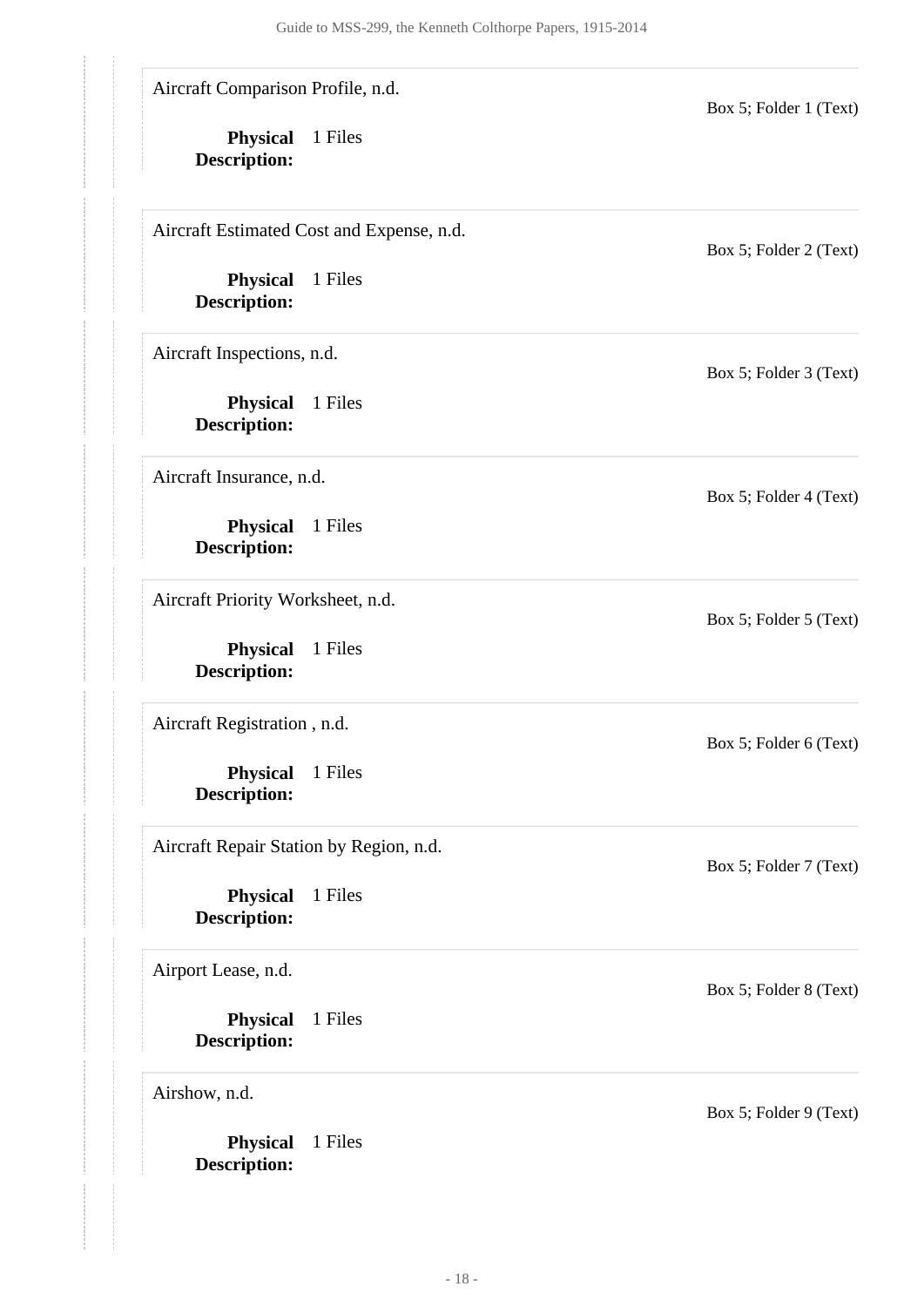**Physical** 1 Files **Description: Physical** 1 Files **Description: Physical** 1 Files **Description: Physical** 1 Files **Description: Physical** 1 Files **Description: Physical** 1 Files **Description: Physical** 1 Files **Description: Physical** 1 Files **Description: Physical** 1 Files **Description:** Aviation Information Services System, n.d. Box 5; Folder 10 (Text) Boeing Evaluations , 1976 Box 5; Folder 11 (Text) Boeing Evaluations , 1977 Box 5; Folder 12 (Text) Falcon Contract Specifications, n.d. Box 5; Folder 13 (Text) Grumman Gulfstream Agreements, n.d. Box 5; Folder 14 (Text) Hanger, n.d. Box 5; Folder 15 (Text) Miscellaneous, n.d. Box 5; Folder 16 (Text) N1823, n.d. Box 5; Folder 17 (Text) Pacific Airmotive Corporation Contract, n.d. Box 5; Folder 18 (Mixed Materials)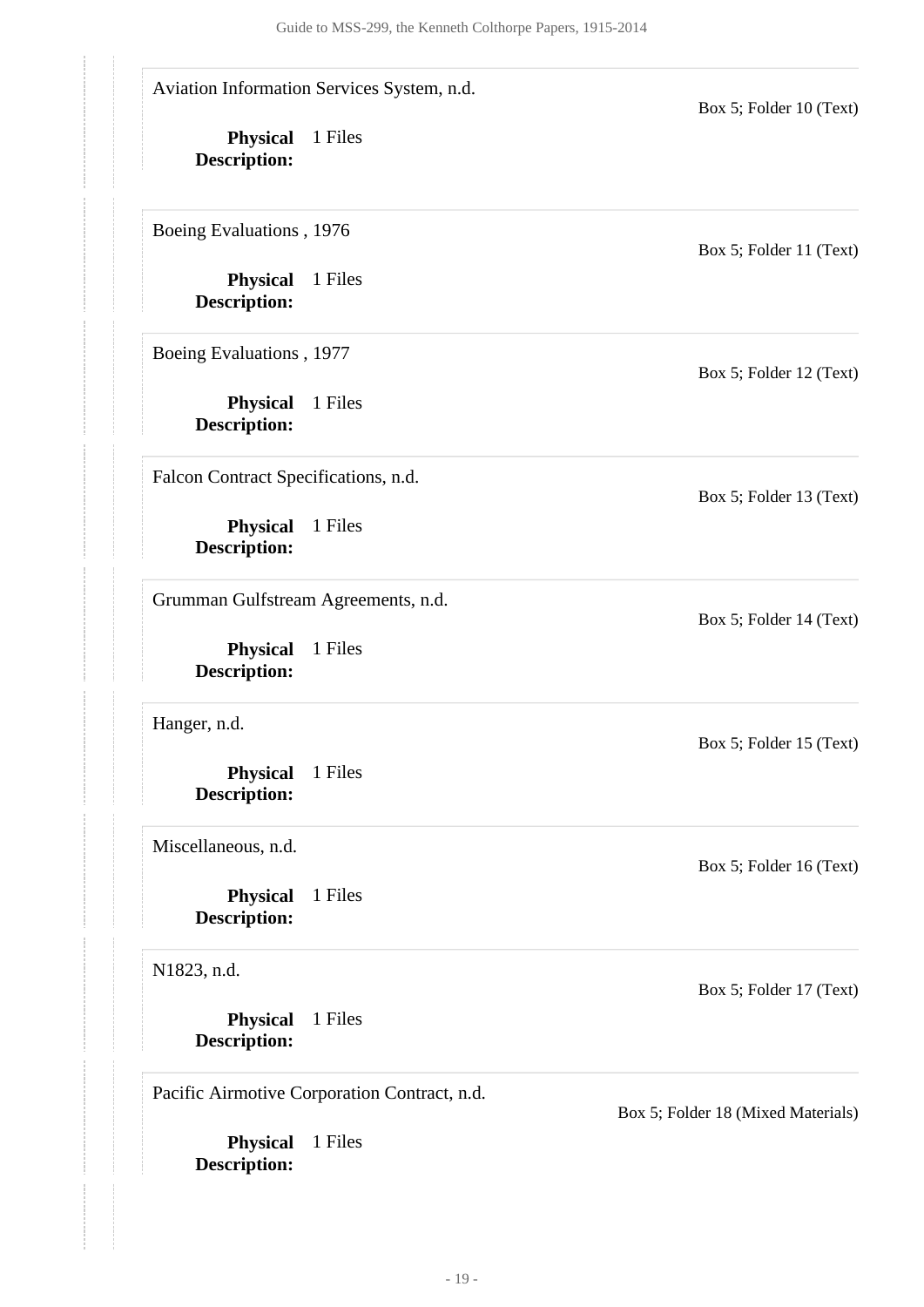<span id="page-19-0"></span>**Physical** 1 Files **Description: Physical** 1 Files **Description: Physical** 1 Volumes **Description: Language of** English **Materials: Physical** 1 Linear Feet **Description: Physical** 1 Files **Description: Physical** 1 Files **Description: Physical** 1 Files **Description: Physical** 1 Files **Description: Physical** 1 Files **Description:** Pilot Planning , n.d. Box 5; Folder 19 (Text) Promotional , n.d. Box 5; Folder 20 (Mixed Materials) Training, n.d. Box 5; Folder 21 (Text) Travel Services and Flight Operations Guides, n.d. Box 5; Folder 22 (Text) Utilization, n.d. Box 5; Folder 23 (Text) B: Artifacts , 1962, 1971-1976, n.d. Box 6 (Realia) Banner, n.d. Box 6; Folder 1 (Realia) Fabrics, n.d. Box 6; Folder 2 (Realia) Metal Plates, Nametags, and Patches, n.d. Box 6; Folder 3 (Realia)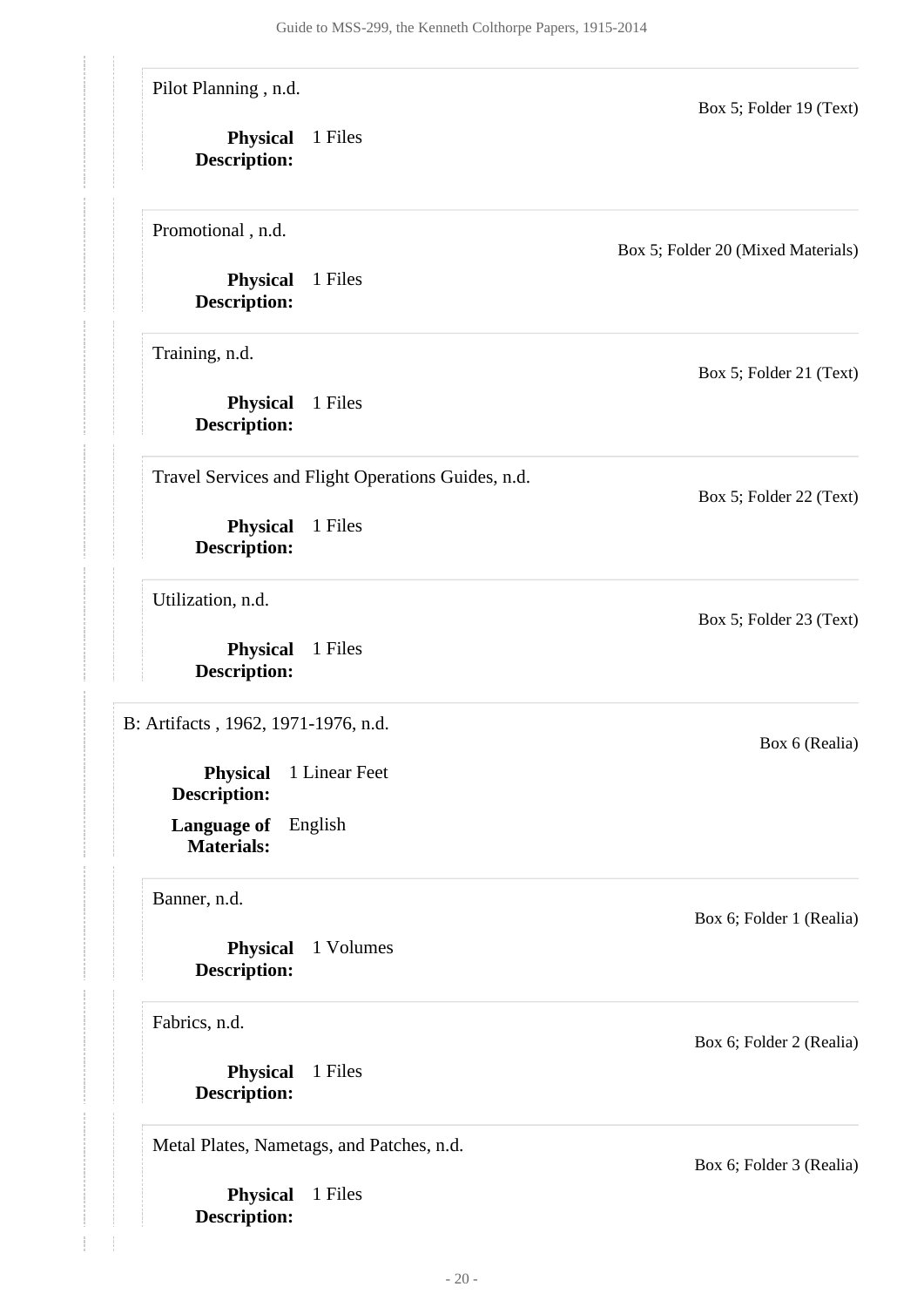Metal Plate, Champion small, n.d.

**Physical** 1 Files **Description:**

Metal Plate, Interior Expressly For Champion by Horton- Horton , n.d.

Box 6; Folder 5 (Realia)

Box 6; Folder 4 (Realia)

**Physical** 1 Files **Description:**

Nametag, Annual Meeting , 1962

**Physical** 1 Files **Description:**

Nametag, Capt. K. G. Colthorpe, n.d.

**Physical** 1 Files **Description:**

Patch, It's Fun to Fly, n.d.

**Physical** 1 Files **Description:**

Patch, NBAA Million Miler , n.d.

**Physical** 1 Files **Description:**

Sticker, It's Fun to Fly, n.d.

**Physical** 1 Files **Description:**

Papers, "The Sound of Champion", n.d.

**Physical** 1 Files **Description:**

Record, "Focus on Flying" Radio Commercials, 1972

**Physical** 1 Artifact **Description:**

Box 6; Folder 6 (Realia)

Box 6; Folder 7 (Realia)

Box 6; Folder 8 (Realia)

Box 6; Folder 9 (Realia)

Box 6; Folder 10 (Realia)

Box 6; Folder 11 (Realia)

Box 6; Folder 12 (Realia)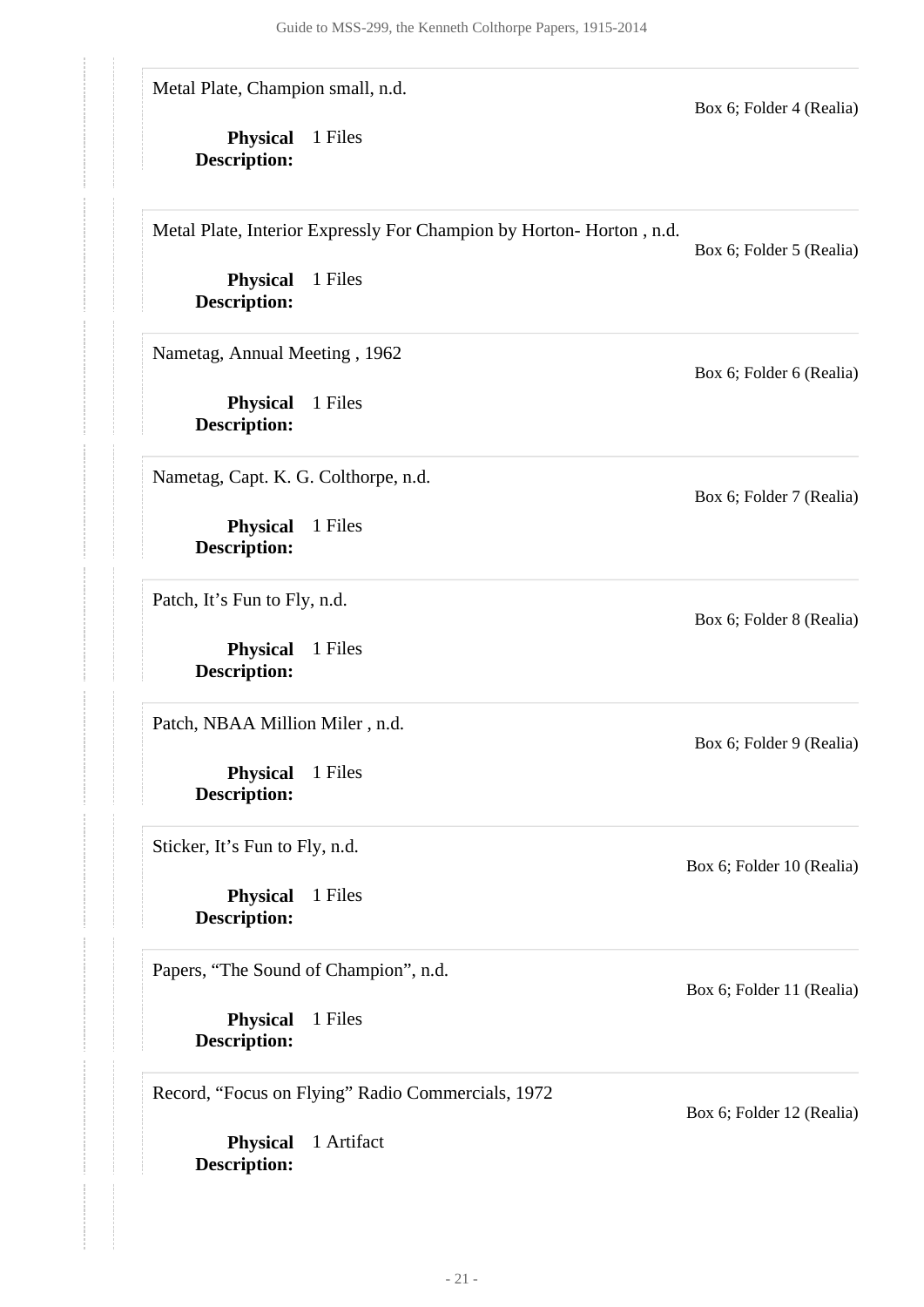**Physical** 1 Artifact **Description: Physical** 1 Artifact **Description: Physical** 1 Artifact **Description: Physical** 1 Artifact **Description: Physical** 1 Artifact **Description: Physical** 1 Artifact **Description: Physical** 1 Artifact **Description: Physical** 1 Artifact **Description: Physical** 1 Artifact **Description:** Framed, Largo Mar In Appreciation, n.d. Box 6; Folder 13 (Realia) Framed, NBAA Aviation Maintenance Department Award , June 1976 Box 6; Folder 14 (Realia) Framed, NBAA Corporate Business Flying Safety Award , June 1976 Box 6; Folder 15 (Realia) Framed NBAA Membership , April 1959 Box 6; Folder 16 (Realia) Framed Reading Aviation Service Award , June 1975 Box 6; Folder 17 (Realia) Framed Zenobia Hadji AAONMS: "Young Burn Victims" , April 1971 Box 6; Folder 18 (Realia) Plaque, Aviation Distributors & Manufacturers Association Award, n.d. Box 6; Folder 19 (Realia) Sign and Plaque, n.d. Box 6; Folder 20 (Realia) Plaque, Flight Safety Foundation Member , 1977 Box 6; Folder 21 (Realia)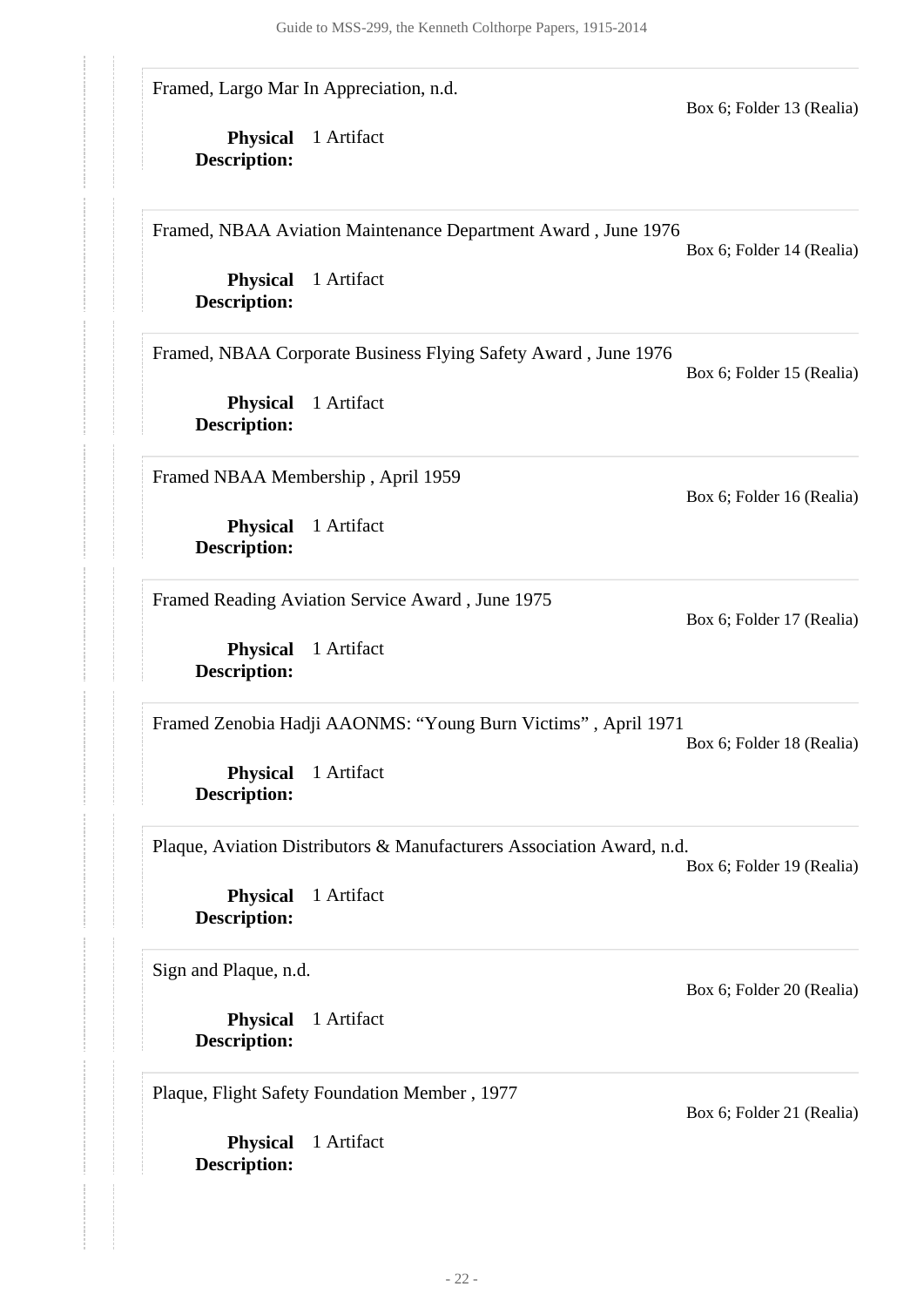Sign, "Use of this cabin area...", n.d.

**Physical** 1 Artifact **Description:**

Champion Spark Plug (container), n.d.

**Physical** 1 Artifact **Description:**

Ashtray and gold box, n.d.

**Physical** 1 Artifact **Description:**

Keychain and Key, Champion VIP Suite , n.d.

**Physical** 1 Artifact **Description:**

Pen, Champion Spark Plug and Budweiser, n.d.

**Physical** 1 Artifact **Description:**

Playing Cards and blue box, n.d.

**Physical** 1 Artifact **Description:**

Playing Cards and brown holder, n.d.

**Physical** 1 Artifact **Description:**

Playing Cards and gold box, n.d.

**Physical** 1 Artifact **Description:**

Wallet (black) , n.d.

**Physical** 1 Artifact **Description:**

Box 6; Folder 23 (Realia)

Box 6; Folder 22 (Realia)

Box 6; Folder 24 (Realia)

Box 6; Folder 25 (Realia)

Box 6; Folder 26 (Realia)

Box 6; Folder 27 (Realia)

Box 6; Folder 28 (Realia)

Box 6; Folder 29 (Realia)

Box 6; Folder 30 (Realia)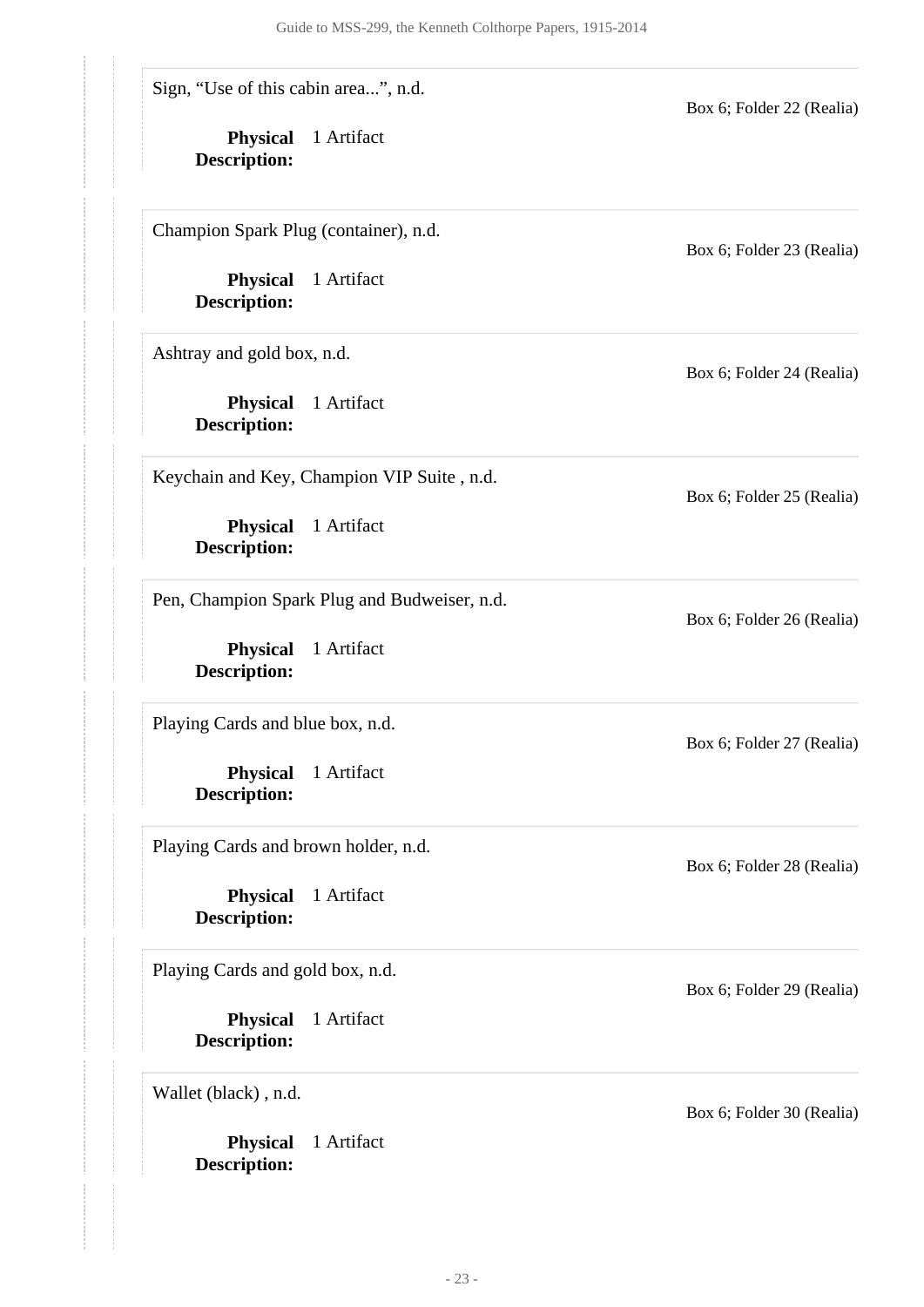Miscellaneous container, n.d.

**Physical** 1 Artifact **Description:**

Ashtray, Duk-It McDonald Product Corp, n.d.

**Physical** 1 Artifact **Description:**

Beer Mug, To President '71 English Pewter, 1971

**Physical** 1 Artifact **Description:**

Plastic Labels, multiple for drink bar, n.d.

**Physical** 1 Artifact **Description:**

Miscellaneous Loose items, n.d.

**Physical** 1 Artifact **Description:**

Cribbage Game Set, n.d.

**Physical** 1 Artifact **Description:**

DeVilbiss 1978 World Management Conference poster, 1978

**Physical** 1 Artifact **Description:**

#### NBAA Aviation Maintenance Department Award , June 1977

Box 6; Folder 38 (Realia)

Box 6; Folder 31 (Realia)

Box 6; Folder 32 (Realia)

Box 6; Folder 33 (Realia)

Box 6; Folder 34 (Realia)

Box 6; Folder 35 (Realia)

Box 6; Folder 36 (Realia)

Box 6; Folder 37 (Realia)

**Physical** 1 Artifact **Description:**

NBAA Corporate Business Flying Safety Award , June 1977

Box 6; Folder 39 (Realia)

**Physical** 1 Artifact **Description:**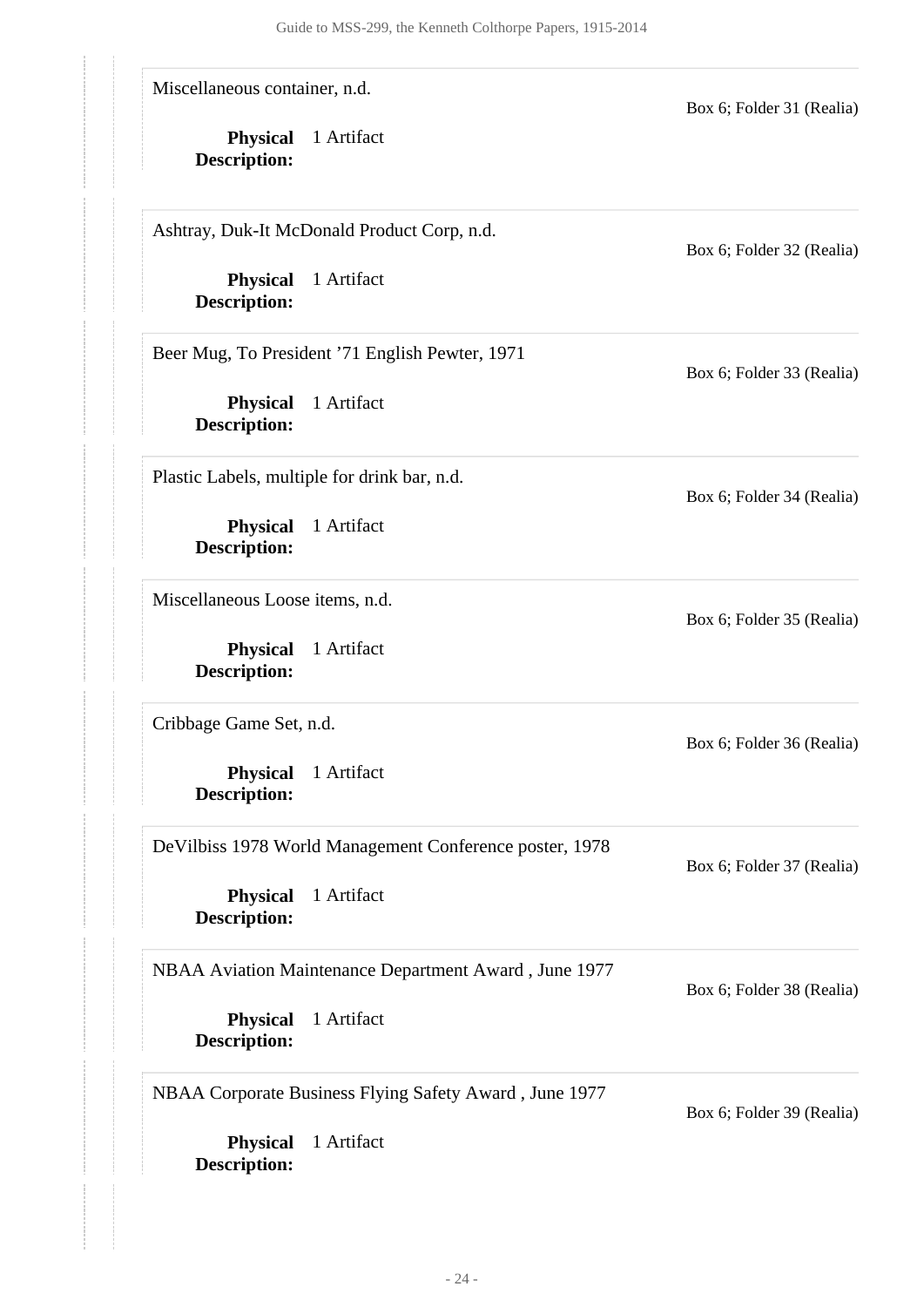Plastic Display of Plugs, n.d.

**Physical** 1 Artifact **Description:**

<span id="page-24-0"></span>C: Correspondence, 1950s-1980s. n.d.

**Physical** 2 Linear Feet **Description:**

**Language of** English **Materials:**

Interoffice Communications, Undated and 1950s

**Physical** 1 Files **Description:**

Interoffice Communications, 1960-1963

**Physical** 1 Files **Description:**

Interoffice Communications, 1964-1966

**Physical** 1 Files **Description:**

Interoffice Communications, 1967

**Physical** 1 Files **Description:**

Interoffice Communications, 1968-1969

**Physical** 1 Files **Description:**

Interoffice Communications, 1970-1972

**Physical** 1 Files **Description:**

Interoffice Communications, 1973-1974

**Physical** 1 Files **Description:**

Box 6; Folder 40 (Realia)

Box 7 (Text) Box 8 (Text)

Box 7; Folder 2 (Text)

Box 7; Folder 1 (Text)

Box 7; Folder 3 (Text)

Box 7; Folder 4 (Text)

Box 7; Folder 5 (Text)

Box 7; Folder 6 (Text)

Box 7; Folder 7 (Text)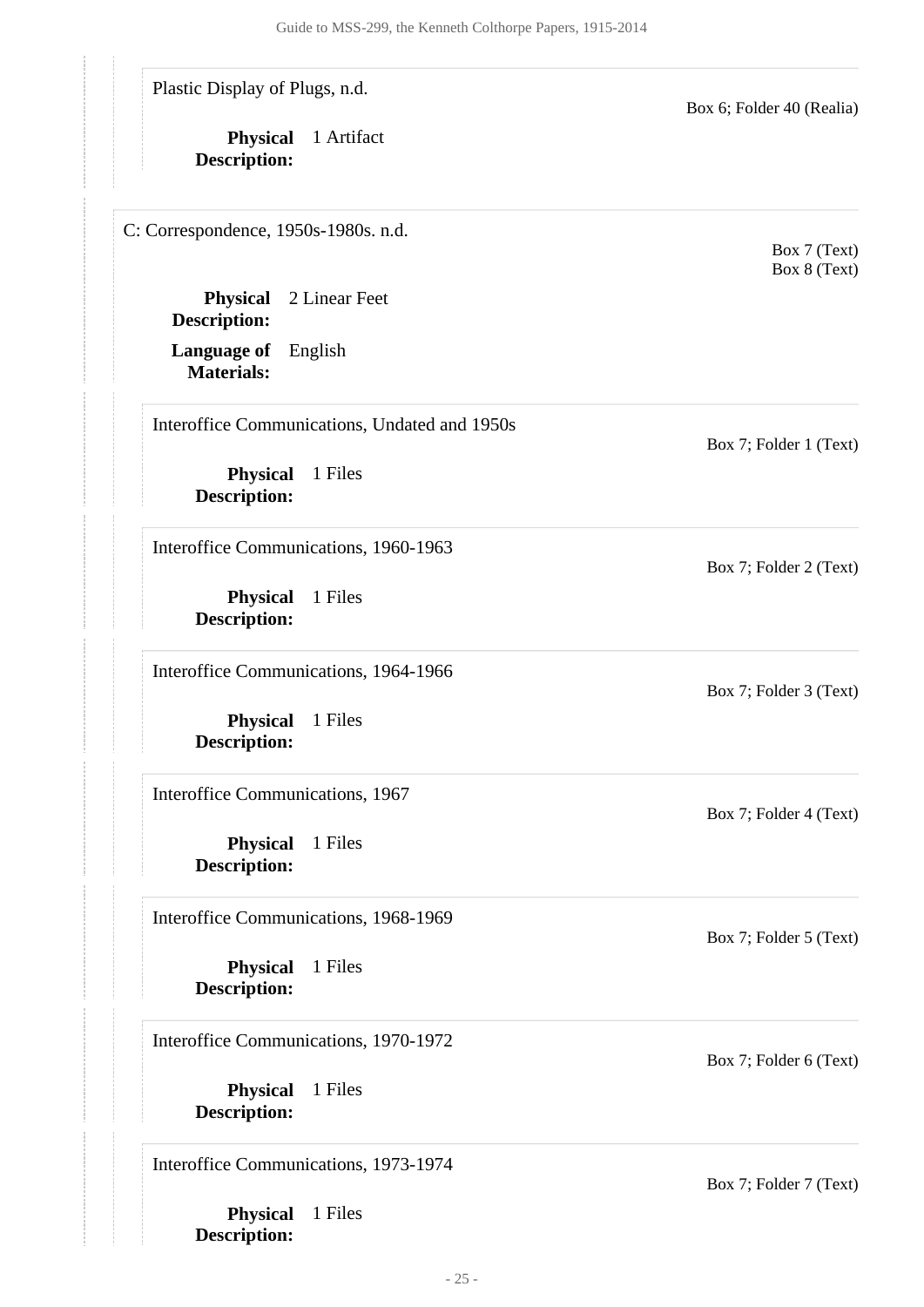Interoffice Communications, 1975-1976

**Physical** 1 Files **Description:**

Interoffice Communications, 1977

**Physical** 1 Files **Description:**

Interoffice Communications, 1978

**Physical** 1 Files **Description:**

Interoffice Communications, 1979

**Physical** 1 Files **Description:**

Interoffice Communications, 1980

**Physical** 1 Files **Description:**

Interoffice Communications, 1981-1984

**Physical** 1 Files **Description:**

Companies, Airplane, A-C, n.d.

**Physical** 1 Files **Description:**

Companies, Airplane, Airwork Corporation, n.d.

**Physical** 1 Files **Description:**

Correspondence, Companies, Airplane, Aviation Distributors & Manufacturer's Association, n.d.

Box 7; Folder 16 (Text)

**Physical** 1 Files **Description:**

Box 7; Folder 8 (Text)

Box 7; Folder 9 (Text)

Box 7; Folder 10 (Text)

Box 7; Folder 11 (Text)

Box 7; Folder 12 (Text)

Box 7; Folder 13 (Text)

Box 7; Folder 15 (Text)

Box 7; Folder 14 (Text)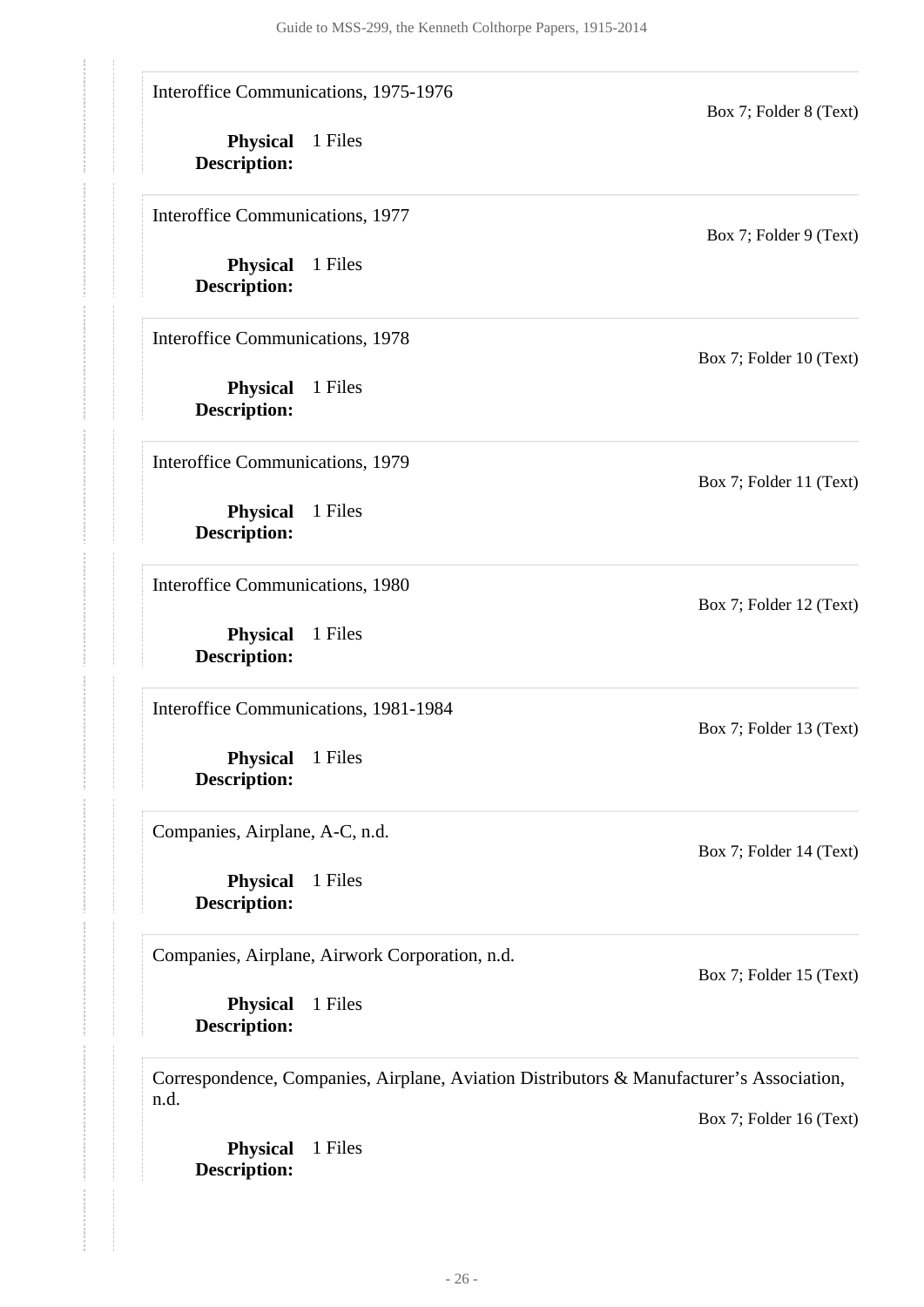Companies, Airplane, Boeing Commercial Airplane Company, n.d.

**Physical** 1 Files **Description:**

Companies, Airplane, Burns Aero Seat, n.d.

**Physical** 1 Files **Description:**

Companies, Airplane, D-F, n.d.

**Physical** 1 Files **Description:**

Companies, Airplane, Fairchild , 1958

**Physical** 1 Files **Description:**

Companies, Airplane, Fairchild , 1959-1982

**Physical** 1 Files **Description:**

Companies, Airplane, Flight Safety Foundation Inc., n.d.

**Physical** 1 Files **Description:**

Companies, Airplane, G-L, n.d.

**Physical** 1 Files **Description:**

Companies, Airplane, Grumman American Corporation, n.d.

**Physical** 1 Files

Companies, Airplane, Gulfstream American Corporation, n.d.

Box 7; Folder 25 (Text)

Box 7; Folder 24 (Text)

**Physical** 1 Files **Description:**

**Description:**

Box 7; Folder 17 (Text)

Box 7; Folder 18 (Text)

Box 7; Folder 19 (Text)

Box 7; Folder 20 (Text)

Box 7; Folder 21 (Text)

Box 7; Folder 22 (Text)

Box 7; Folder 23 (Text)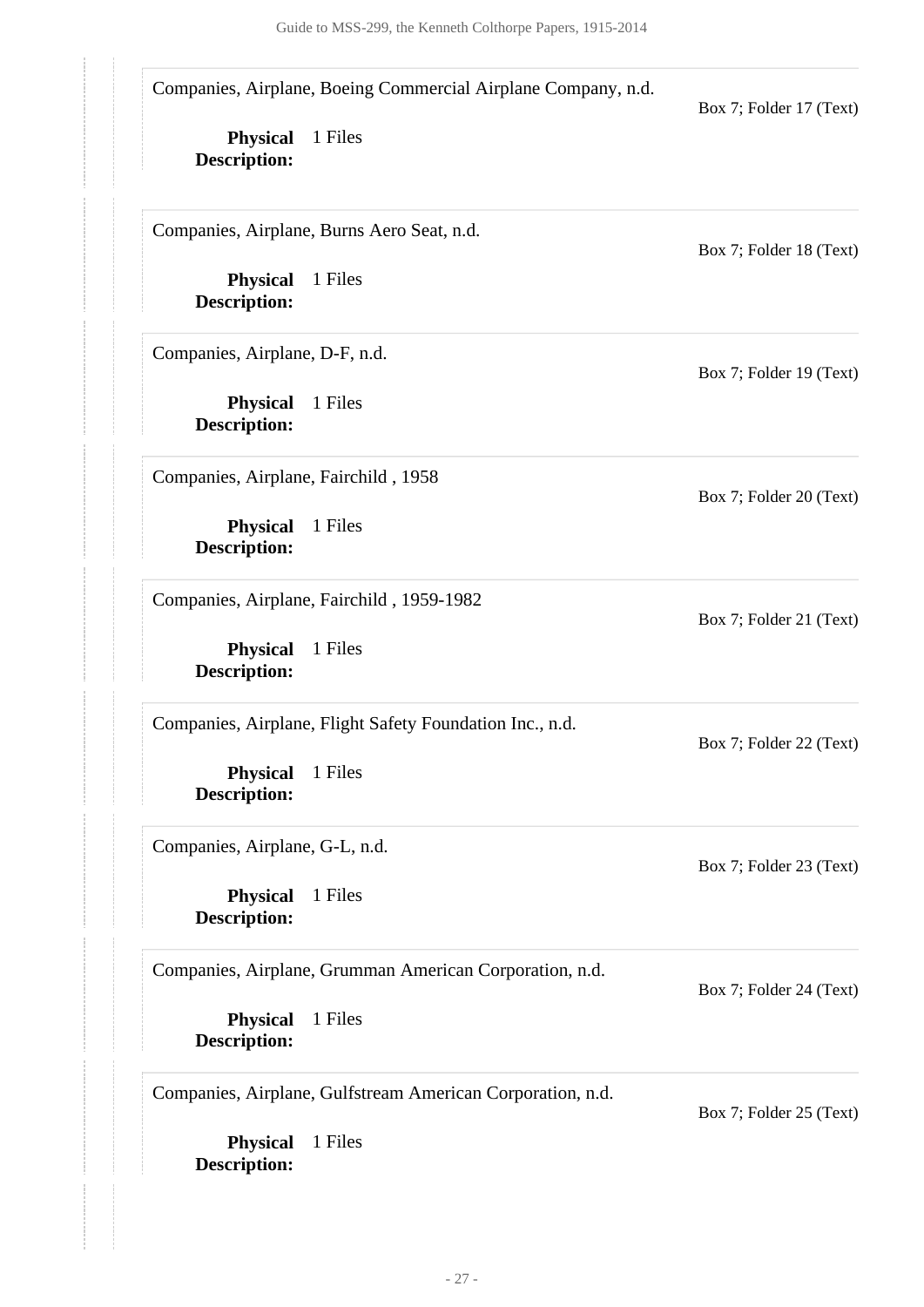Companies, Airplane, Lockheed Aircraft Service Corporation, n.d.

**Physical** 1 Files **Description:**

Companies, Airplane, M-P, n.d.

**Physical** 1 Files **Description:**

Companies, Airplane, National Business Aircraft Association, n.d.

**Physical** 1 Files **Description:**

Box 7; Folder 28 (Text)

Box 7; Folder 30 (Text)

Box 7; Folder 31 (Text)

Box 8; Folder 1 (Text)

Box 8; Folder 2 (Text)

Box 8; Folder 3 (Text)

Box 7; Folder 26 (Text)

Box 7; Folder 27 (Text)

Companies, Airplane, National Business Aircraft Association Million Miler, n.d. Box 7; Folder 29 (Text)

**Physical** 1 Files **Description:**

Companies, Airplane, Pacific Airmotive, n.d.

**Physical** 1 Files **Description:**

Companies, Airplane, Piedmont Airlines, n.d.

**Physical** 1 Files **Description:**

Companies, Airplane, Q-Z, n.d.

**Physical** 1 Files **Description:**

Companies, Airplane, Rolls-Royce , 1950-1961

**Physical** 1 Files **Description:**

Companies, Airplane, Rolls-Royce , 1962-1980

**Physical** 1 Files **Description:**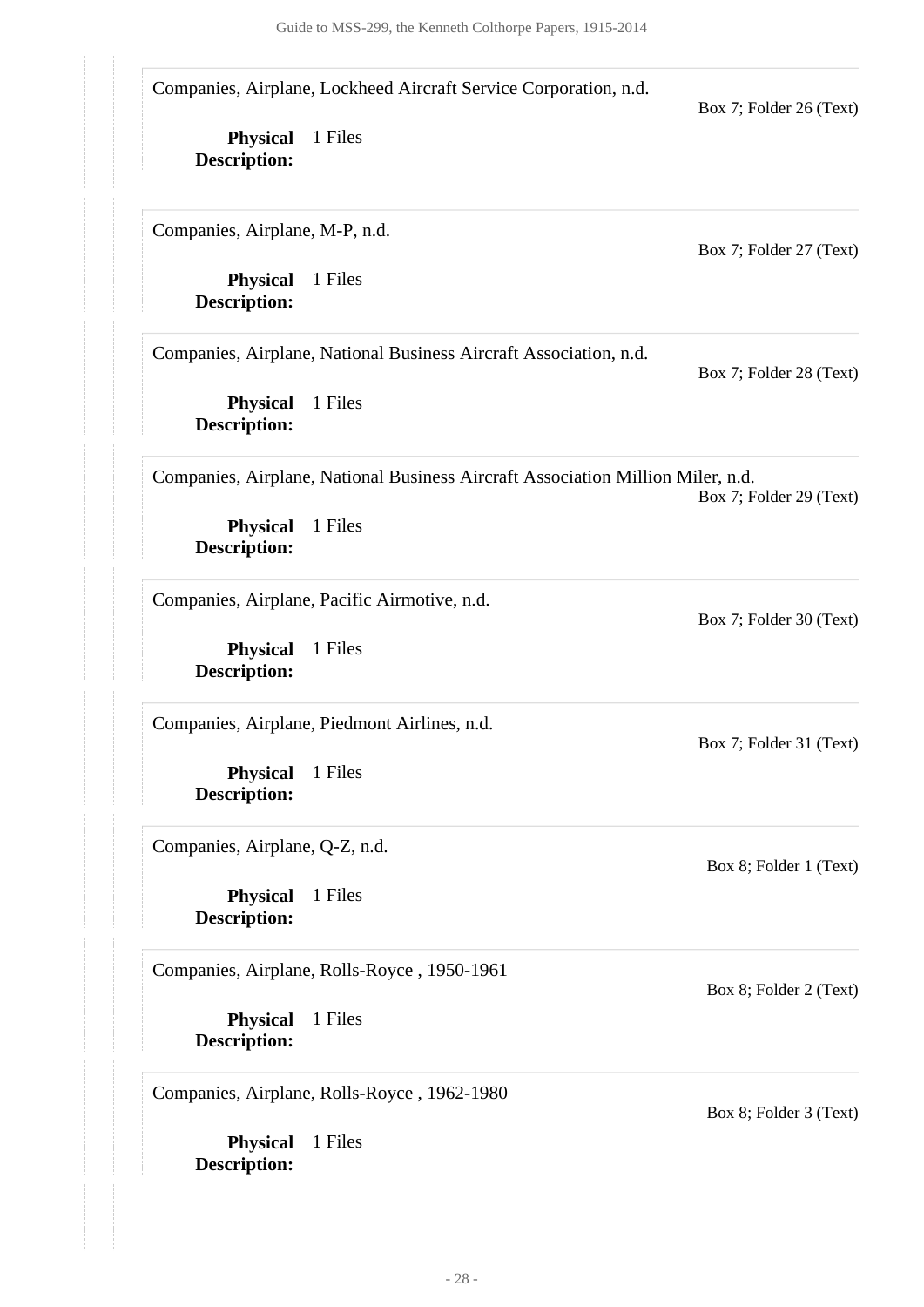Companies, Airplane, Rolls-Royce Service Agreement, n.d.

**Physical** 1 Files **Description:**

Companies, Airplane, Toledo Air Associates, Inc. Manual, n.d.

**Physical** 1 Files **Description:**

Companies, Airplane, Toledo Express Airport, n.d.

**Physical** 1 Files **Description:**

Companies, Airplane, Toledo Express Airport Oil Flowage and Jet Fueling, n.d.

Box 8; Folder 7 (Text)

Box 8; Folder 8 (Text)

Box 8; Folder 9 (Text)

Box 8; Folder 10 (Text)

Box 8; Folder 11 (Text)

Box 8; Folder 4 (Text)

Box 8; Folder 5 (Text)

Box 8; Folder 6 (Text)

**Physical** 1 Files **Description:**

Champion Spark Plug, Correspondence, A-D, n.d.

**Physical** 1 Files **Description:**

Champion Square Club, n.d.

**Physical** 1 Files **Description:**

Companies, DeVilbiss, n.d.

**Physical** 1 Files **Description:**

Companies, Other, E-H, n.d.

**Physical** 1 Files **Description:**

Companies, Horton & Horton and Inter-America, n.d.

**Physical** 1 Files **Description:**

Box 8; Folder 12 (Text)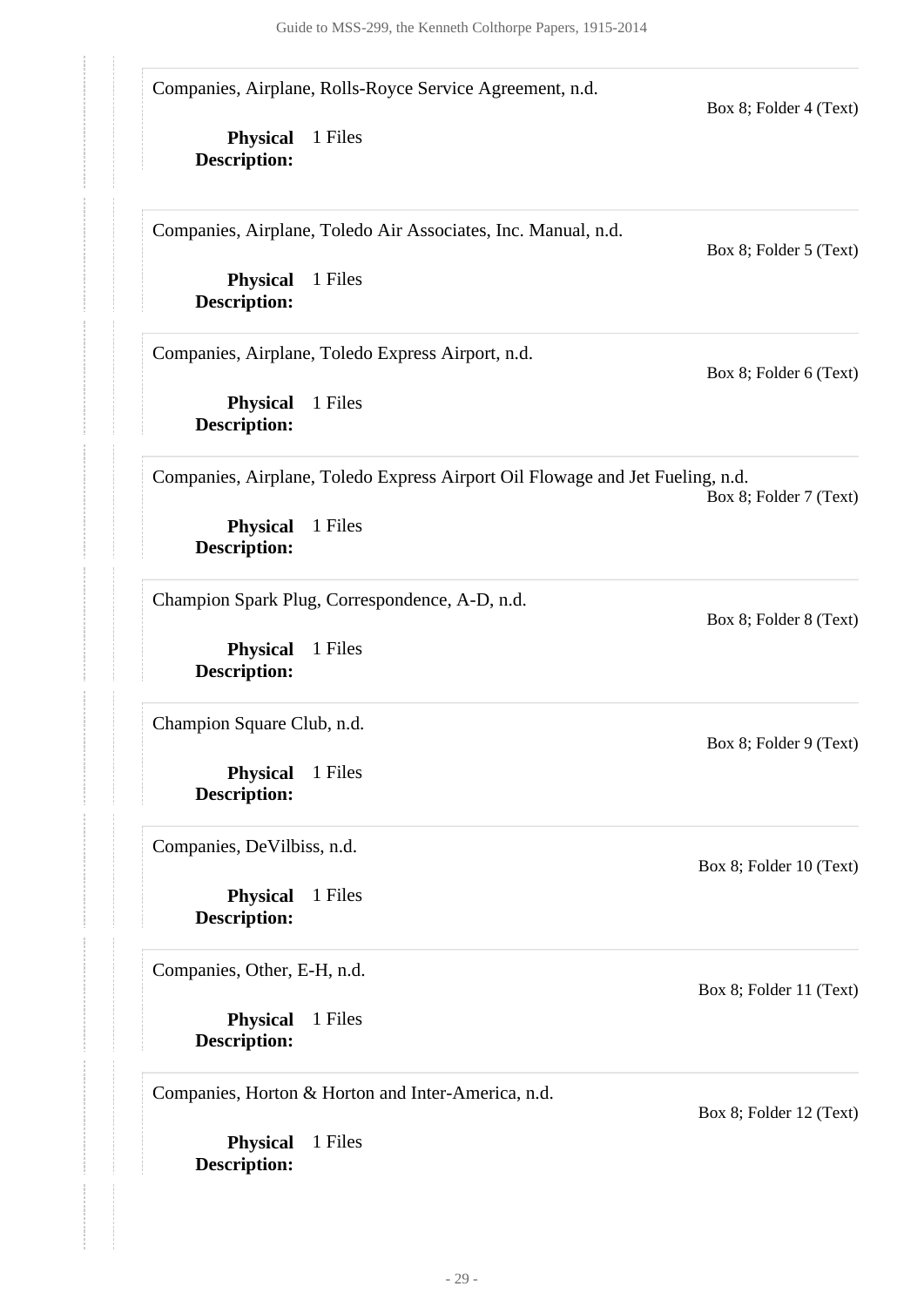Companies, I-O, n.d.

**Physical** 1 Files **Description:**

Companies, Marshall, Melhorn, Beach & Belt Law Offices, n.d.

Box 8; Folder 14 (Text)

Box 8; Folder 15 (Text)

Box 8; Folder 16 (Text)

Box 8; Folder 17 (Text)

Box 8; Folder 18 (Text)

Box 8; Folder 19 (Text)

Box 8; Folder 13 (Text)

**Physical** 1 Files **Description:**

Companies, P-S, n.d.

**Physical** 1 Files **Description:**

Companies, Remmert-Werner Inc., n.d.

**Physical** 1 Files **Description:**

Companies, Other, T-Z, n.d.

**Physical** 1 Files **Description:**

Companies, William Ferrel, Inc. , n.d.

**Physical** 1 Files **Description:**

Government, Federal Aviation Administration & Agency, n.d.

**Physical** 1 Files **Description:**

Government, Federal Aviation Administration Registry, n.d.

Box 8; Folder 20 (Text)

Box 8; Folder 21 (Text)

**Physical** 1 Files **Description:**

Government, Government Agencies, n.d.

**Physical** 1 Files **Description:**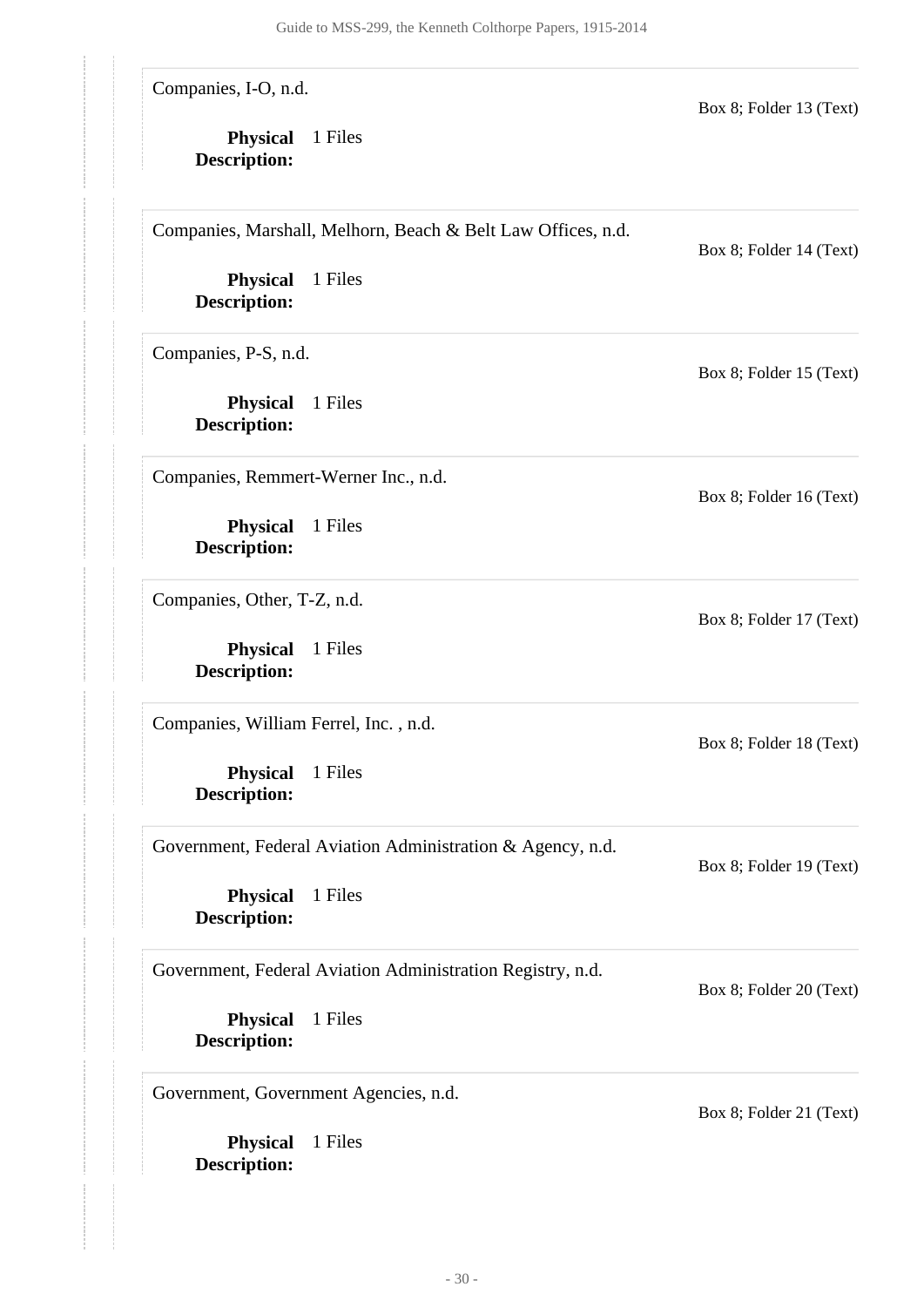**Physical** 1 Files **Description: Physical** 1 Files **Description: Physical** 1 Files **Description: Physical** 1 Files **Description: Physical** 1 Files **Description: Physical** 1 Files **Description: Physical** 1 Files **Description: Physical** 1 Files **Description: Physical** 1 Files **Description:** Government, Port Authorities and Commonwealths, n.d. Box 8; Folder 22 (Text) Government, Toledo, n.d. Box 8; Folder 23 (Text) Government, Toledo Port Authority, n.d. Box 8; Folder 24 (Text) Government, Toledo Port Authority Rental Agreements and Leases, n.d. Box 8; Folder 25 (Text) Memos, Memoranda, and Standard Procedures, n.d. Box 8; Folder 26 (Text) Miscellaneous, n.d. Box 8; Folder 27 (Text) Personnel Bulletins and News, n.d. Box 8; Folder 28 (Text) Technical Services and Sales, n.d. Box 8; Folder 29 (Text) Thank You Letters, n.d. Box 8; Folder 30 (Text)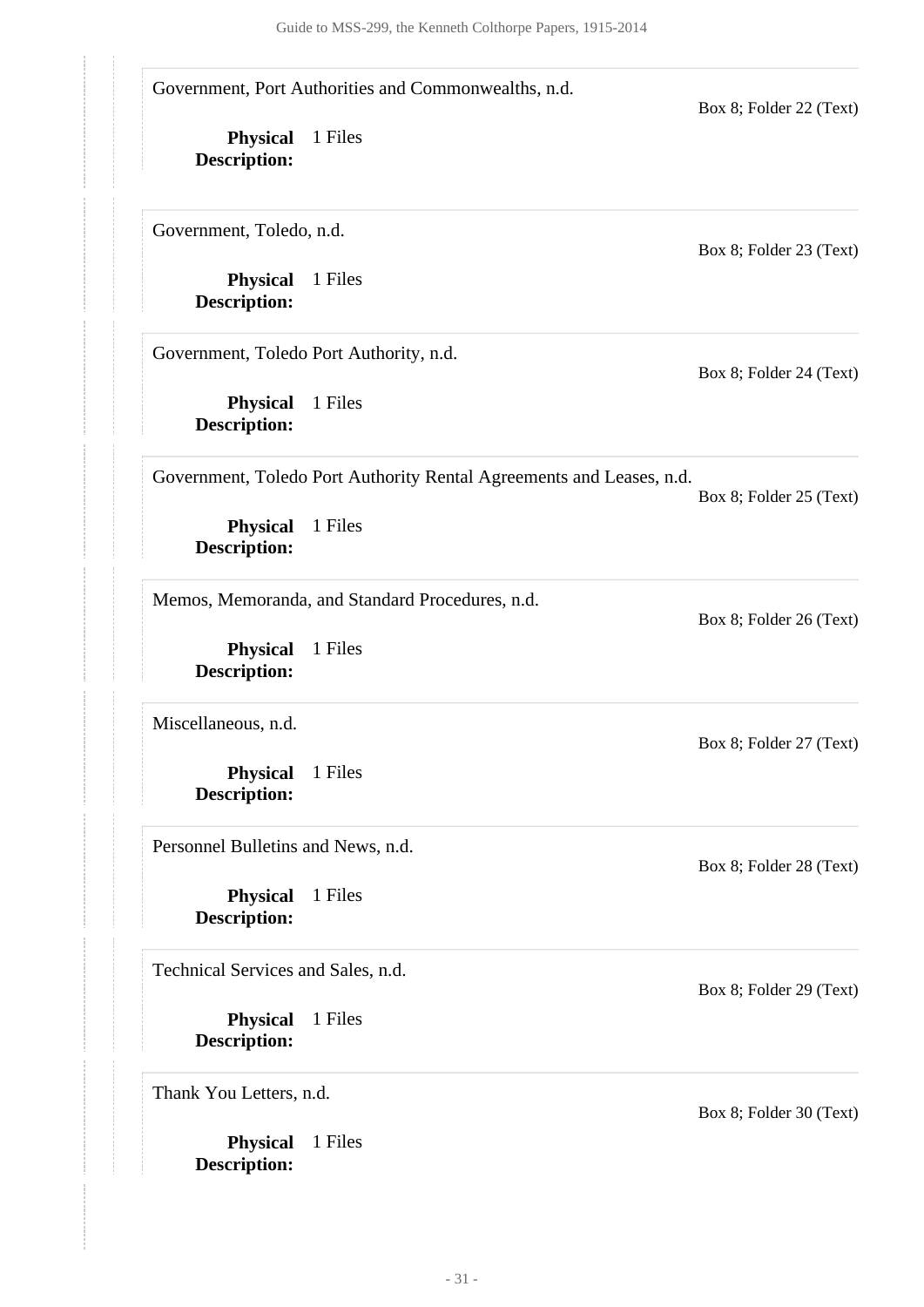<span id="page-31-0"></span>**Physical** 1 Files **Description: Physical** 1 Files **Description: Physical** 1 Files **Description: Physical** 1 Files **Description: Physical** 1 Files **Description: Physical** 1 Files **Description: Physical** 1 Files **Description: Language of** English **Materials: Physical** 2.5 Linear Feet **Description:** D: Administrative Files, 1950s-1980s. n.d. Box 9 (Text) Box 10 (Mixed Materials) Box 11 (Text) Logs and Reports – Travel Service Reports, 1973 Box 9; Folder 1 (Text) Logs and Reports – Travel Service Reports, 1974 Box 9; Folder 2 (Text) Logs and Reports – Travel Service Reports, 1975 Box 9; Folder 3 (Text) Logs and Reports – Travel Service Reports, 1976 Box 9; Folder 4 (Text) Logs and Reports – Travel Service Reports, 1977 Box 9; Folder 5 (Text) Logs and Reports – Travel Service Reports, 1978-1980 Box 9; Folder 6 (Text) Logs and Reports – Utilization Control, n.d. Box 9; Folder 7 (Text)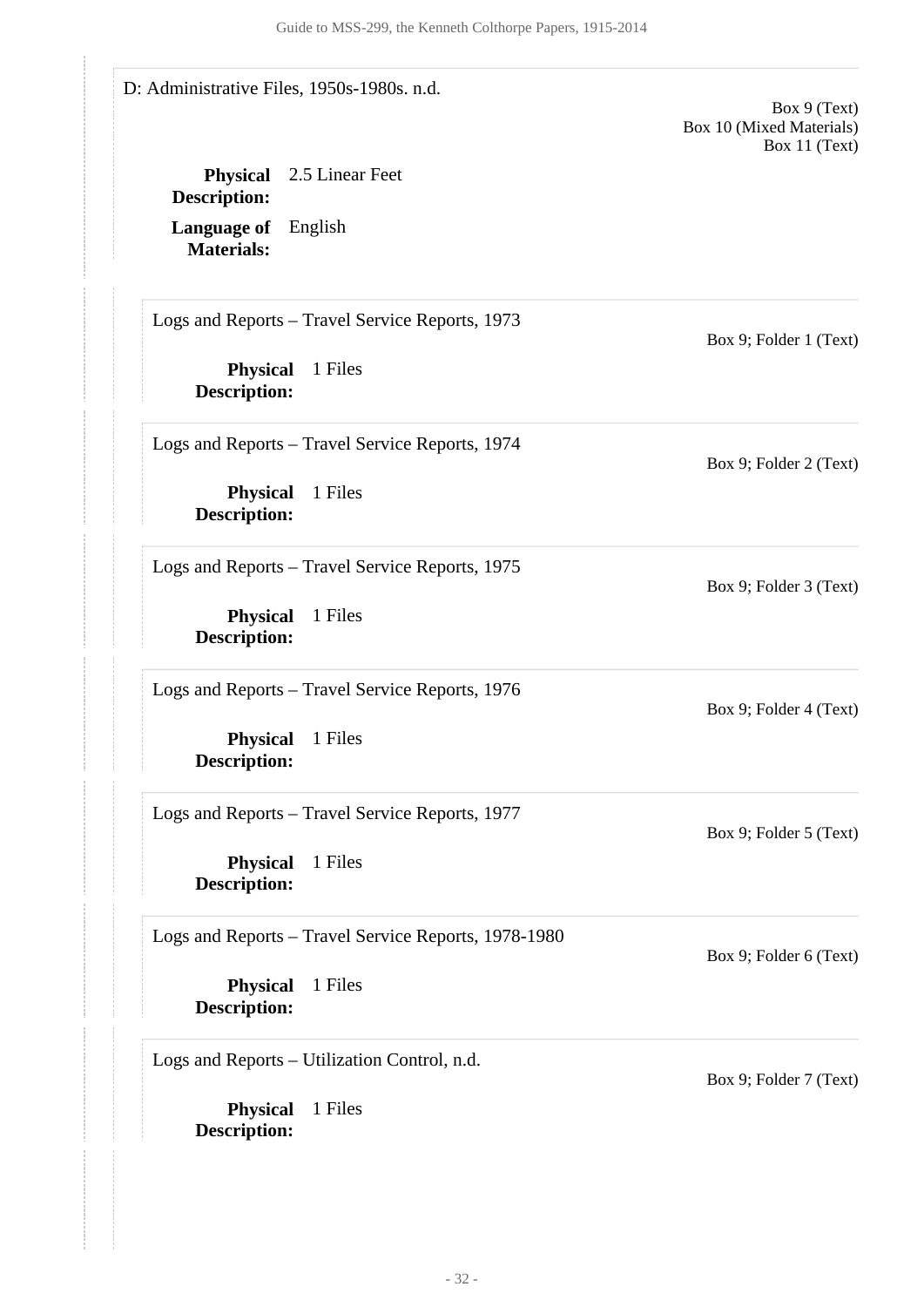Accidents and Problems , n.d.

**Physical** 1 Files **Description:**

Activities Reports, n.d.

**Physical** 1 Files **Description:**

Agendas and Event Programs, n.d.

**Physical** 1 Files **Description:**

Annual Reports , 1958-1969

**Physical** 1 Files **Description:**

Annual Reports , 1970s

**Physical** 1 Files **Description:**

Annual Reports , 1980s

**Physical** 1 Files **Description:**

Awards, n.d.

**Physical** 1 Files **Description:**

Boats, n.d.

**Physical** 1 Files **Description:**

Champion Building Updates, n.d.

**Physical** 1 Files **Description:**

Box 10; Folder 2 (Text)

Box 10; Folder 1 (Text)

Box 10; Folder 3 (Text)

Box 10; Folder 4 (Text)

Box 10; Folder 5 (Text)

Box 10; Folder 6 (Text)

Box 10; Folder 7 (Text)

Box 10; Folder 8 (Text)

Box 10; Folder 9 (Text)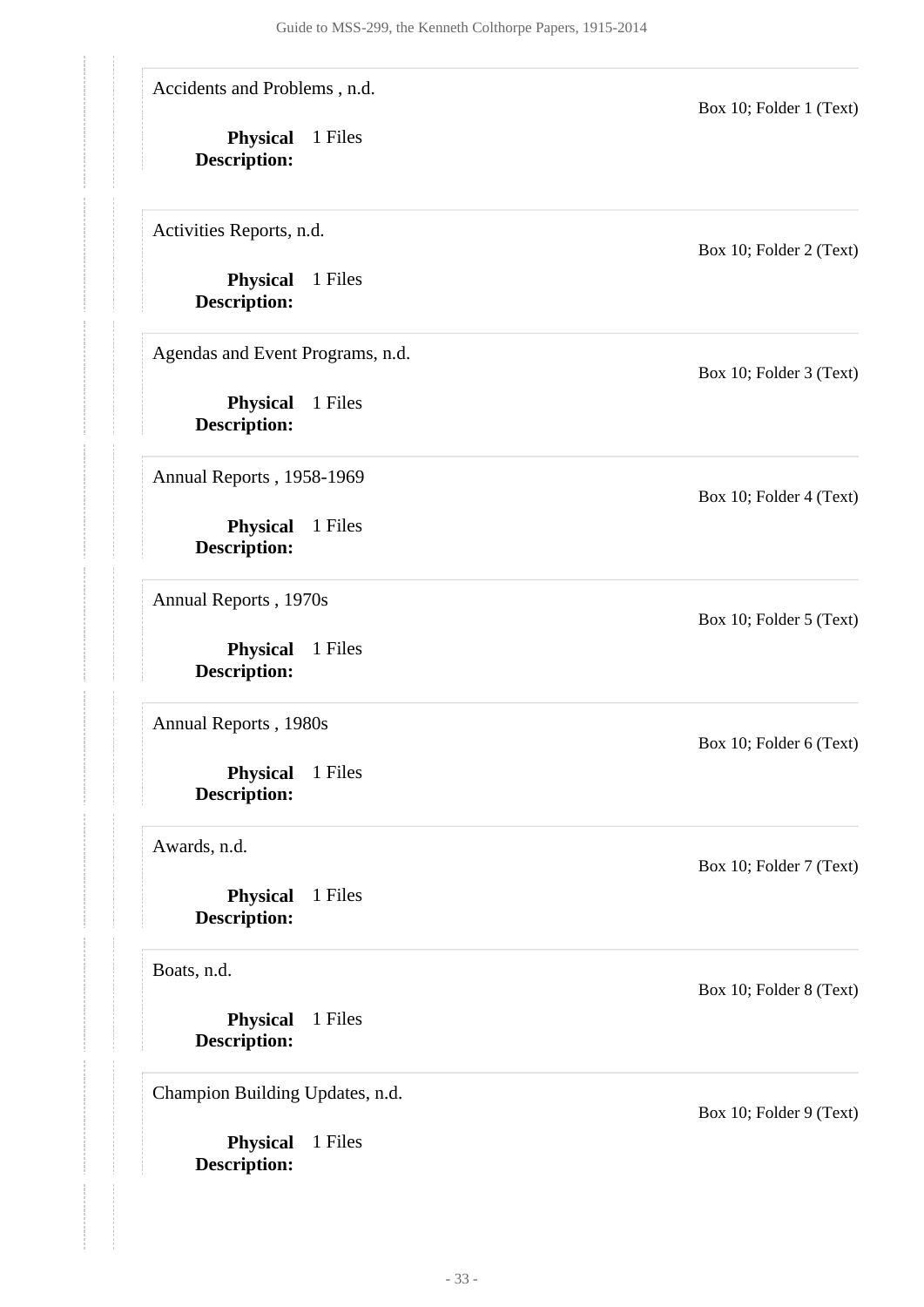**Physical** 1 Files **Description: Physical** 1 Files **Description: Physical** 1 Files **Description: Physical** 1 Files **Description: Physical** 1 Files **Description: Physical** 1 Files **Description: Physical** 1 Files **Description: Physical** 1 Files **Description: Physical** 1 Files **Description:** Contracts, n.d. Box 10; Folder 10 (Text) Duane Stranahan, n.d. Box 10; Folder 11 (Text) Expenses, n.d. Box 10; Folder 12 (Text) Flight Operations, n.d. Box 10; Folder 13 (Text) Flight Operations Manual, 1950 Box 10; Folder 14 (Text) Champion Spark Plug History, n.d. Box 10; Folder 15 (Text) International , n.d. Box 10; Folder 16 (Text) International Directory, n.d. Box 10; Folder 17 (Text) International Sales Newsletters, n.d. Box 10; Folder 18 (Text)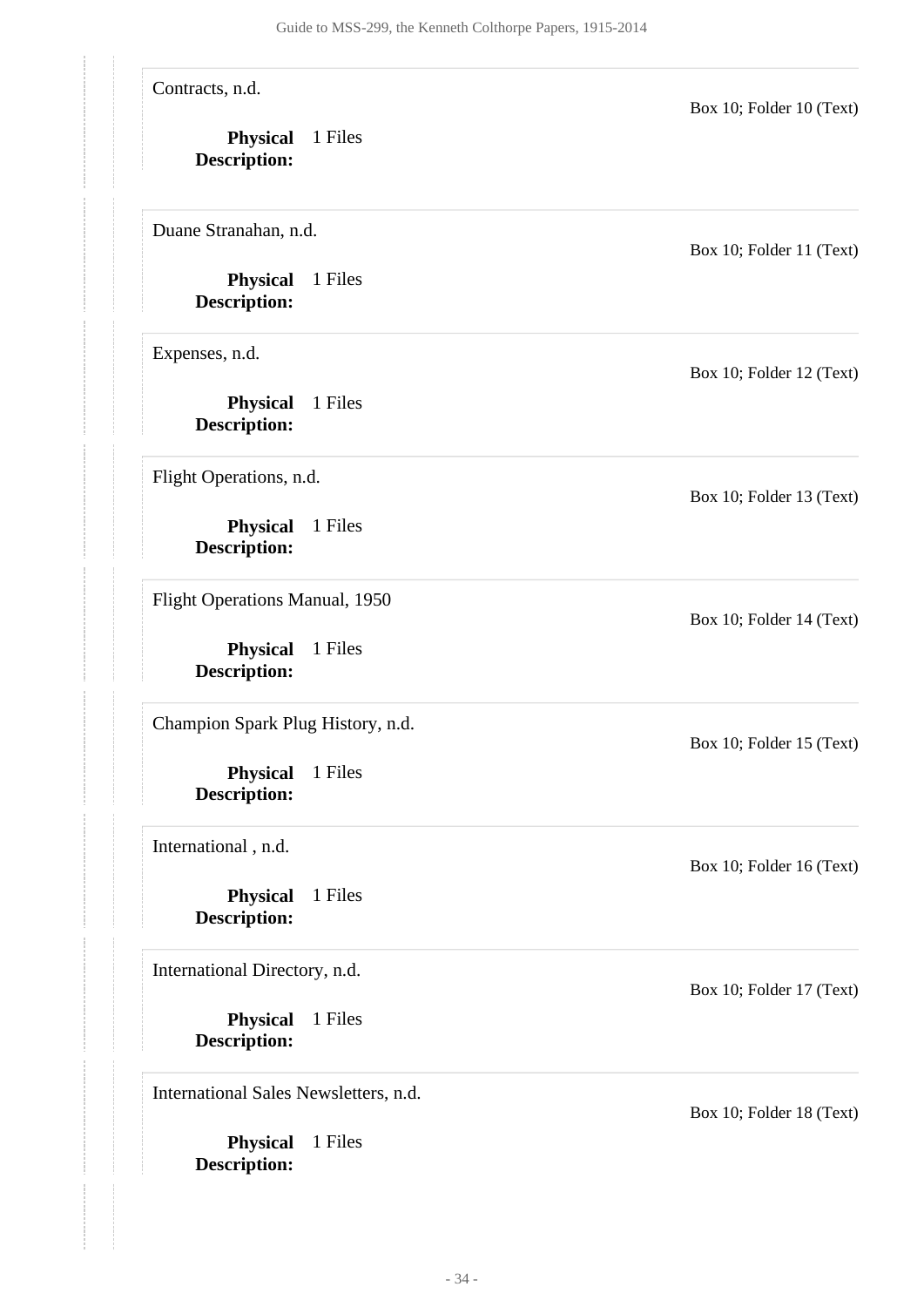Legal Agreements, n.d.

**Physical** 1 Files **Description:**

Line Check Report, n.d.

**Physical** 1 Files **Description:**

Magazines – Aviation Week, August 9, 1965

**Physical** 1 Files **Description:**

Magazines – Champion World, n.d.

**Physical** 1 Files **Description:**

Magazines – The Spirit of a Champion , 1960s-1970s

**Physical** 1 Files **Description:**

Magazines – The Spirit of a Champion , 1980s

**Physical** 1 Files **Description:**

Maintenance Orders, n.d.

**Physical** 1 Files **Description:**

Manual Updates, n.d.

**Physical** 1 Files **Description:**

Manual Travel Services and Flight Operations, n.d.

**Physical** 1 Files **Description:**

Box 10; Folder 20 (Text)

Box 10; Folder 19 (Text)

Box 10; Folder 21 (Text)

Box 10; Folder 22 (Text)

Box 10; Folder 23 (Text)

Box 10; Folder 24 (Text)

Box 10; Folder 25 (Text)

Box 10; Folder 26 (Text)

Box 10; Folder 27 (Text)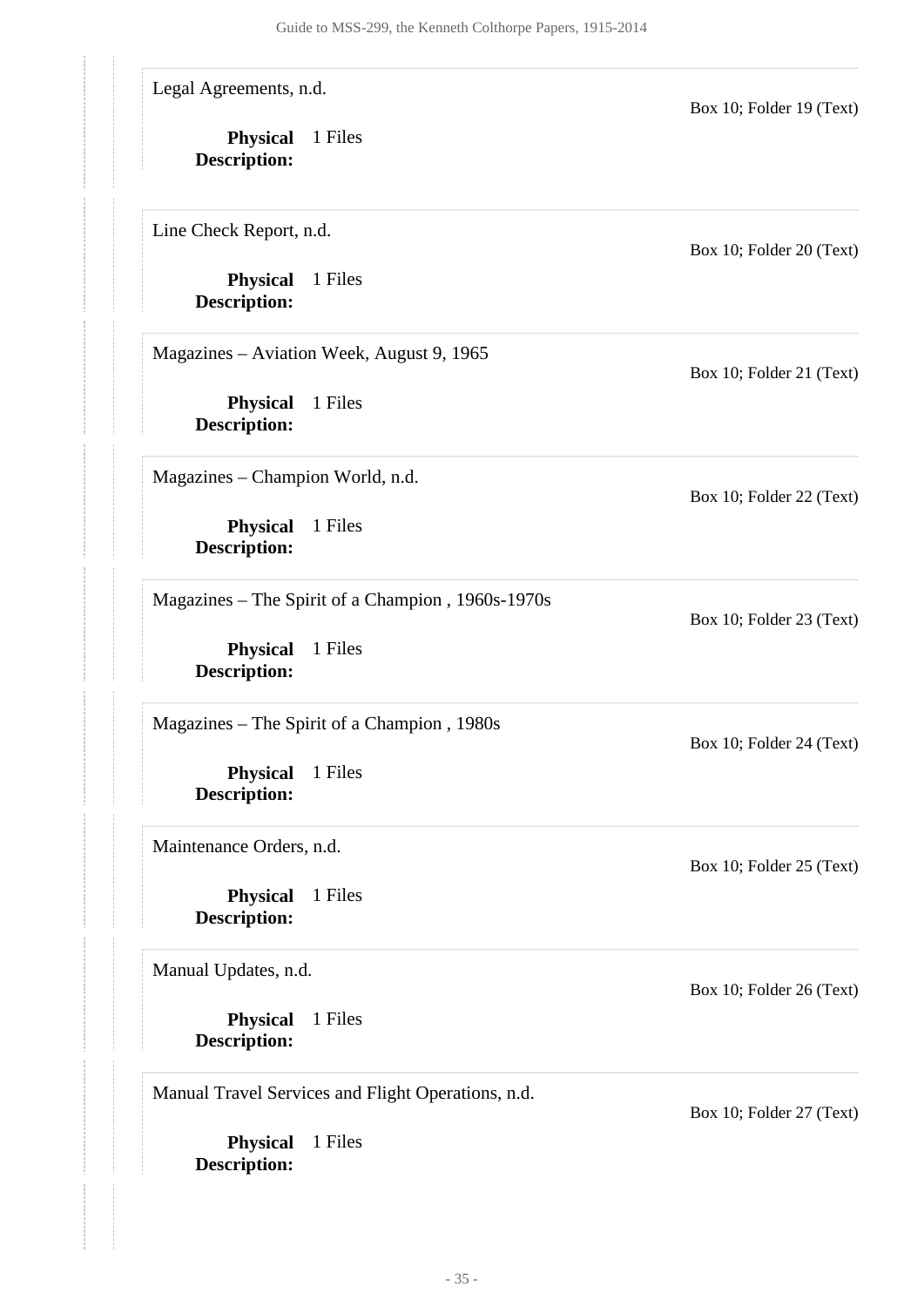Maps and Diagrams, n.d.

**Physical** 1 Files **Description:**

Box 10; Folder 28 (Text)

Box 10; Folder 30 (Text)

Box 10; Folder 31 (Text)

Box 11; Folder 1 (Text)

Box 11; Folder 2 (Text)

Box 11; Folder 3 (Text)

Box 11; Folder 4 (Text)

Champion Spark Plug, Administrative Files, Notes, Grumman/ FSI Center Visit, 1978 Box 10; Folder 29 (Text)

**Physical** 1 Files **Description:**

Organizational Charts , n.d.

**Physical** 1 Files **Description:**

Organizational Charts and Manuals , n.d.

**Physical** 1 Files **Description:**

Projects and Research, Fog Prevention, 4 Sided Triangle, PATCO, n.d.

**Physical** 1 Files **Description:**

Radio Control Conference, n.d.

**Physical** 1 Files **Description:**

Securities and Exchange Commission , n.d.

**Physical** 1 Files **Description:**

Sellebrity Club, n.d.

**Physical** 1 Files **Description:**

Stock, n.d.

**Physical** 1 Files **Description:**

Box 11; Folder 5 (Text)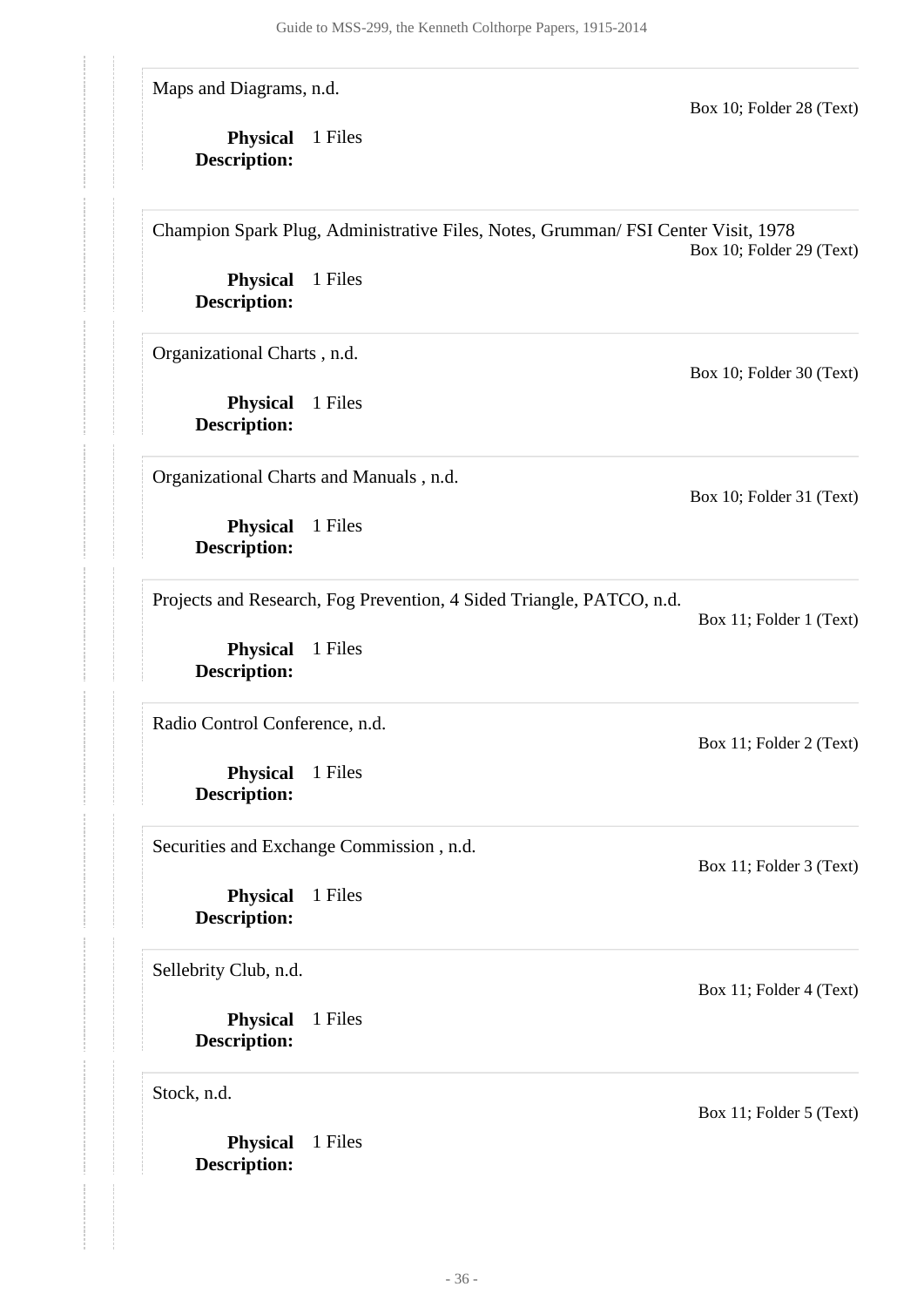Travel Agency In-Plant, n.d.

**Physical** 1 Files **Description:**

Trips - Trip of a Lifetime Jubilee Queen, 1961

**Physical** 1 Files **Description:**

Trips - National Sales Meeting (Florida), 1965

**Physical** 1 Files **Description:**

Trips - Europe, 1966

**Physical** 1 Files **Description:**

Trips - Inauguration Bujias Champion de Venezuela, 1966

**Physical** 1 Files **Description:**

Trips - Regional Sales Meeting, 1968

**Physical** 1 Files **Description:**

Trips - Europe, 1969

**Physical** 1 Files **Description:**

Trips – Champion Employee Tours, 1970

**Physical** 1 Files **Description:**

Trips – Caribbean Enchantment Cruise, 1971

**Physical** 1 Files **Description:**

Box 11; Folder 7 (Text)

Box 11; Folder 6 (Text)

Box 11; Folder 8 (Text)

Box 11; Folder 9 (Text)

Box 11; Folder 11 (Text)

Box 11; Folder 10 (Text)

Box 11; Folder 12 (Text)

Box 11; Folder 13 (Text)

Box 11; Folder 14 (Text)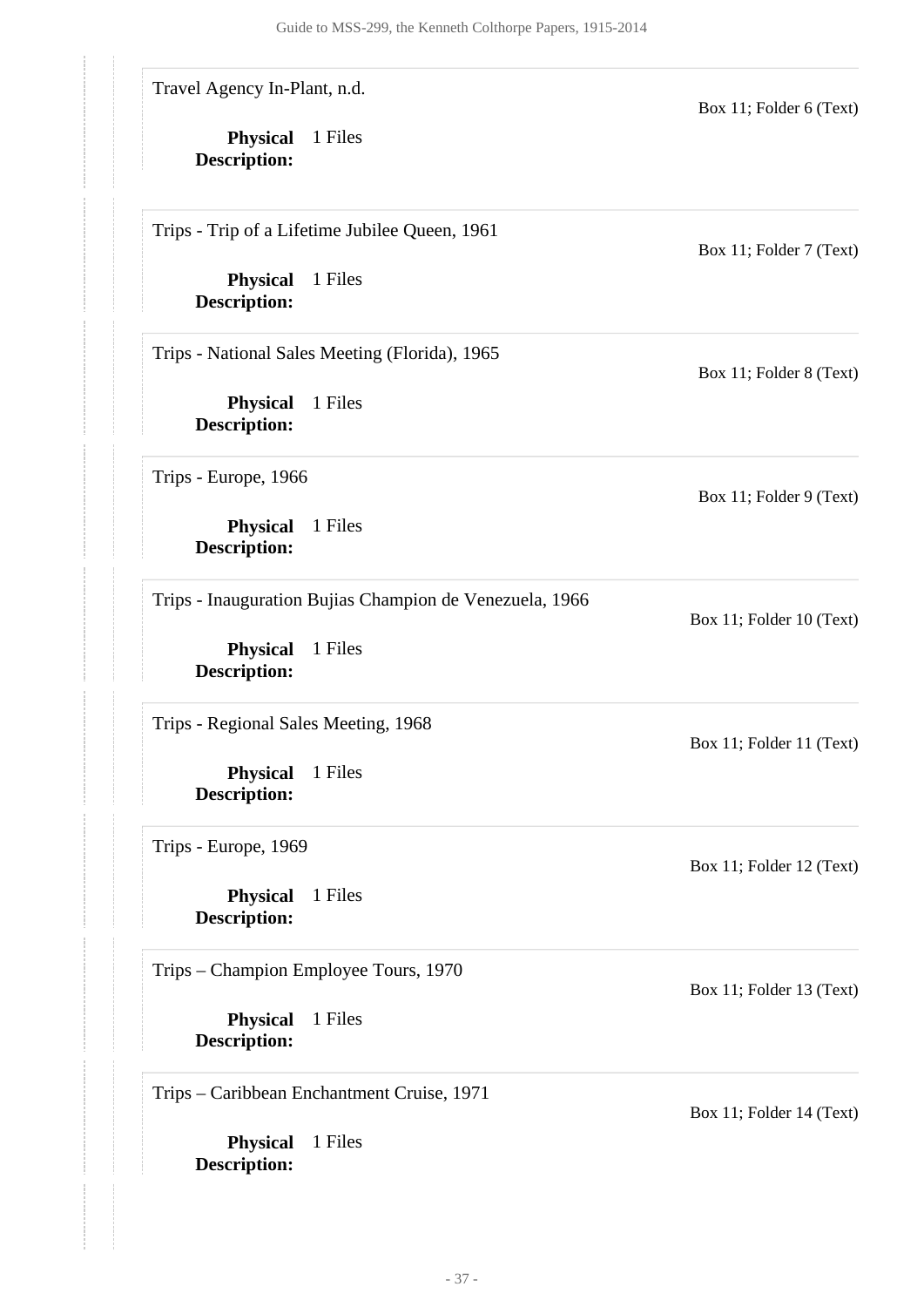Trips – California Gold Nugget, 1972

**Physical** 1 Files **Description:**

Trips – Brussels, 1975

**Physical** 1 Files **Description:**

Trips – Europe, 1976

**Physical** 1 Files **Description:**

Trips – Hawaii, 1976

**Physical** 1 Files **Description:**

Trips – Champion Employee Tour, 1977

**Physical** 1 Files **Description:**

Trips – Sales Conference Aruba, 1979

**Physical** 1 Files **Description:**

Trips – Presidential Visit Brussels, 1979

**Physical** 1 Files **Description:**

Trips – Woodside Executive Symposium, 1980

**Physical** 1 Files **Description:**

Trips – Mexican Officials Visit, 1981

**Physical** 1 Files **Description:**

Box 11; Folder 16 (Text)

Box 11; Folder 15 (Text)

Box 11; Folder 17 (Text)

Box 11; Folder 18 (Text)

Box 11; Folder 19 (Text)

Box 11; Folder 20 (Text)

Box 11; Folder 21 (Text)

Box 11; Folder 22 (Text)

Box 11; Folder 23 (Text)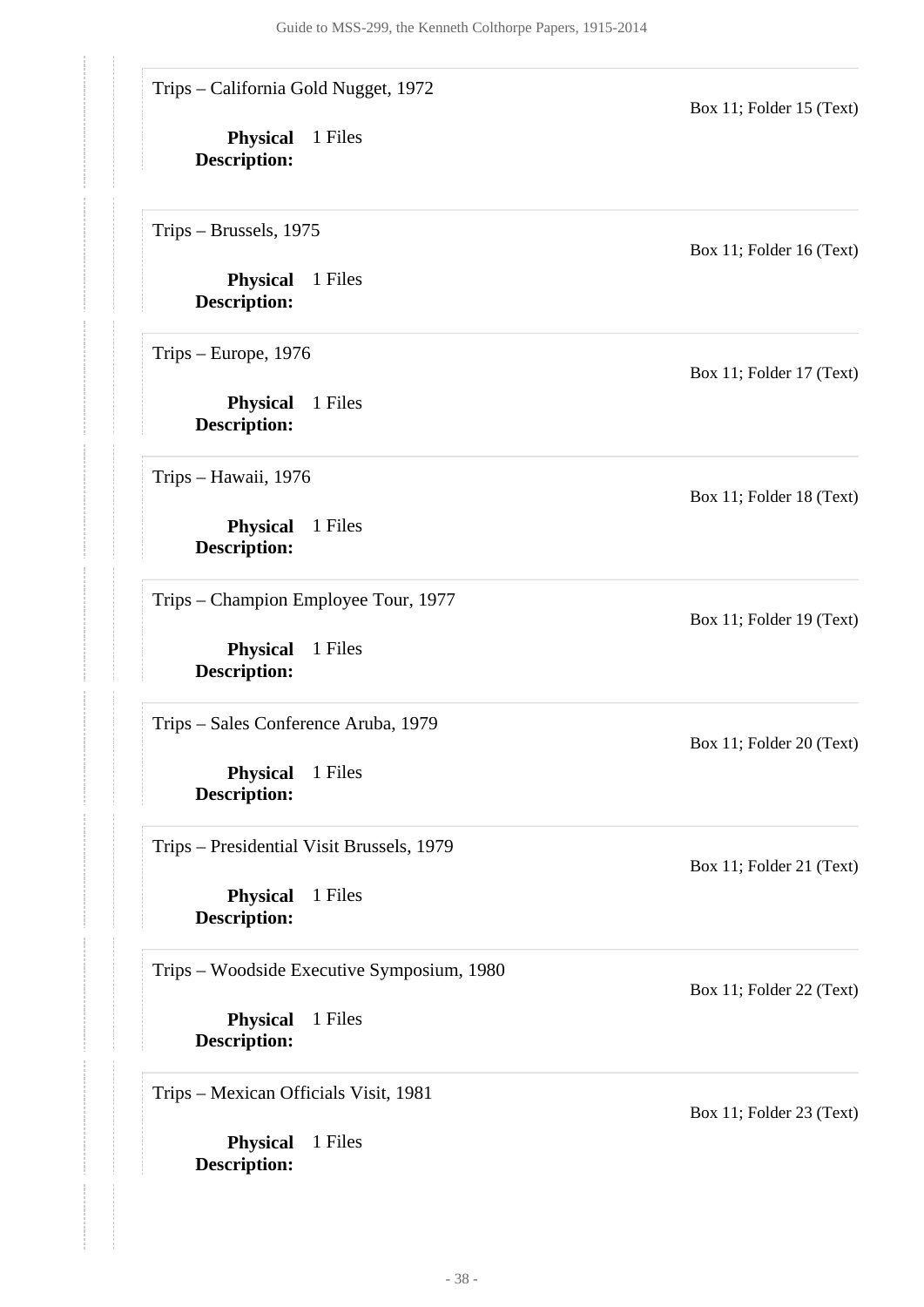Trips – Florida, 1982

**Physical** 1 Files **Description:**

Trips – Europe, 1983

**Physical** 1 Files **Description:**

Trips – Miscellaneous, n.d.

**Physical** 1 Files **Description:**

Tour Guides for Plants, n.d.

**Physical** 1 Files **Description:**

<span id="page-38-0"></span>E: Oversize Materials, 1960, 1966, 1973. n.d.

**Physical** 0.75 Linear Feet **Description:**

**Language of** English **Materials:**

Department of Transportation Award for Distinguished Service (framed), 1973

Box 12; Folder 1 (Realia)

**Physical** 1 Files **Description:**

Photographs, Oversized , n.d.

**Physical** 1 Files **Description:**

Images of Factories around the World, on cloth , n.d.

**Physical** 1 Files **Description:**

Album – Bujias Champion de Venezuela C.A. , 1966

**Physical** 1 Files **Description:**

Box 11; Folder 25 (Text)

Box 11; Folder 24 (Text)

Box 11; Folder 26 (Text)

Box 11; Folder 27 (Text)

Box 12 (Mixed Materials) Box 13 (Mixed Materials)

Box 12; Folder 2 (Graphic Materials)

Box 12; Folder 3 (Realia)

Box 13; Folder -- (Mixed Materials)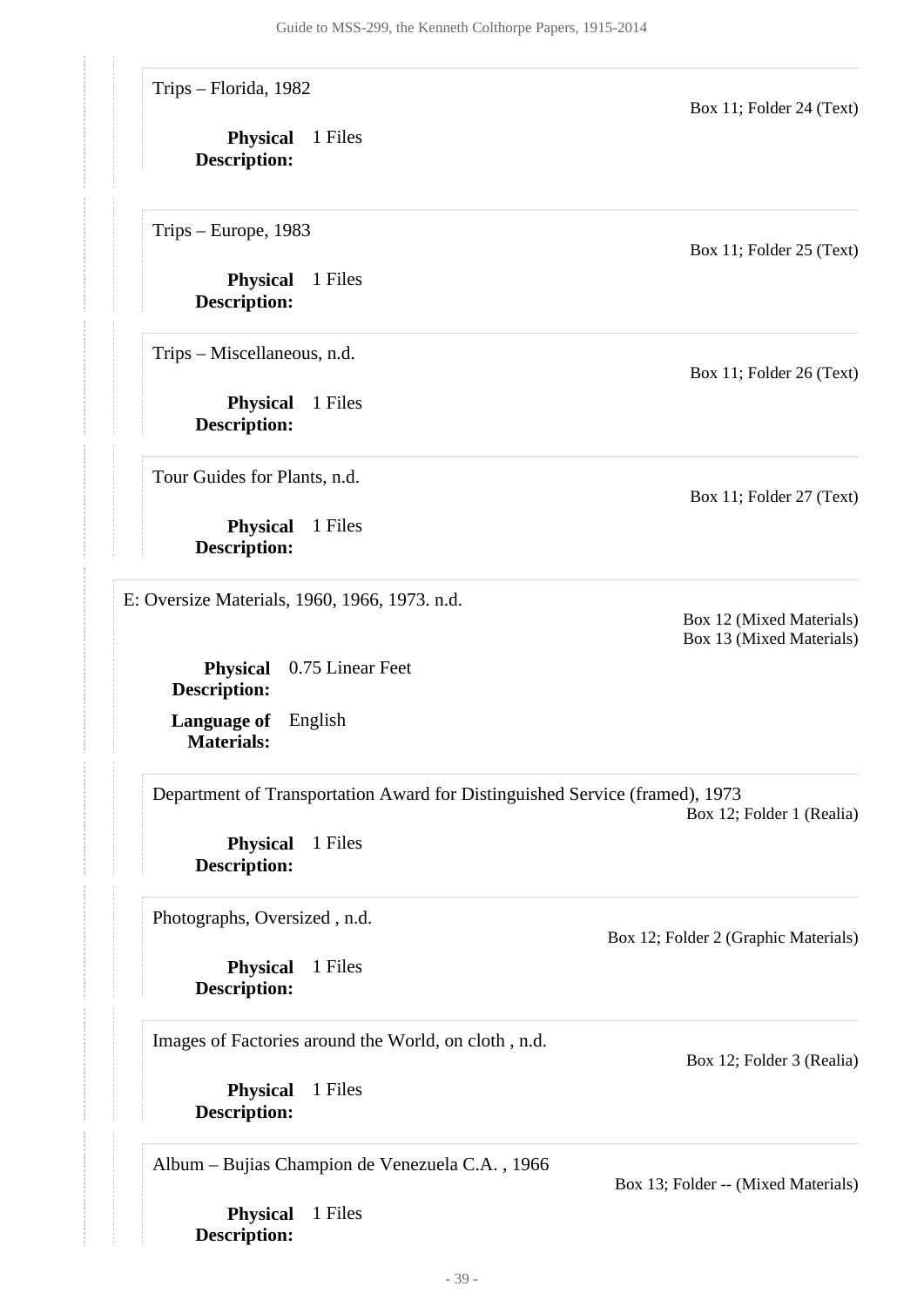<span id="page-39-0"></span>

| Album – Champion Spark Plug SA Inauguration, 1960         | Box 13; Folder 1 (Mixed Materials)                       |  |
|-----------------------------------------------------------|----------------------------------------------------------|--|
| 1 Files<br><b>Physical</b><br><b>Description:</b>         |                                                          |  |
| Album - Ken Colthorpe Retirement, n.d.                    | Box 13; Folder -- (Mixed Materials)                      |  |
| 1 Files<br><b>Physical</b><br><b>Description:</b>         |                                                          |  |
| F: Technical Drawings, 1968, n.d.                         | Box 13 (Graphic Materials)<br>Box 15 (Graphic Materials) |  |
| <b>Physical</b><br>1.5 Linear Feet<br><b>Description:</b> |                                                          |  |
| <b>Language of</b><br>English<br><b>Materials:</b>        |                                                          |  |
| Airplane, Interior N1823A, n.d.                           | Box 13; Folder -- (Graphic Materials)                    |  |
| 1 Sheets<br><b>Physical</b><br><b>Description:</b>        |                                                          |  |
| Airplane, Interior, Unlabeled, n.d.                       | Box 13; Folder -- (Graphic Materials)                    |  |
| <b>Physical</b><br>1 Sheets<br><b>Description:</b>        |                                                          |  |
| Plot Plan for Hanger at Airport, 1968                     | Box 13; Folder -- (Graphic Materials)                    |  |
| Physical<br>1 Sheets<br><b>Description:</b>               |                                                          |  |
| Travel Services, n.d.                                     | Box 13; Folder 2 (Graphic Materials)                     |  |
| <b>Physical</b><br>1 Sheets<br><b>Description:</b>        |                                                          |  |
| Airplane, DC-3, n.d.                                      | Box 15; Folder 1 (Graphic Materials)                     |  |
| <b>Physical</b><br>1 Files                                |                                                          |  |

Airplane, Fairchild F-27, n.d.

**Description:**

**Physical** 1 Files **Description:**

Box 15; Folder 2 (Graphic Materials)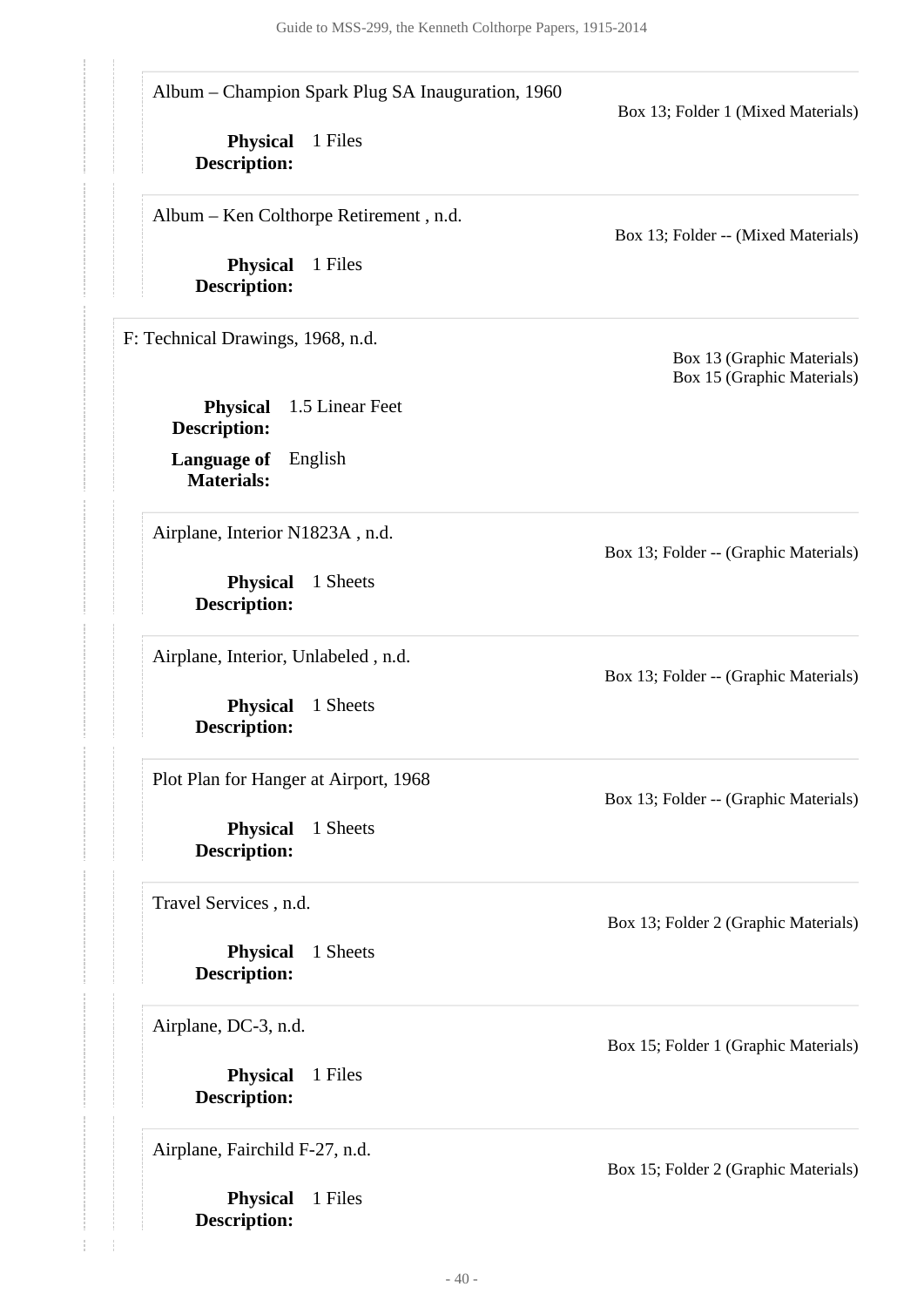Airplane, Gulfstream II, n.d.

**Physical** 1 Files **Description:**

Airplane, N1823, n.d.

**Physical** 1 Files **Description:**

Airplane, Miscellaneous, n.d.

**Physical** 1 Files **Description:**

Buildings, n.d.

**Physical** 1 Files **Description:**

<span id="page-40-0"></span>H: Photographs, n.d.

**Language of** English **Materials: Physical** 0.75 Linear Feet **Description:**

Airplanes, n.d.

**Physical** 1 Photographic Prints **Description:**

Aviation Materials – Interior and Construction, n.d.

**Physical** 1 Photographic Prints **Description:**

Aviation Materials – Interior and Construction CSP #1 , n.d.

Box 15; Folder 9 (Graphic Materials)

**Physical** 1 Photographic Prints **Description:**

Art and Sign Studio, n.d.

**Physical** 1 Photographic Prints **Description:**

Box 15; Folder 4 (Graphic Materials)

Box 15; Folder 3 (Graphic Materials)

Box 15; Folder 5 (Graphic Materials)

Box 15; Folder 6 (Graphic Materials)

Box 15 (Graphic Materials)

Box 15; Folder 8 (Graphic Materials)

Box 15; Folder 7 (Graphic Materials)

Box 15; Folder 10 (Graphic Materials)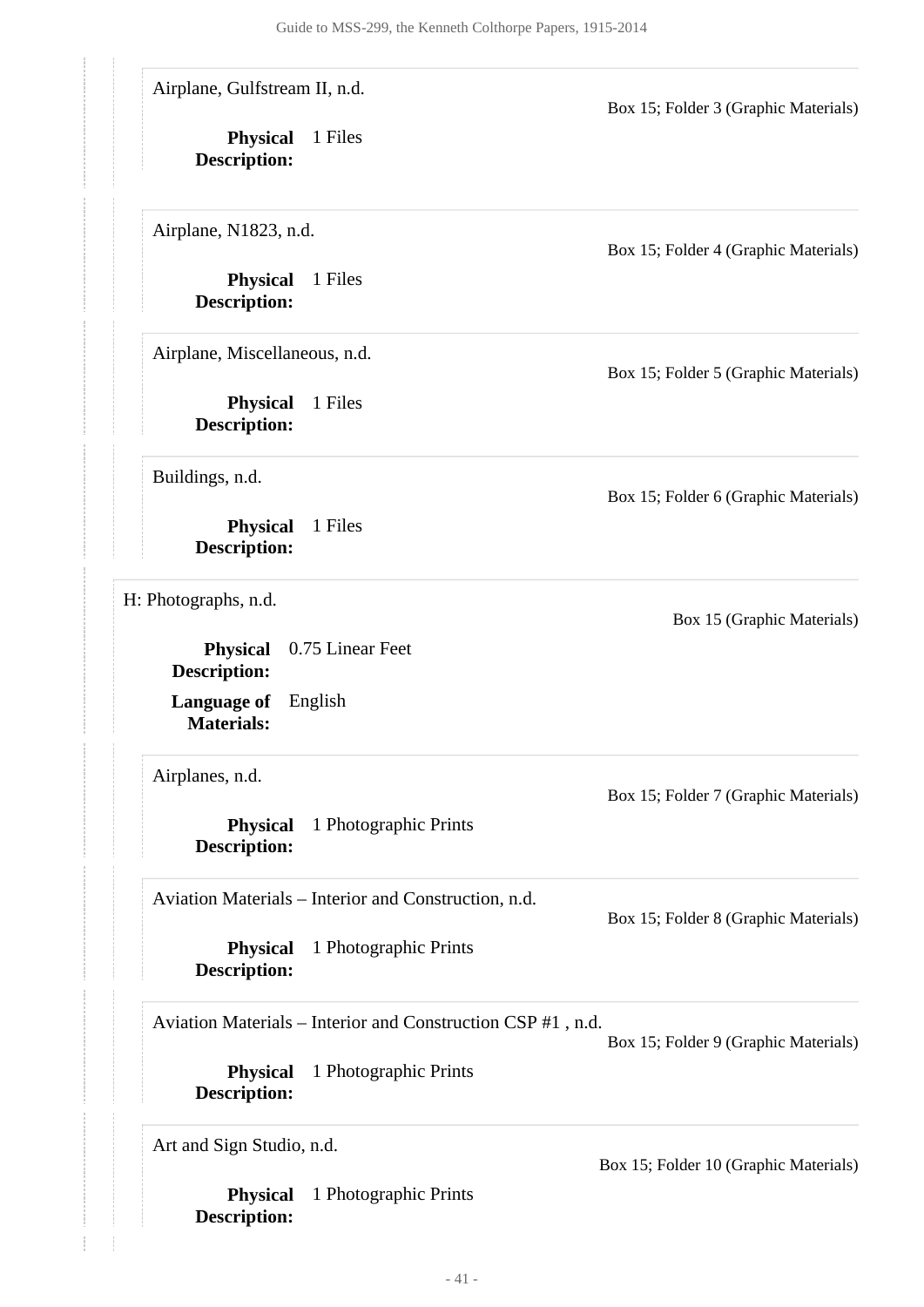| GII Interior and Travel Services, Upton Ave. Office, n.d.<br>1 Photographic Prints<br><b>Physical</b><br><b>Description:</b> | Box 15; Folder 11 (Graphic Materials) |  |
|------------------------------------------------------------------------------------------------------------------------------|---------------------------------------|--|
| Hanger and Offices, n.d.<br><b>Physical</b><br>1 Photographic Prints                                                         | Box 15; Folder 12 (Graphic Materials) |  |
| <b>Description:</b><br>Kenneth Colthorpe, n.d.                                                                               |                                       |  |
| 1 Photographic Prints<br><b>Physical</b><br><b>Description:</b>                                                              | Box 15; Folder 13 (Graphic Materials) |  |
| Fairchild Aircraft Division, n.d.                                                                                            | Box 15; Folder 14 (Graphic Materials) |  |
| <b>Physical</b><br>1 Photographic Prints<br><b>Description:</b>                                                              |                                       |  |
| Meetings and Trips, n.d.<br><b>Physical</b><br>1 Photographic Prints<br><b>Description:</b>                                  | Box 15; Folder 15 (Graphic Materials) |  |
| Miscellaneous, n.d.<br><b>Physical</b><br>1 Photographic Prints<br><b>Description:</b>                                       | Box 15; Folder 16 (Graphic Materials) |  |
| I: Promotional Materials, 1978, n.d.<br>0.25 Linear Feet<br><b>Physical</b>                                                  | Box 15 (Mixed Materials)              |  |
| <b>Description:</b><br><b>Language of</b><br>English<br><b>Materials:</b>                                                    |                                       |  |
| Articles and Clippings about Champion, n.d.<br>1 Files<br><b>Physical</b><br><b>Description:</b>                             | Box 15; Folder 17 (Text)              |  |
| Promotional Materials by Champion, n.d.<br>1 Files<br><b>Physical</b><br><b>Description:</b>                                 | Box 15; Folder 18 (Mixed Materials)   |  |

<span id="page-41-0"></span>**Description:**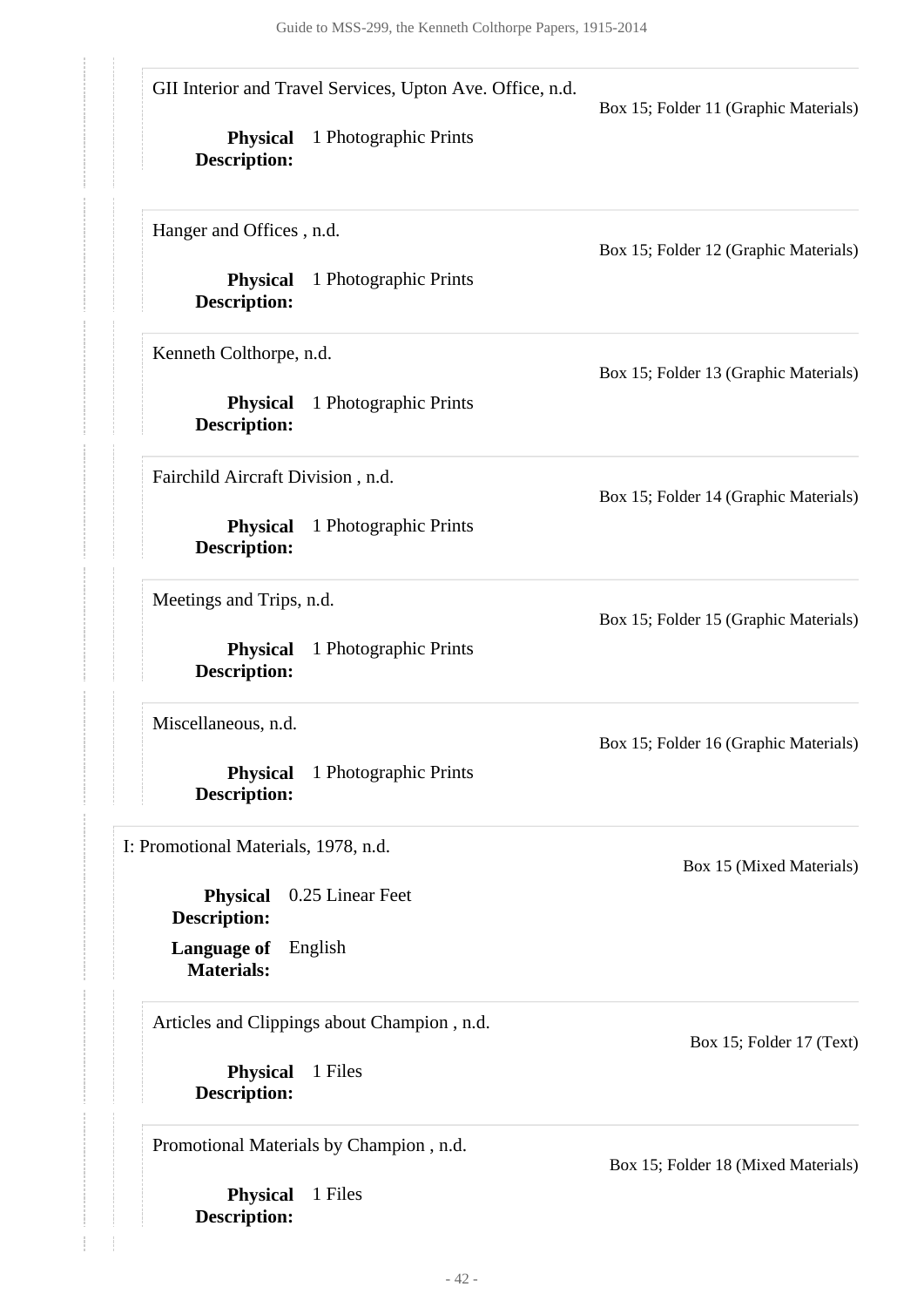DeVilbiss, n.d.

#### **Physical** 1 Files **Description:**

DeVilbiss World Management Conference (Photo Album), 1978

Box 15; Folder 20 (Graphic Materials)

Box 15; Folder 19 (Text)

**Physical** 1 Files **Description:**

<span id="page-42-0"></span>Books

**Physical** 3 Linear Feet **Description:**

<span id="page-42-1"></span>A: Schooling Books, 1918-1980s, n.d.

Box 17 (Text)

**Physical** 1.25 Linear Feet **Description:**

**Language of** English **Materials:**

Airplane Construction and Repair, John E. Younger and Nairne F. Ward, 1931

Box 16; Folder 1 (Books)

**Physical** 1 Volumes **Description:**

Aviation Engines, First Lieut. Victor W. Page, 1918

**Physical** 1 Volumes **Description:**

Avigation, Harvey H. Holland, 1931

**Physical** 1 Volumes **Description:**

Instructions For Airway Meteorological Service, Circular N, Aerological Division, 1939 Box 16; Folder 4 (Books)

**Physical** 1 Volumes **Description:**

Box 16; Folder 3 (Books)

Box 16; Folder 2 (Books)

Box 16 (Books)

Box 16 (Books) Box 17 (Books) Box 18 (Text)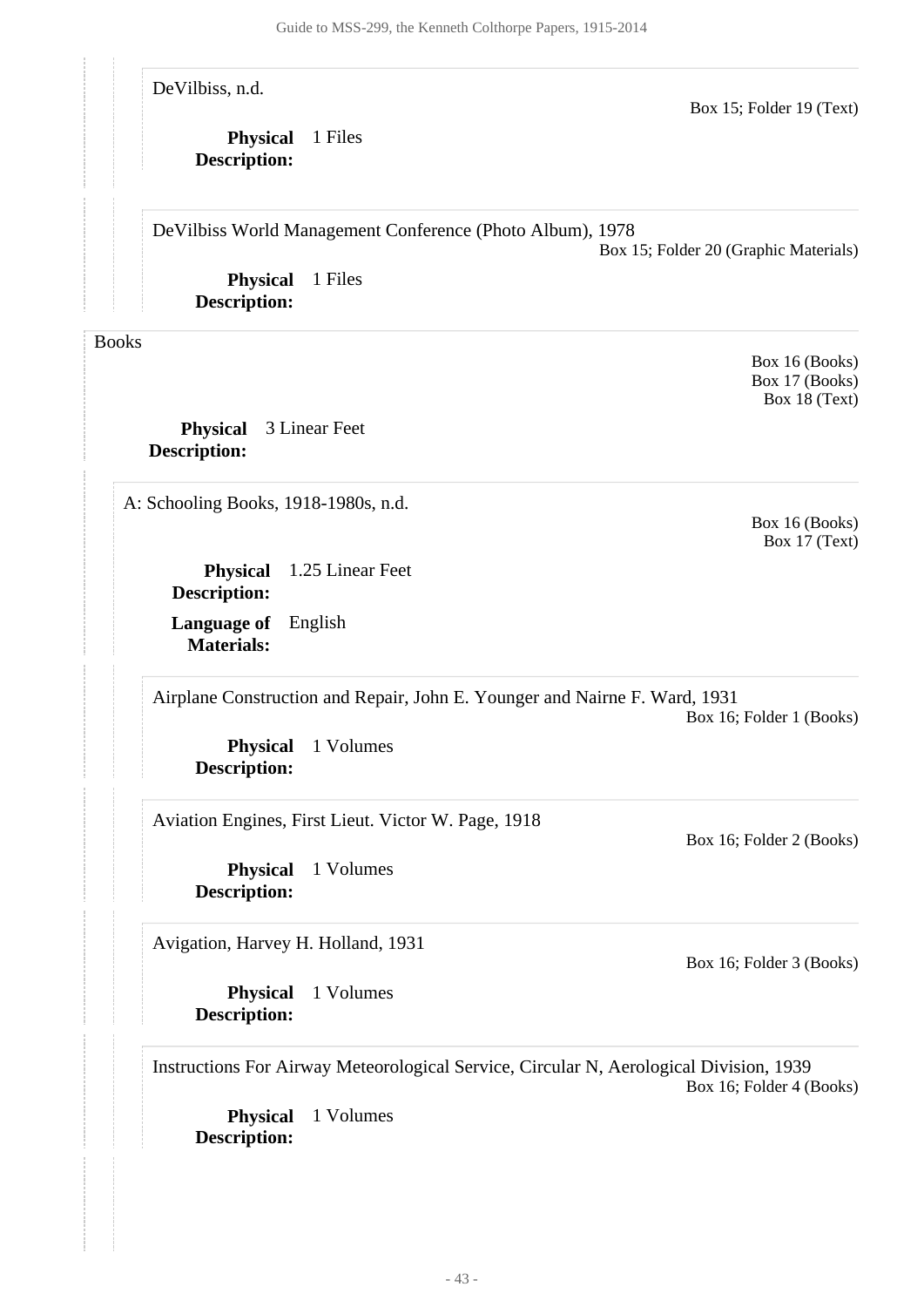Practical Air Navigation and The Use of the Aeronautical Charts of the U.S. Coast and Geodetic Survey, Thoburn C. Lyon, , 1939

Box 16; Folder 5 (Books)

**Physical** 1 Volumes **Description:**

Textbook of Aero Engines, E. H. Sherbondy and G. Douglas Wardrop, 1920

Box 16; Folder 6 (Books)

**Physical** 1 Volumes **Description:**

China Aircraft-The Hump Vol. 2, China-Burma-India Hump Pilots Association, 1983 Box 16; Folder 7 (Books)

**Physical** 1 Volumes **Description:**

Shows, n.d.

**Physical** 1 Volumes **Description:**

Training and Operating, n.d.

**Physical** 1 Volumes **Description:**

Miscellaneous, n.d., n.d.

**Physical** 1 Volumes **Description:**

Aviation Books , 1920-1940

**Physical** 1 Volumes **Description:**

Aviation Books, 1950s

**Physical** 1 Volumes **Description:**

Aviation Books, 1960s

**Physical** 1 Volumes **Description:**

Box 17; Folder 1 (Books)

Box 17; Folder 2 (Books)

Box 17; Folder 3 (Books)

Box 17; Folder 4 (Books)

Box 17; Folder 5 (Books)

Box 17; Folder 6 (Books)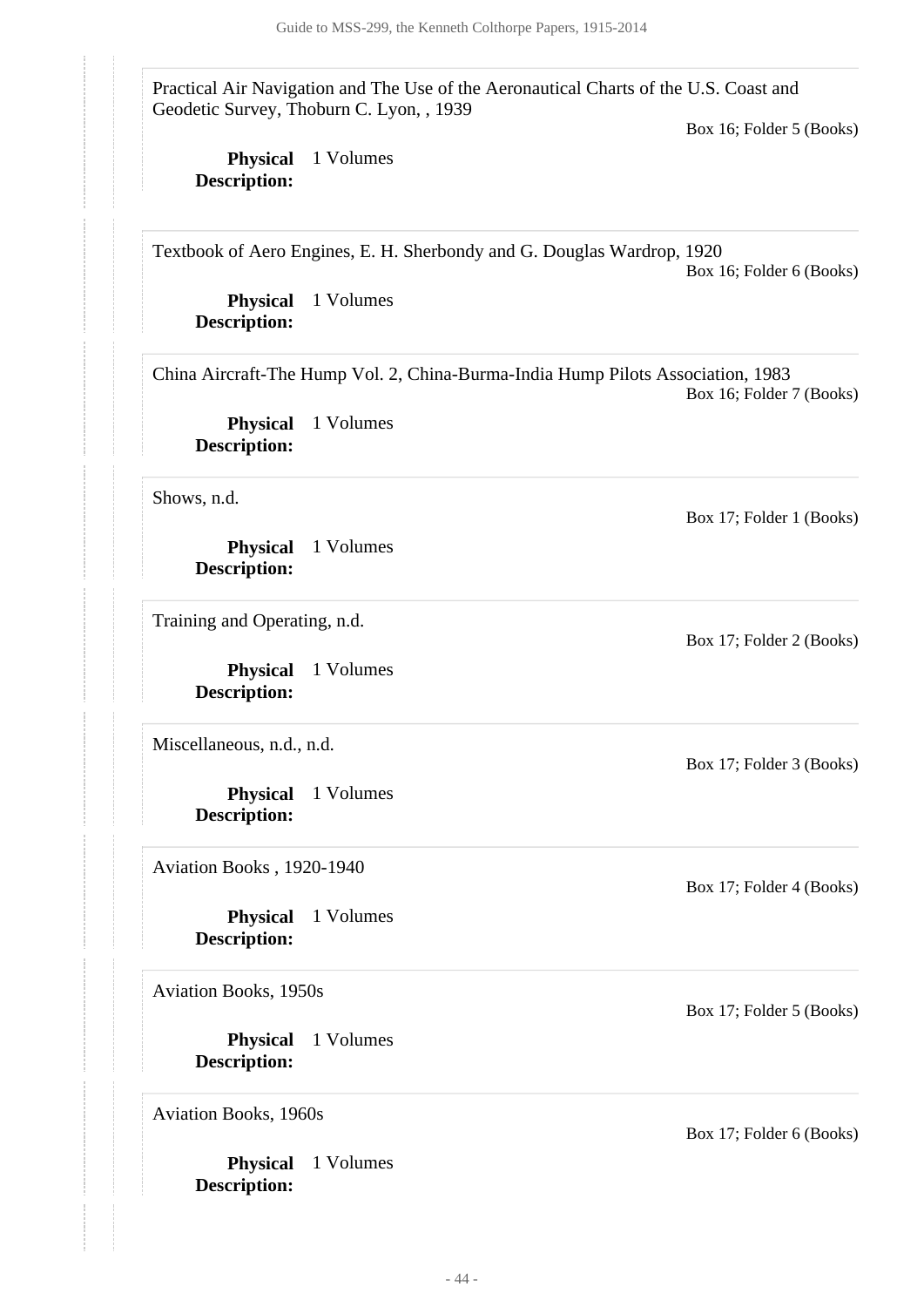Aviation Books, 1970s and 1980s

**Physical** 1 Volumes **Description:**

<span id="page-44-0"></span>B: Military , 1943-1946, n.d.

**Physical** 2 Linear Feet **Description:**

**Language of** English **Materials:**

Addresses and Rank Lists, n.d

**Physical** 1 Files **Description:**

Business Cards, n.d

**Physical** 1 Files **Description:**

Identification and Certificates, n.d

**Physical** 1 Files **Description:**

Medical Record, n.d

**Physical** 1 Files **Description:**

Mileage Ration, n.d

**Physical** 1 Files **Description:**

Pay, n.d

**Physical** 1 Files **Description:**

Certificate of Service, n.d

**Physical** 1 Files **Description:**

Box 17; Folder 14 (Text)

Box 17; Folder 11 (Text)

Box 17; Folder 10 (Text)

Box 17; Folder 7 (Books)

Box 17 (Text) Box 18 (Text)

Box 17; Folder 8 (Text)

Box 17; Folder 9 (Text)

Box 17; Folder 12 (Text)

Box 17; Folder 13 (Text)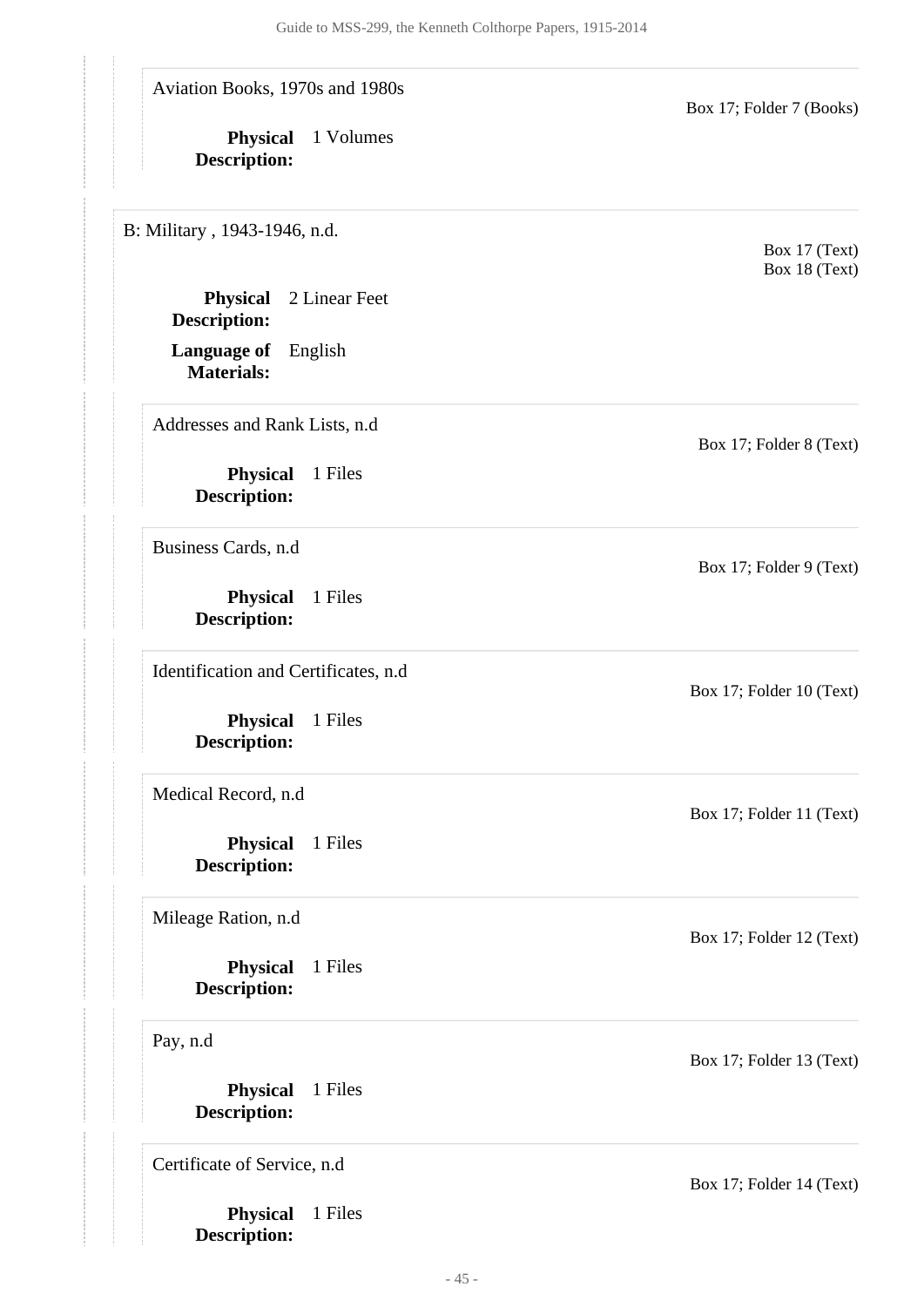Chinese Air Force Certificate, n.d

**Physical** 1 Files **Description:**

Field/ Base Information Books, n.d.

**Physical** 1 Files **Description:**

Ferrying Pilot's Manual, n.d.

**Physical** 1 Files **Description:**

Student Histories, n.d.

**Physical** 1 Files **Description:**

Instructor's Log – Curran, Howard, n.d.

**Physical** 1 Files **Description:**

Instructor's Log – Kaston, G., n.d.

**Physical** 1 Files **Description:**

Instructor's Log – LaPlaca, Anthony J., n.d.

**Physical** 1 Files **Description:**

Instructor's Log – Pizzuli, Patrick, n.d.

**Physical** 1 Files **Description:**

Miscellaneous, Air Force, n.d.

**Physical** 1 Files **Description:**

Box 17; Folder 15 (Text)

Box 17; Folder 16 (Text)

Box 17; Folder 17 (Text)

Box 17; Folder 18 (Text)

Box 17; Folder 19 (Text)

Box 17; Folder 20 (Text)

Box 17; Folder 21 (Text)

Box 17; Folder 22 (Text)

Box 17; Folder 23 (Text)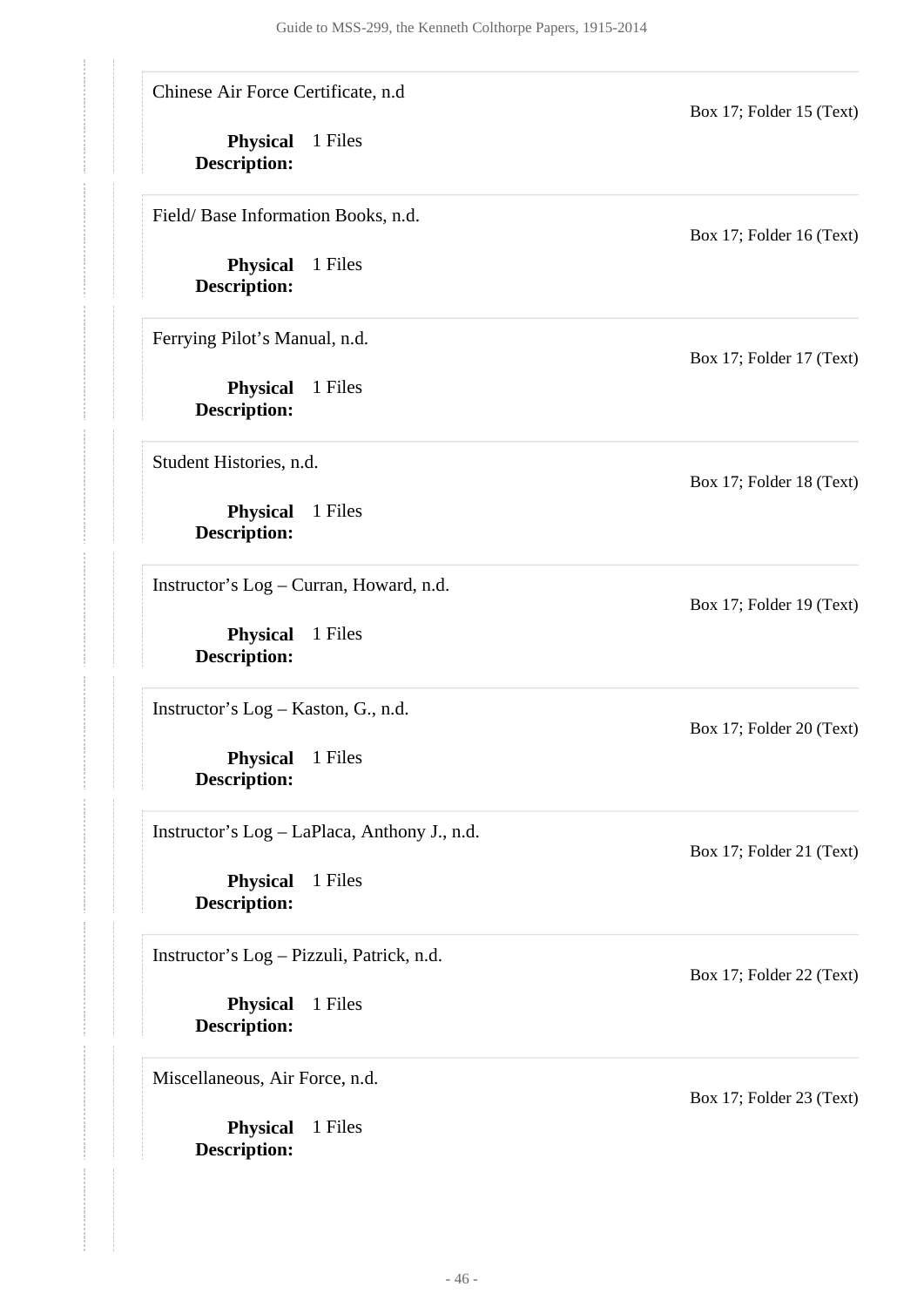**Physical** 1 Files **Description: Physical** 1 Files **Description: Physical** 1 Files **Description: Physical** 1 Files **Description: Physical** 1 Files **Description: Physical** 1 Files **Description: Physical** 1 Files **Description: Physical** 1 Files **Description: Physical** 1 Files **Description:** Miscellaneous Training, n.d. Box 17; Folder 24 (Text) Navigation Aids, n.d. Box 17; Folder 25 (Text) Orders, 1943-1944 Box 17; Folder 26 (Text) Orders, 1945-1946 Box 17; Folder 27 (Text) Orders, Leave of Absence, n.d. Box 17; Folder 28 (Text) Photographs, n.d. Box 17; Folder 29 (Text) Pilot's Checklist, n.d. Box 17; Folder 30 (Text) Separation Qualification and Report, n.d. Box 17; Folder 31 (Text) Short Story "The Fortunate Solider", n.d. Box 17; Folder 32 (Text)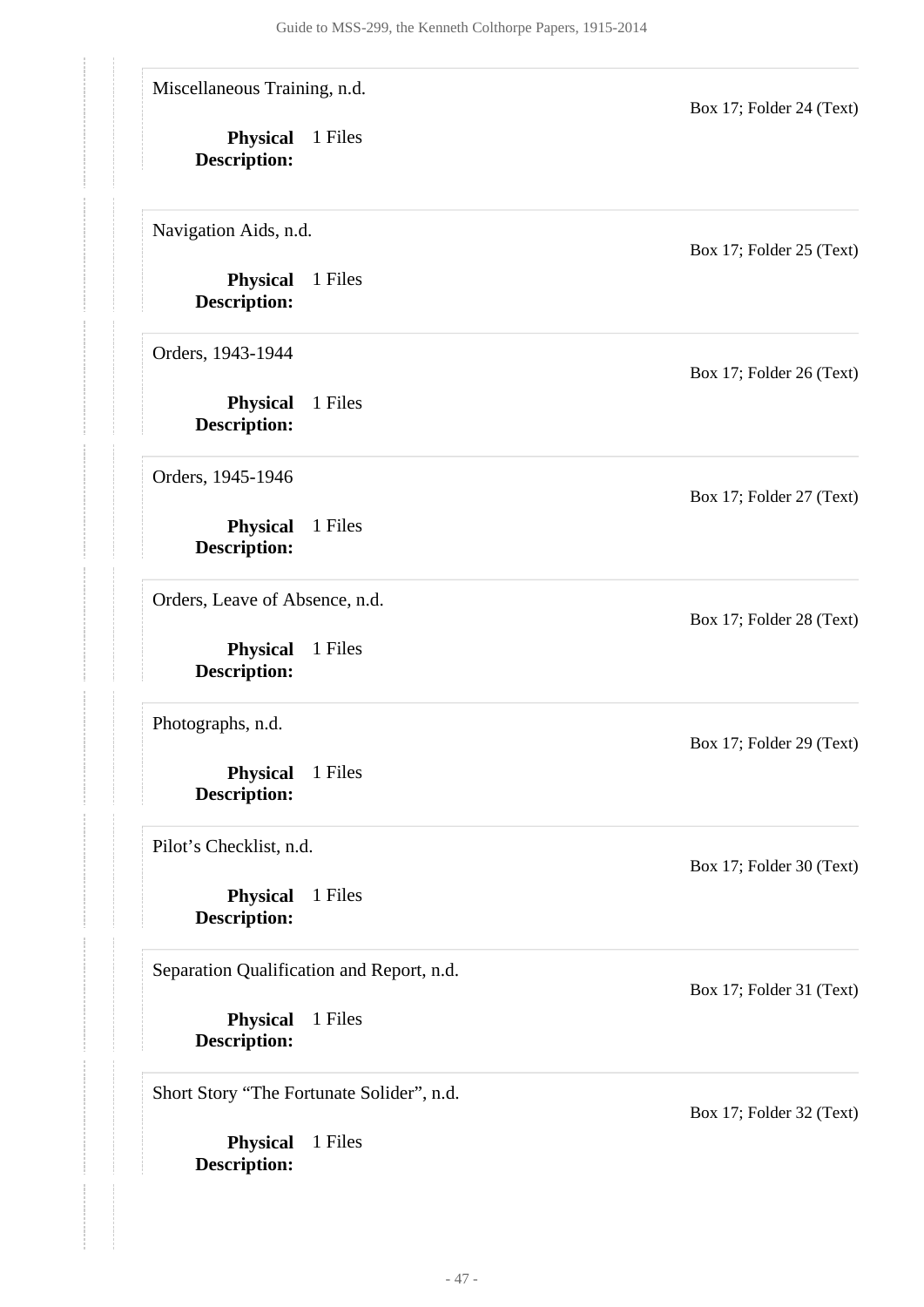Telegrams, n.d.

**Physical** 1 Files **Description:**

Training, Blytheville Arkansas, n.d.

**Physical** 1 Files **Description:**

Training, Lakeland Florida, n.d.

**Physical** 1 Files **Description:**

Training, Texas, n.d.

**Physical** 1 Files **Description:**

WWII Propaganda, n.d.

**Physical** 1 Files **Description:**

Training Books – Air Force , n.d.

**Physical** 1 Files **Description:**

Training Books – Airlines War Training Institute, n.d

**Physical** 1 Files **Description:**

#### Training Books – Defense against Chemical Attacks, n.d

**Physical** 1 Files **Description:**

Training Books – India, Burma, China, n.d

**Physical** 1 Files **Description:**

Box 17; Folder 34 (Text)

Box 17; Folder 33 (Text)

Box 17; Folder 35 (Text)

Box 17; Folder 36 (Text)

Box 17; Folder 37 (Text)

Box 17; Folder 38 (Text)

Box 18; Folder 1 (Text)

Box 18; Folder 2 (Text)

Box 18; Folder 3 (Text)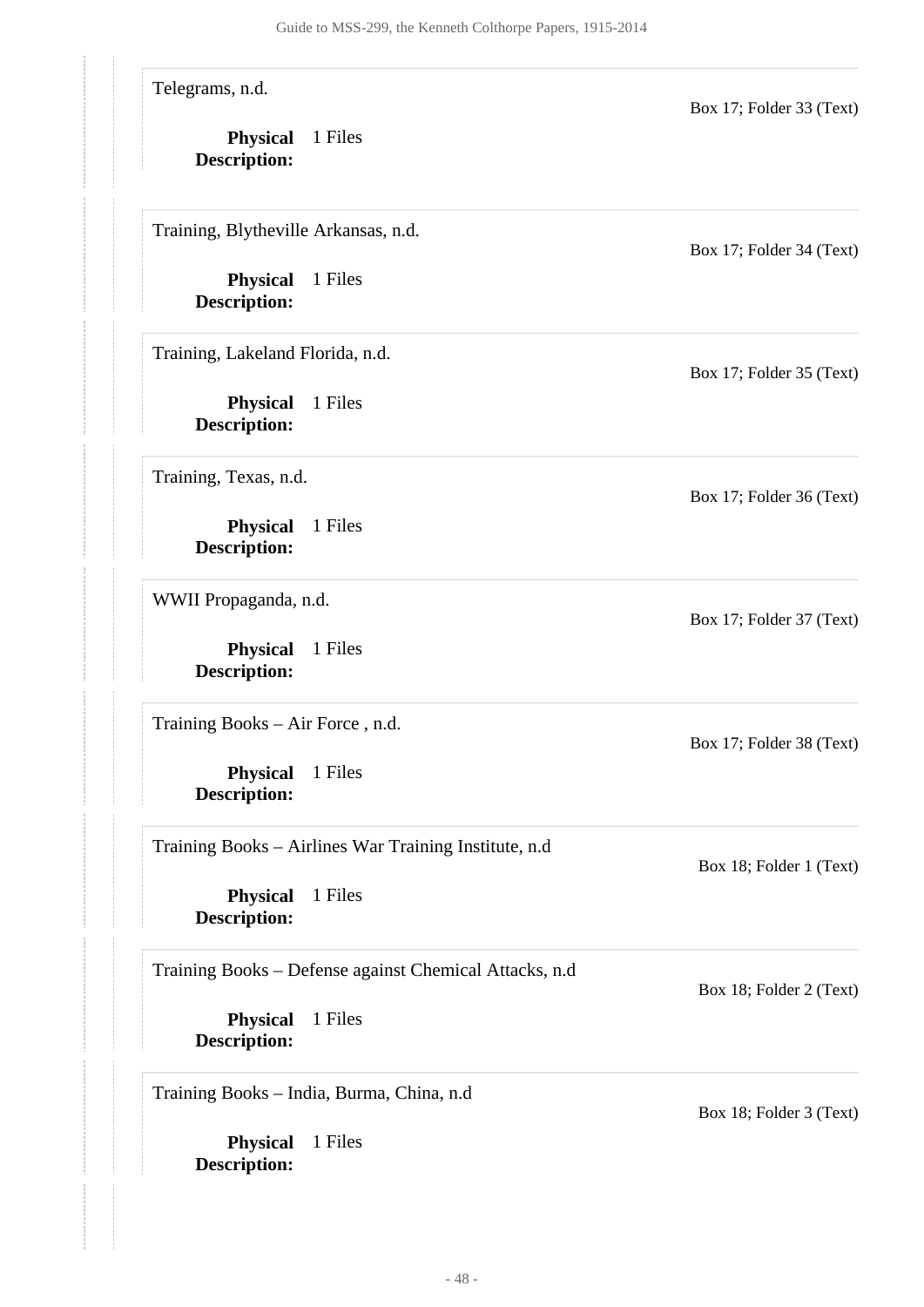Training Books – Romulus, Michigan Ferrying Air Transport Command, n.d

**Physical** 1 Files **Description:**

Training Books – Student Pilot Handbook, n.d

**Physical** 1 Files **Description:**

Training Books – U.S. Department of Commerce (folder 1), n.d.

**Physical** 2 Files **Description:**

Training Books – U.S. Department of Commerce (folder 2), n.d.

**Physical** 2 Files **Description:**

Training Books – U.S. Navy, n.d.

**Physical** 1 Files **Description:**

Training Books – War Department, n.d.

**Physical** 1 Files **Description:**

Hump Pilots Association, n.d.

**Physical** 1 Files **Description:**

Hump Pilots Association – Newsletters, n.d.

**Physical** 1 Files **Description:**

Flying Tigers, n.d.

**Physical** 1 Files **Description:**

Box 18; Folder 5 (Text)

Box 18; Folder 4 (Text)

Box 18; Folder 7 (Text)

Box 18; Folder 6 (Text)

Box 18; Folder 8 (Text)

Box 18; Folder 9 (Text)

Box 18; Folder 10 (Text)

Box 18; Folder 11 (Text)

Box 18; Folder 12 (Text)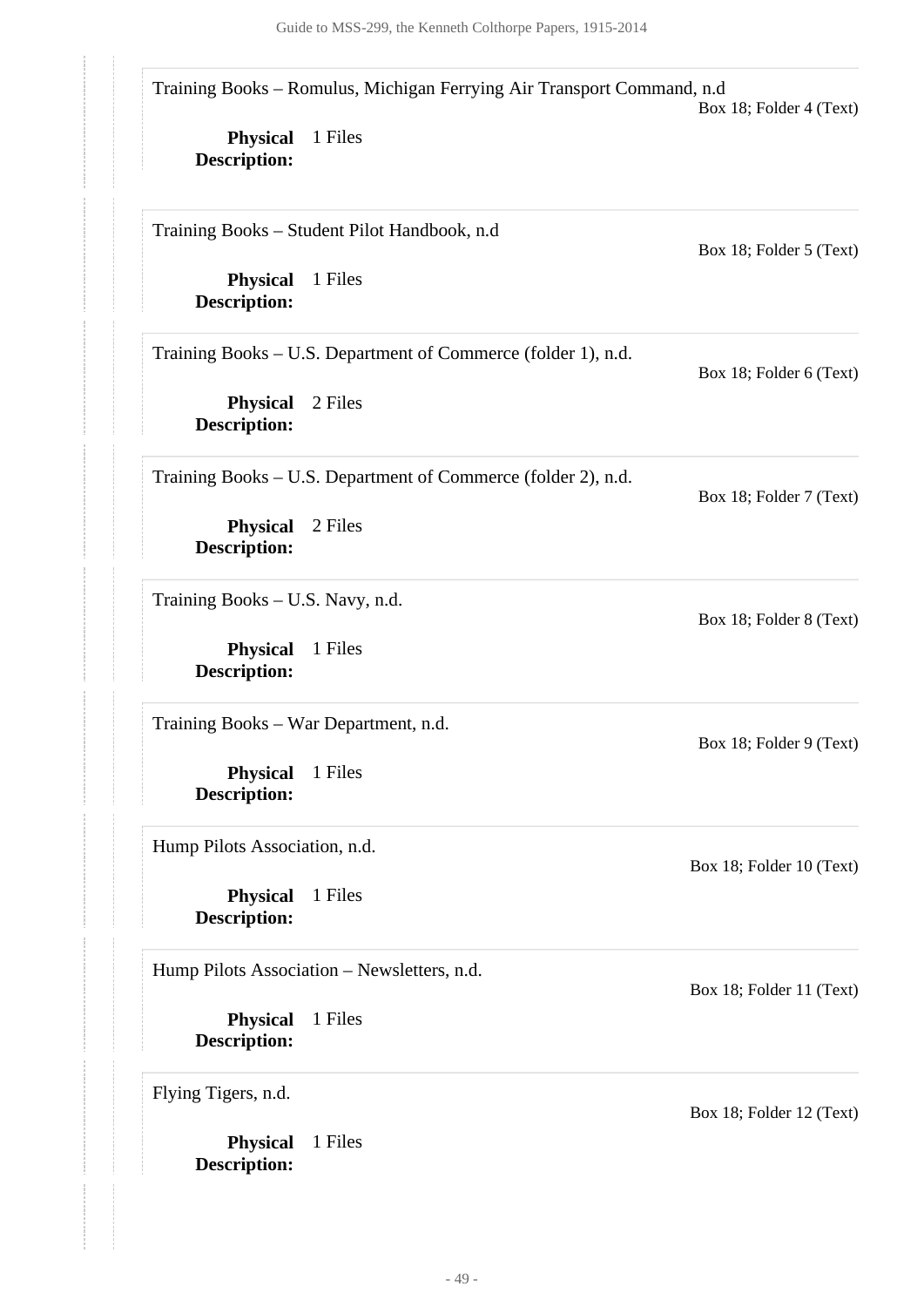Guide to MSS-299, the Kenneth Colthorpe Papers, 1915-2014

Toledo Basha News: China-Burma-India Veterans Association, n.d.

**Physical** 1 Files **Description:**

Box 18; Folder 13 (Text)

Box 19; Folder 1 (Text)

Box 19; Folder 2 (Text)

Box 19; Folder 3 (Text)

Box 19; Folder 4 (Text)

Box 19; Folder 5 (Text)

Box 19; Folder 6 (Text)

Box 19 (Text)

<span id="page-49-0"></span>Local History

**Language of** English **Physical** 0.5 Linear Feet **Description:**

Boy Scouts of America , 1930-1975

**Physical** 1 Files **Description:**

Calvary Church, 1931-1975

**Materials:**

**Physical** 1 Files **Description:**

Civilian Air Reserves, 1940-1945

**Physical** 1 Files **Description:**

DeVilbiss Publications and Report, 1970s-1980s

**Physical** 1 Files **Description:**

Libbey-Owens-Ford Annual Meeting Reports, 1980-1982

**Physical** 1 Files **Description:**

Metcalf Flying Service, 1946-1951

**Physical** 1 Files **Description:**

Metcalf Flying Service Inc., Correspondence, 1951

**Physical** 1 Files **Description:**

Box 19; Folder 7 (Text)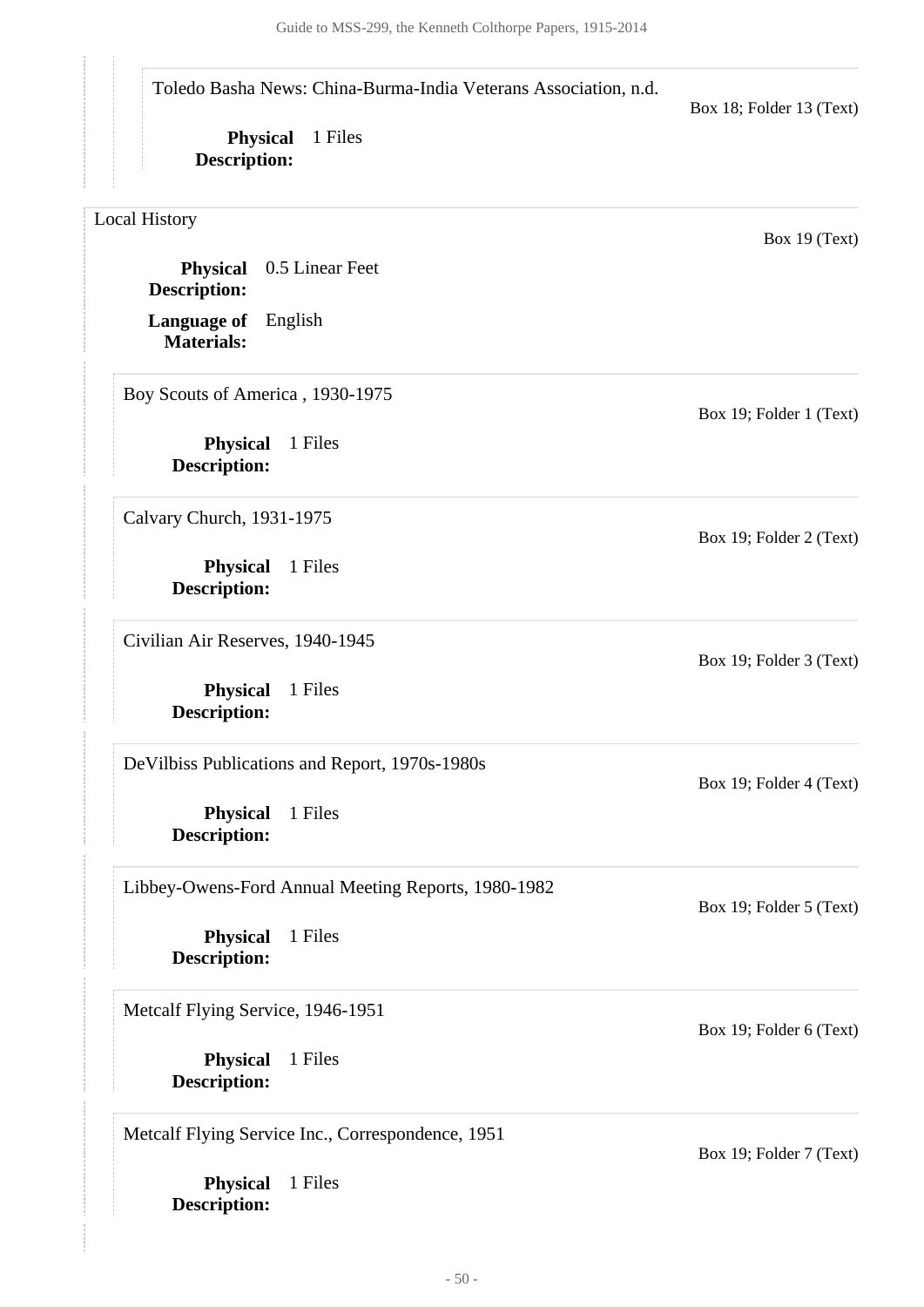**Physical** 1 Files **Description: Physical** 1 Files **Description: Physical** 0.75 Linear Feet **Description: Physical** 1 Files **Description: Physical** 1 Files **Description: Physical** 1 Files **Description: Physical** 1 Files **Description: Physical** 1 Files **Description:** Scottish Rite and Masons, 1950-1956 Box 19; Folder 8 (Text) Toledo Airport, n.d. Box 19; Folder 9 (Text) Toledo Blade, "Whetstone" , 1934-1939 Box 19; Folder 10 (Text) Toledo Chamber of Commerce and Port, 1977-1979 Box 19; Folder 11 (Text) Miscellaneous, n.d. Box 19; Folder 12 (Text) Maps Box 20 (Graphic Materials) Object 25 (Graphic Materials) Box 26 (Graphic Materials) Aeronautical, n.d. Box 20; Folder 1 (Maps) Greyhound Defense of America, 1941 Box 20; Folder 2 (Maps) Shanghai Foreign Traveler's Guide, 1948 Box 20; Folder 3 (Maps)

<span id="page-50-0"></span>**Physical** 1 Files

**Description:**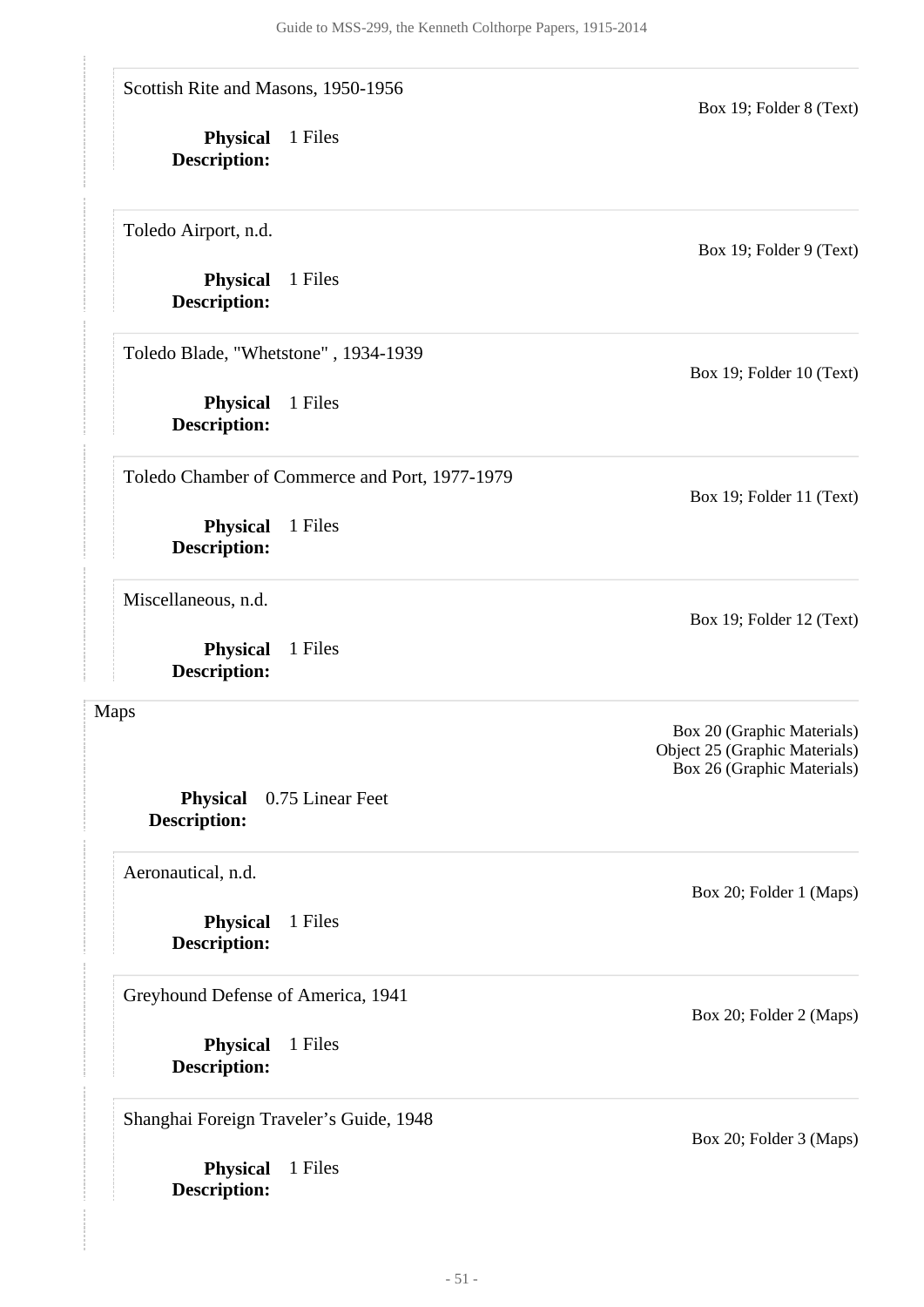WWII, "Hump", n.d.

**Physical** 1 Files **Description:**

WWII, Newspaper, n.d.

**Physical** 1 Files **Description:**

South Asia Mercator Projection Along Equator , n.d.

**Physical** 1 Drawing tube **Description:**

United States, December 1950

**Physical** 1 Drawing tube **Description:**

United States; World Map Air Distances, October 16, 1952 (2 parts); May 1964

**Physical** 1 Drawing tube **Description:**

<span id="page-51-0"></span>Artifacts

**Physical** 2 Linear Feet **Description:**

<span id="page-51-1"></span>A: Military Artifacts, n.d.

**Physical** 1 Linear Feet **Description:**

**Language of** English **Materials:**

Audio Tapes, n.d.

**Physical** 1 Files **Description:**

Box 20; Folder 5 (Maps)

Object 25; Folder -- (Maps)

Box 26; Folder -- (Maps)

Box 26; Folder -- (Maps)

Box 20; Folder 4 (Maps)

Box 20 (Realia)

Box 21 (Realia) Box 22 (Realia)

Box 20 (Realia) Box 21 (Realia)

Box 20; Folder 6 (Realia)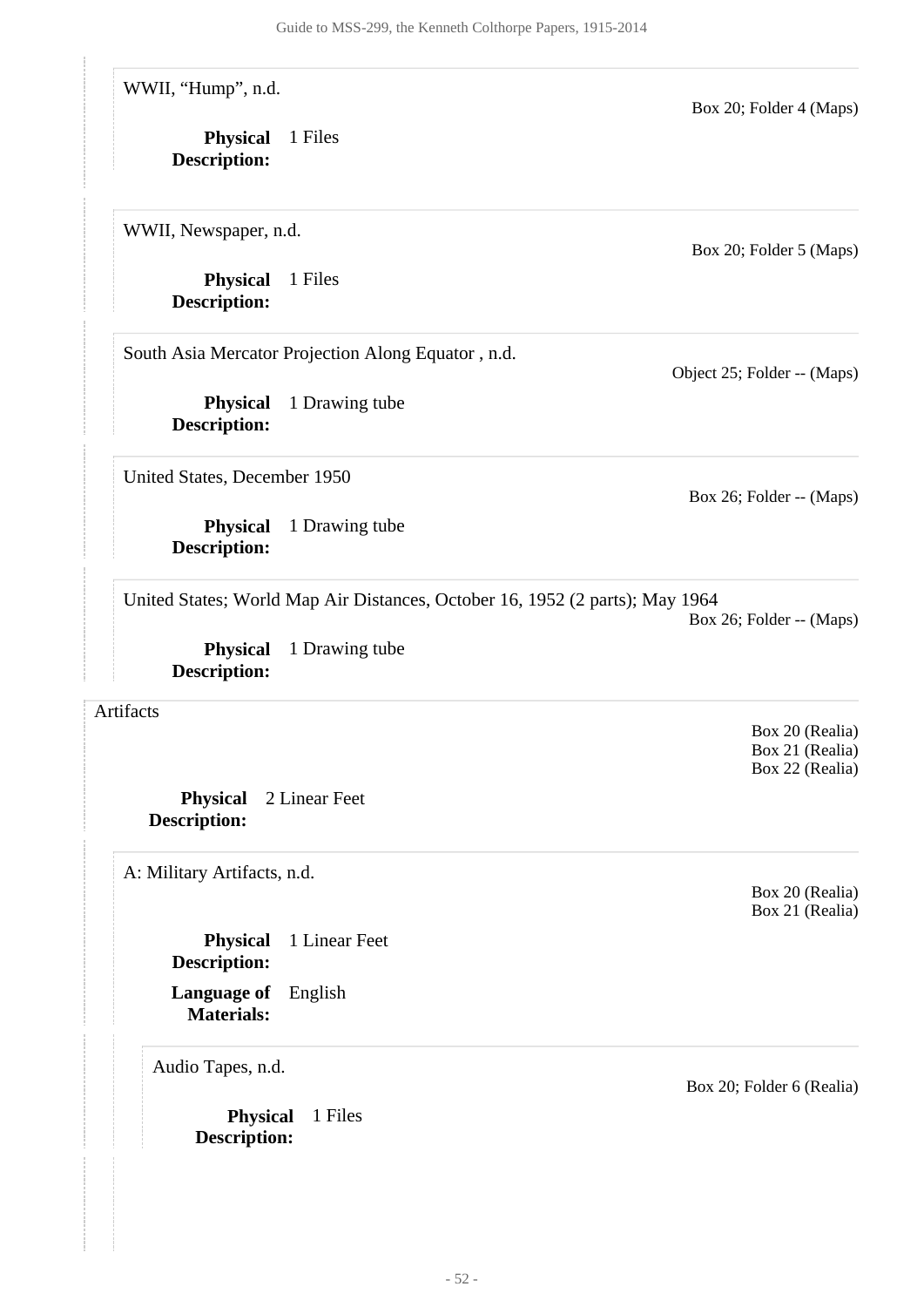**Physical** 1 Artifact **Description: Physical** 1 Artifact **Description: Physical** 1 Files **Description: Physical** 1 Files **Description: Physical** 1 Files **Description: Physical** 1 Files **Description: Physical** 1 Files **Description: Physical** 1 Files **Description: Physical** 1 Files **Description:** Autodex, n.d. Box 20; Folder 7 (Realia) Badges, Nametags, and Patches, n.d. Box 20; Folder 8 (Realia) Engraved Letter Opener and Scissors, "Kenneth Colethorpe, 1980" Reverse: "From your Friends at AP", n.d. Box 20; Folder 9 (Realia) Flight Instruments and tools, n.d. Box 20; Folder 10 (Realia) Memorabilia, n.d. Box 20; Folder 11 (Realia) Stencils, n.d. Box 20; Folder 12 (Realia) Stickers, n.d. Box 20; Folder 13 (Realia) Bag, Air Force US Army Aviator's Kit , n.d. Box 21; Folder -- (Realia) Bag, Atlantic Products Co. US Messenger Bag, n.d. Box 21; Folder -- (Realia)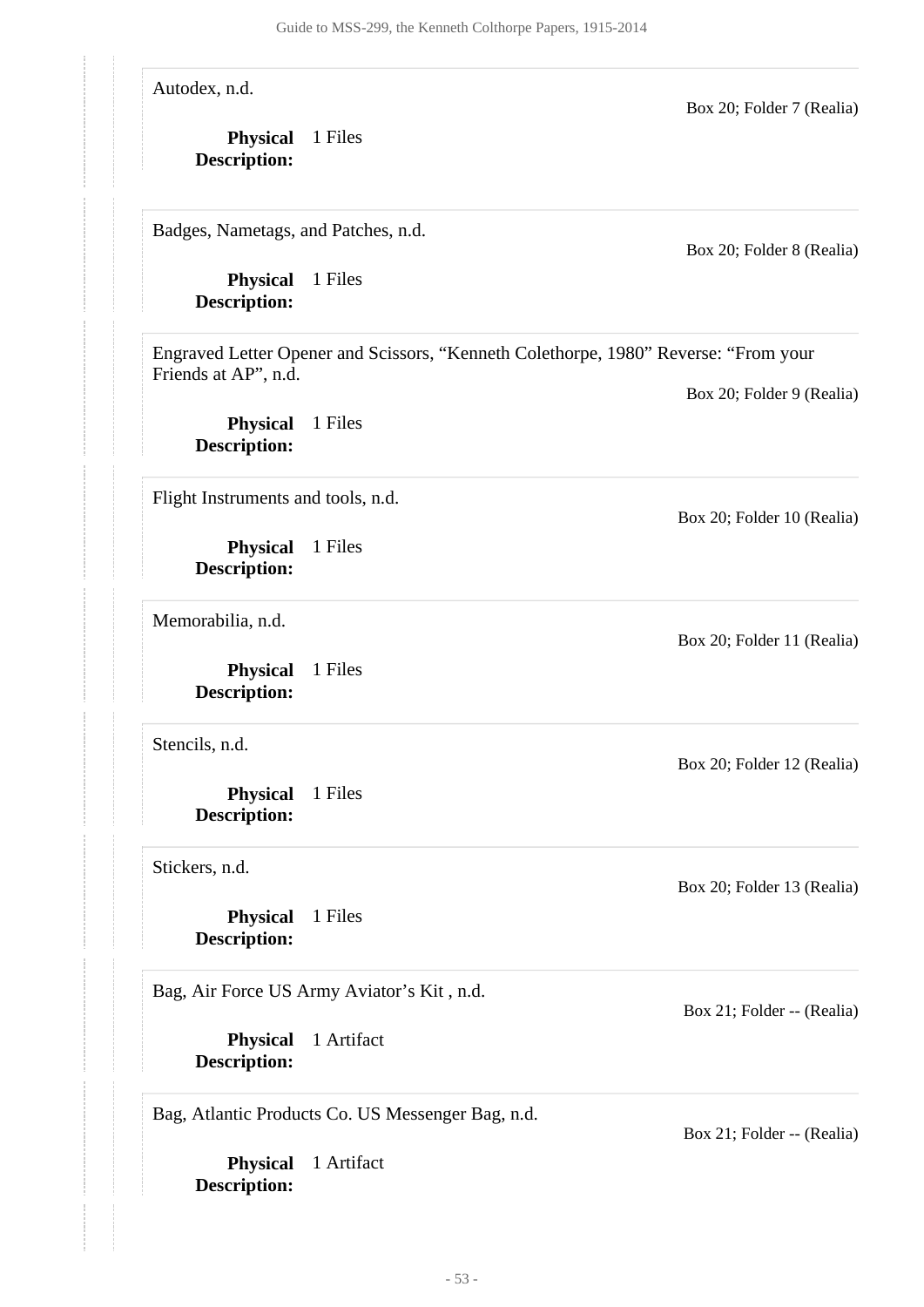<span id="page-53-0"></span>**Physical** 1 Artifact **Description: Physical** 1 Artifact **Description: Physical** 1 Artifact **Description: Language of** English **Materials: Physical** 2 Linear Feet **Description: Physical** 1 Artifact **Description: Physical** 1 Artifact **Description: Physical** 1 Artifact **Description: Physical** 1 Artifact **Description: Physical** 1 Artifact **Description:** Bag and Pouch, Unlabeled military green, n.d. Box 21; Folder -- (Realia) Flag, American, n.d. Box 21; Folder -- (Realia) Flag, Taiwan, n.d. Box 21; Folder -- (Realia) Sign, K. G. Colthorpe/A. E. Holland , n.d. Box 21; Folder -- (Realia) Armband, "MP" blue felt, n.d. Box 21; Folder -- (Realia) B: Miscellaneous Artifacts, 1915, n.d. Box 21 (Realia) Box 22 (Realia) Fabric Swatch, Cadet Flying Club of Toledo Inc. , n.d. Box 21; Folder -- (Realia) Fabric Swatch, Civil Aeronautics Authority Trainer , n.d. Box 21; Folder -- (Realia) Belt Buckle, Boy Scouts of America, n.d. Box 21; Folder -- (Realia)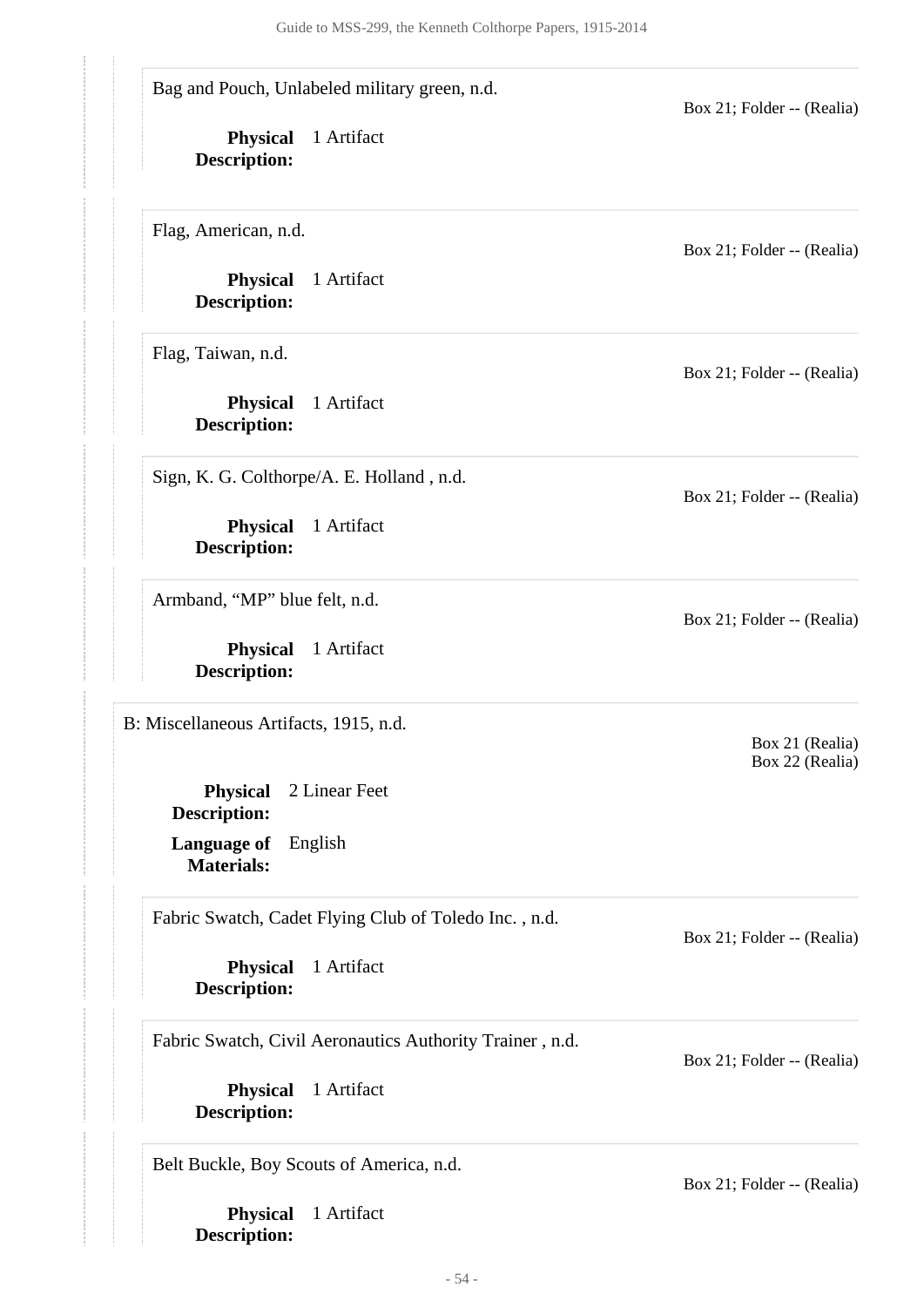Metal plate, Elgin, n.d.

**Physical** 1 Artifact **Description:**

Metal Tag, No. 17177, n.d.

**Physical** 1 Artifact **Description:**

Military Tags, Kenneth Colthorpe , n.d.

**Physical** 2 Artifact **Description:**

Patch, blue felt chevron rank , n.d.

**Physical** 4 Artifact **Description:**

Patch, "DAS" orange and Black, n.d.

**Physical** 1 Artifact **Description:**

Patch, "Instructor" blue and gold, n.d.

**Physical** 1 Artifact **Description:**

Patch, "M" with crescent moon, n.d.

**Physical** 1 Artifact **Description:**

Patch, China-Burma-India Shield, n.d.

**Physical** 1 Artifact **Description:**

Patch, "SOHIO" blue and red, n.d.

**Physical** 1 Artifact **Description:**

Box 21; Folder -- (Realia)

Box 21; Folder -- (Realia)

Box 21; Folder -- (Realia)

Box 21; Folder -- (Realia)

Box 21; Folder -- (Realia)

Box 21; Folder -- (Realia)

Box 21; Folder -- (Realia)

Box 21; Folder -- (Realia)

Box 21; Folder -- (Realia)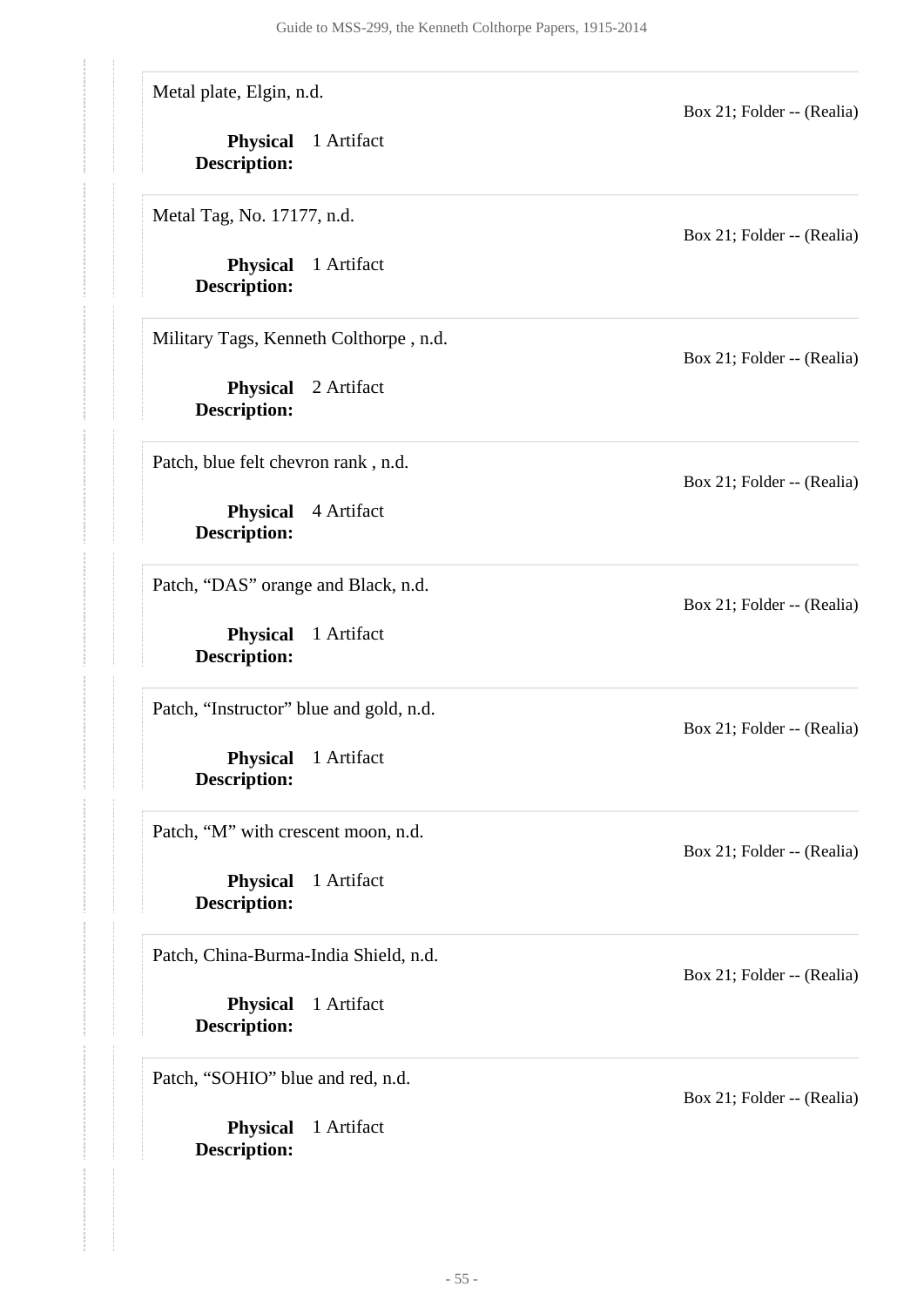Family, Chronology and Papers, n.d.

**Physical** 1 Files **Description:**

Family, Miles' Combination Diary, 1915

**Physical** 1 Files **Description:**

Family, Photographs, n.d.

**Physical** 1 Files **Description:**

Box 22; Folder 2 (Text)

Box 22; Folder 4 (Text)

Box 22; Folder 5 (Text)

Box 22; Folder 1 (Text)

Box 22; Folder 3 (Graphic Materials)

International Career - China, Shanghai Memberships, n.d.

**Physical** 1 Files **Description:**

International Career – China, Miscellaneous, n.d.

**Physical** 1 Files **Description:**

International Career – CNAC (Chinese National Aviation Corporation), n.d.

Box 22; Folder 6 (Text)

Box 22; Folder 7 (Text)

Box 22; Folder 8 (Text)

Box 22; Folder 9 (Text)

**Physical** 1 Files **Description:**

International Career – CNAC, Bulletin, n.d.

**Physical** 1 Files **Description:**

International Career – CNAC, Cannon Ball, n.d.

**Physical** 1 Files **Description:**

International Career – CNAC, Veteran Association, n.d.

**Physical** 1 Files **Description:**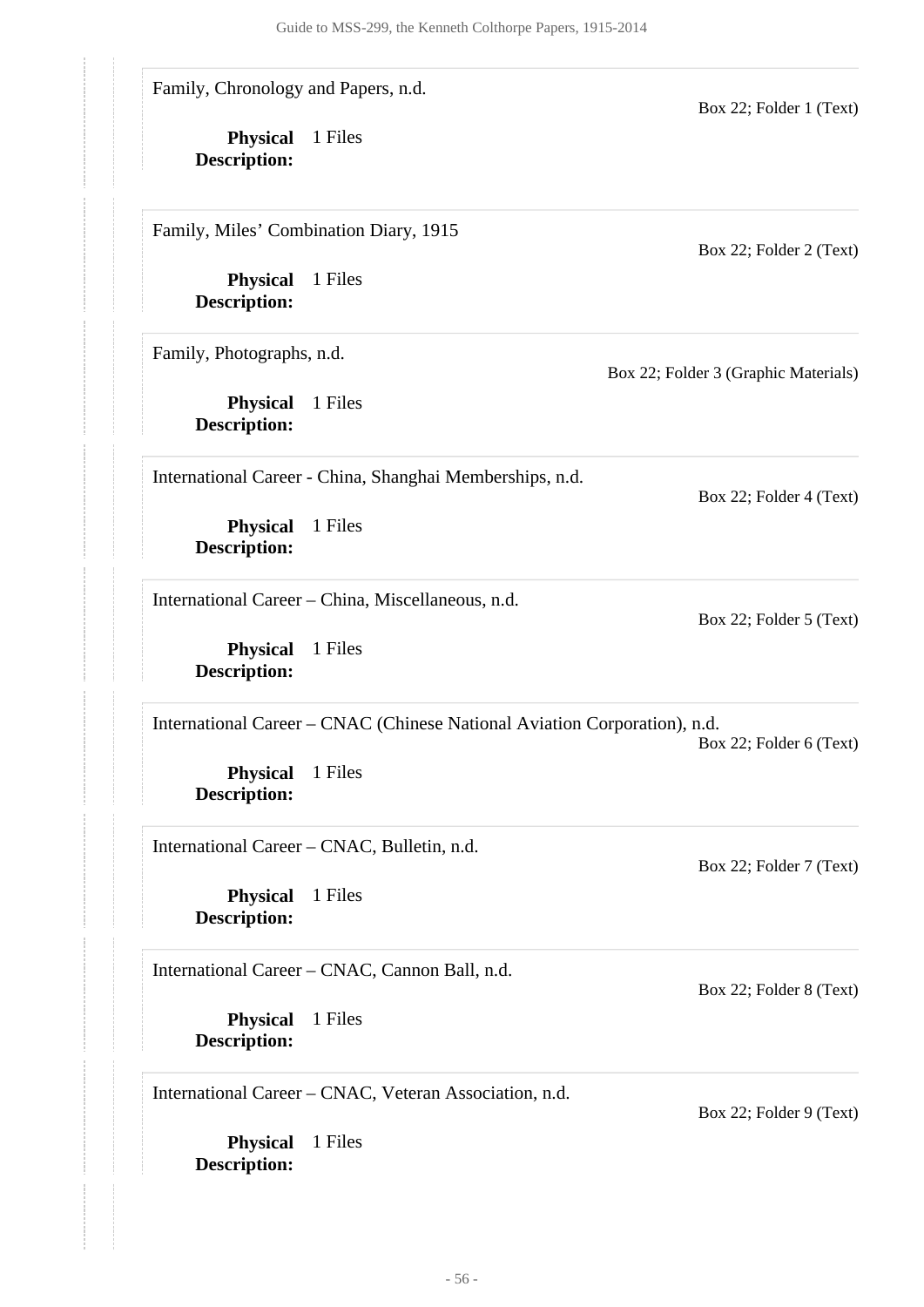International Career – Indonesia, n.d.

**Physical** 1 Files **Description:**

<span id="page-56-0"></span>Personal/Family

Box 22 (Mixed Materials) Box 23 (Mixed Materials) Object 24 (Realia) Box 27 (Graphic Materials) Folder 28 (Graphic Materials) Box 29 (Text) Box 30 (Text)

Box 22; Folder 10 (Text)

#### **Physical** 7 Linear Feet **Description:**

Certificates – Pilot, n.d.

**Physical** 1 Files **Description:**

Childhood Items, n.d.

**Physical** 1 Files **Description:**

Diary, 1931-1932

**Physical** 1 Files **Description:**

Kenneth in the News, n.d.

**Physical** 1 Files **Description:**

Membership Cards, n.d.

**Physical** 1 Files **Description:**

Toastmaster Books and Speeches, n.d.

**Physical** 1 Files **Description:**

Box 22; Folder 11 (Text)

Box 22; Folder 12 (Text)

Box 22; Folder 13 (Text)

Box 22; Folder 14 (Text)

Box 22; Folder 15 (Text)

Box 22; Folder 16 (Text)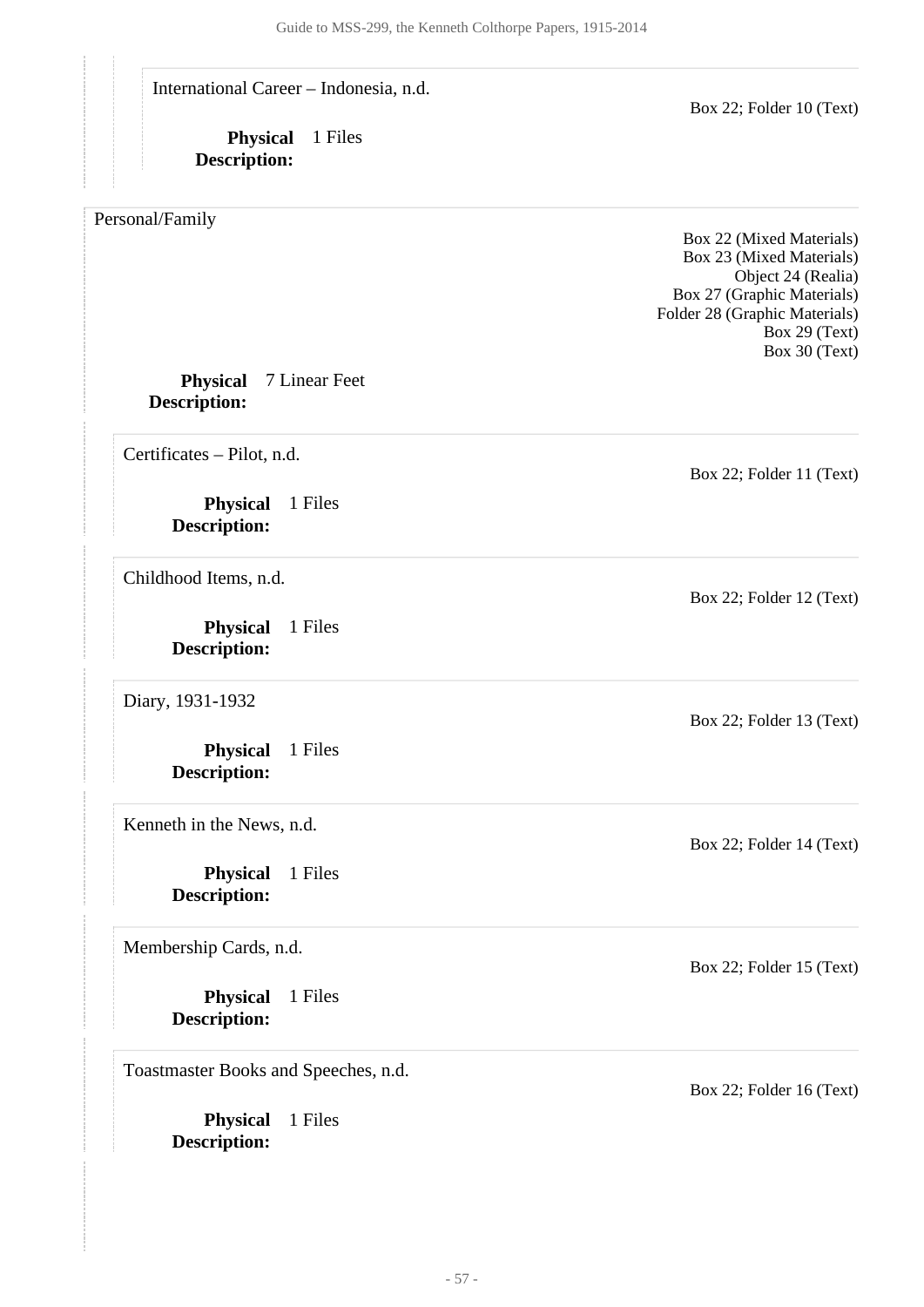**Physical** 1 Files **Physical** 1 Files **Description: Physical** 1 Files **Description: Physical** 1 Files **Description: Physical** 1 Files **Description: Physical** 1 Files **Description: Physical** 1 Files **Description: Physical** 1 Files **Description: Physical** 1 Files **Description:** CPT Rating Books, 1943-1944 Box 22; Folder 17 (Text) Flight Log, 1939-1951 Box 22; Folder 18 (Text) Log Books, 1939-1944 Box 22; Folder 19 (Text) Qualification Record, 1944 Box 22; Folder 20 (Text) Student Pilot Log Book, 1940 Box 22; Folder 21 (Text) DeVilbiss High School – Assignments and Notebooks, n.d. Box 22; Folder 22 (Text) DeVilbiss High School – Grades, publications and commencement, n.d. Box 22; Folder 23 (Text) DeVilbiss High School – The Prism Newspaper, n.d. Box 22; Folder 24 (Text) Longfellow Elementary and Middle School, n.d. Box 22; Folder 25 (Text)

**Description:**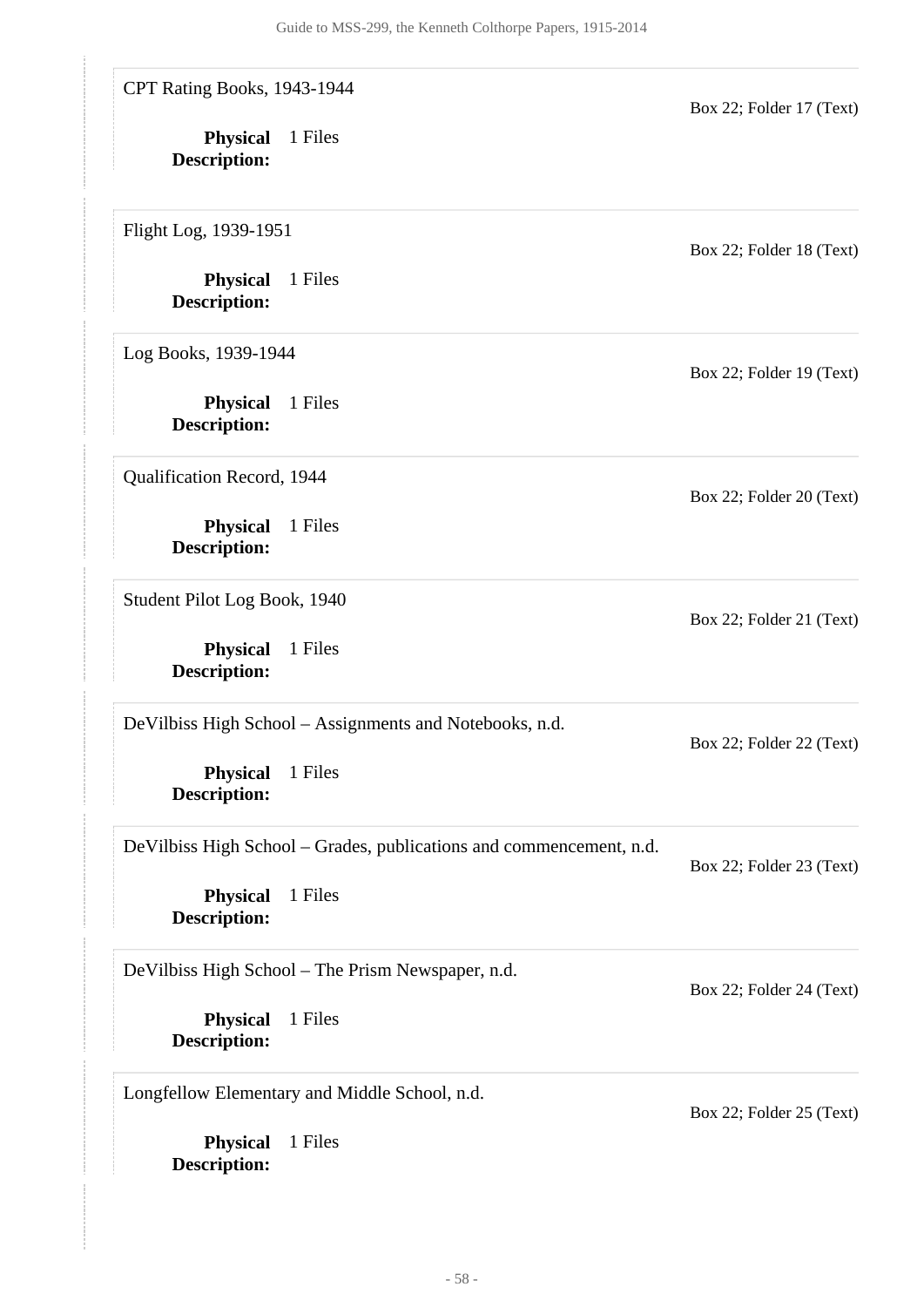| Civilian Air Reserve Clippings, n.d.    |                                                                               | Box 22; Folder 26 (Text)  |
|-----------------------------------------|-------------------------------------------------------------------------------|---------------------------|
| <b>Physical</b><br><b>Description:</b>  | 1 Files                                                                       |                           |
| Colthorpe, Ernest Clippings, n.d.       |                                                                               | Box 22; Folder 27 (Text)  |
| <b>Physical</b><br><b>Description:</b>  | 1 Files                                                                       |                           |
| Colthorpe, Sidney E. Clippings, n.d.    |                                                                               | Box 22; Folder 28 (Text)  |
| <b>Physical</b><br><b>Description:</b>  | 1 Files                                                                       |                           |
|                                         | Colthorpe, Kenneth/World War II Clippings, n.d.                               | Box 22; Folder 29 (Text)  |
| <b>Physical</b><br><b>Description:</b>  | 1 Files                                                                       |                           |
|                                         | Certificates – From the Chinese Government, n.d.                              | Box 23; Folder $-$ (Text) |
| <b>Physical</b><br><b>Description:</b>  | 1 Files                                                                       |                           |
|                                         | Certificates – Kenneth's DeVilbiss Diploma, n.d.                              | Box 23; Folder -- (Text)  |
| <b>Physical</b><br><b>Description:</b>  | 1 Files                                                                       |                           |
| Certificates – Knights of Pythias, n.d. |                                                                               | Box 23; Folder $-$ (Text) |
| <b>Physical</b><br><b>Description:</b>  | 1 Files                                                                       |                           |
|                                         | Certificates – National Business Aircraft Association Citation (framed), 1965 | Box 23; Folder $-$ (Text) |
| <b>Physical</b><br><b>Description:</b>  | 1 Files                                                                       |                           |
|                                         | Certificates – Order of the Misfortunate Yankee, n.d.                         | Box 23; Folder $-$ (Text) |
| <b>Physical</b><br><b>Description:</b>  | 1 Files                                                                       |                           |

- 59 -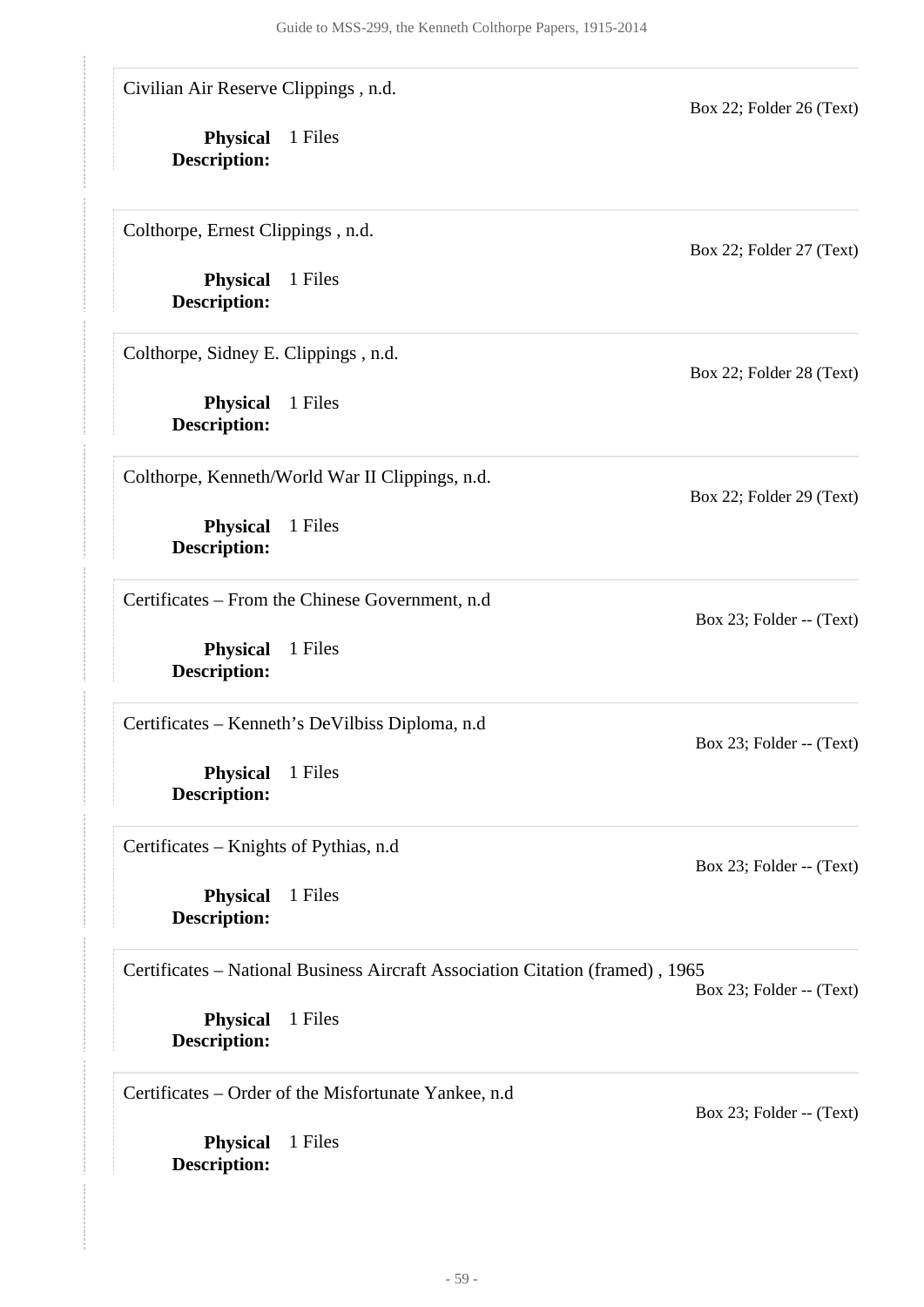**Physical** 1 Files **Description: Physical** 1 Files **Description: Physical** 1 Files **Description: Physical** 1 Files **Description: Physical** 1 Files **Description: Physical** 1 Files **Description: Physical** 1 Files **Description:** Drawings – Floor Plan, GII, 1/10, CSPCo, n.d Box 23; Folder -- (Text) Drawings – Floor Plan, F27, Falcon, GII, CSPCo, n.d Box 23; Folder -- (Text) Drawings – Interior Fairchild F27, CSPCo, n.d Box 23; Folder -- (Text) Drawings – Location of Cabin Electrical and Misc. Equipment, n.d Box 23; Folder -- (Text) Drawings – F27 Main Instrument Panel , n.d Box 23; Folder -- (Text) Drawings – GII-1002 Galley Oblique and GII-1003 Lavatory, n.d. Box 27; Folder -- (Graphic Materials) Drawings – Gruman II Copilot's Panel Layout, n.d. Box 27; Folder -- (Graphic Materials) Drawings – Gruman II Panel Layout, n.d.

**Physical** 1 Files **Description:**

Box 27; Folder -- (Graphic Materials)

Drawings – Gulfstream II Floor Plan Proposals, (1/10) and (1/20), n.d.

Box 27; Folder -- (Graphic Materials)

**Physical** 1 Files **Description:**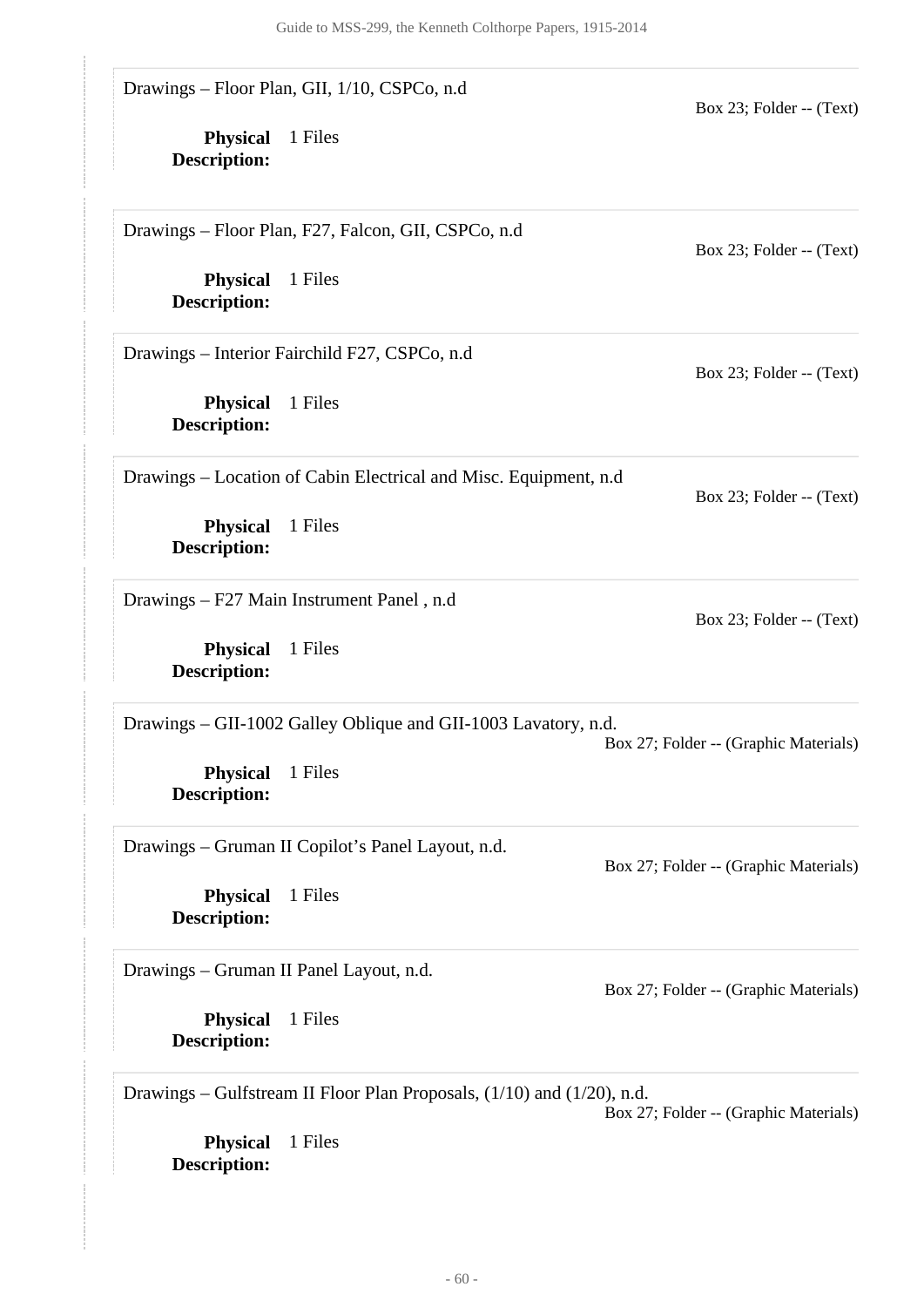| Drawings - Airplane, 1938<br><b>Physical</b><br>Description:                     | 1 Files                                                                   | Folder 28; Folder -- (Graphic Materials) |
|----------------------------------------------------------------------------------|---------------------------------------------------------------------------|------------------------------------------|
| Drawings – My Idea of an Airplane, n.d.<br><b>Physical</b>                       | 1 Files                                                                   | Folder 28; Folder -- (Graphic Materials) |
| <b>Description:</b><br><b>Physical</b>                                           | Drawings - Aeronautics VI Center of Gravity Location, 6/4/1939<br>1 Files | Folder 28; Folder -- (Graphic Materials) |
| <b>Description:</b><br><b>Physical</b>                                           | Drawings - Aeronautics VI Primary Training Biplane, 6/4/1939<br>1 Files   | Folder 28; Folder -- (Graphic Materials) |
| <b>Description:</b><br><b>Physical</b>                                           | Drawings – Miscellaneous Airplane (folder 1), n.d.<br>2 Files             | Folder 28; Folder -- (Graphic Materials) |
| <b>Description:</b><br>Newsletters - Quiet Birdmen, 1961-1970                    |                                                                           | Box 30; Folder 1 (Text)                  |
| <b>Physical</b><br><b>Description:</b><br>Newsletters - Quiet Birdmen, 1971-1976 | 1 Files                                                                   | Box 30; Folder 2 (Text)                  |
| <b>Physical</b><br><b>Description:</b><br>Newsletters - Quiet Birdmen, 1979-1980 | 1 Files                                                                   |                                          |
| <b>Physical</b><br>Description:<br>Photographs – Airplanes and Note, n.d.        | 1 Files                                                                   | Box 30; Folder 3 (Text)                  |
| <b>Physical</b><br><b>Description:</b>                                           | 1 Files                                                                   | Box 23; Folder -- (Graphic Materials)    |